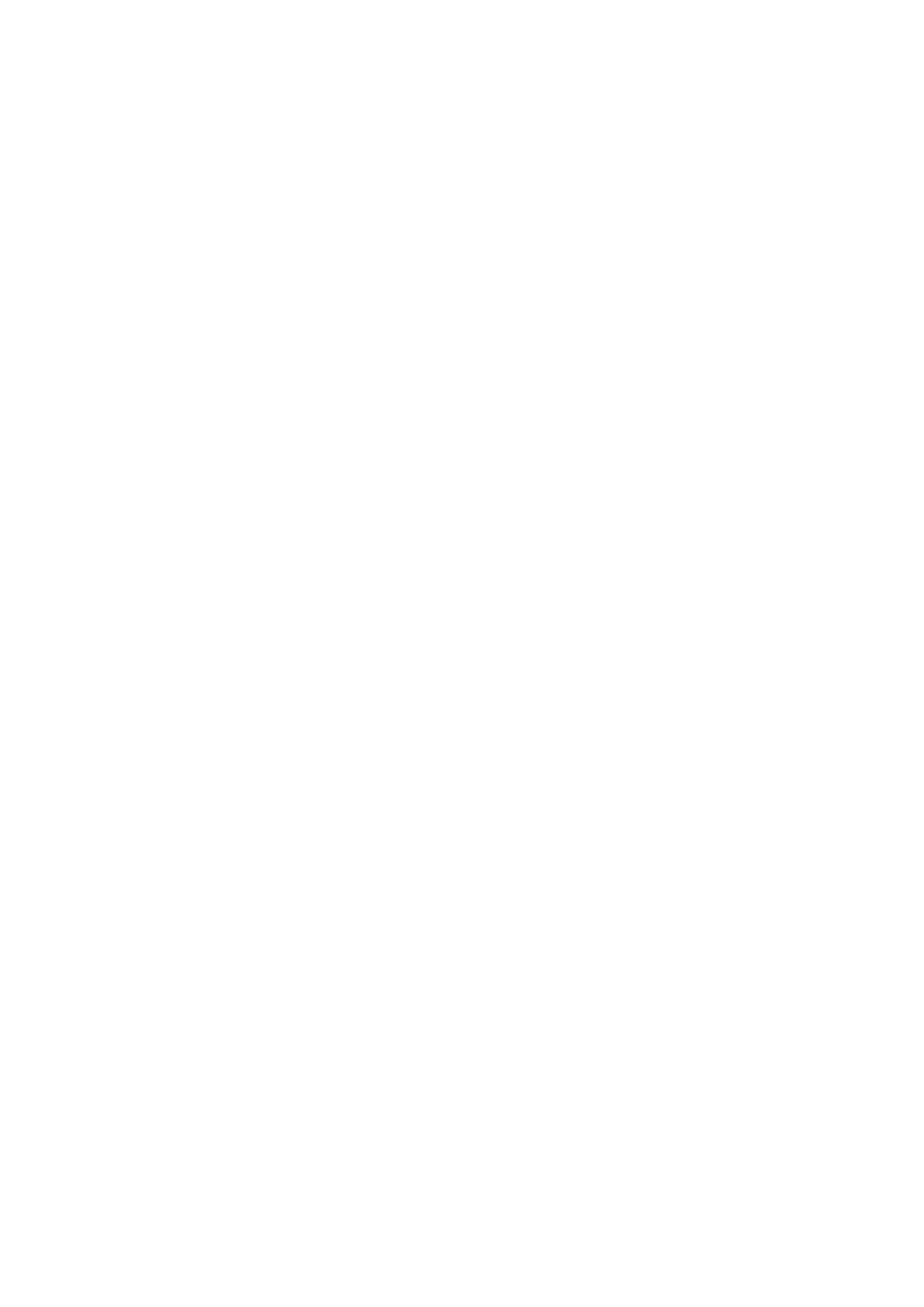CLIMATE CHANGE 14/2021

Ressortforschungsplan of the Federal Ministry for the Environment, Nature Conservation and Nuclear Safety Project No. (FKZ) 3719 41 109 0 Report No. FB000380/ZW,5,ENG

### **Options for multilateral initiatives to close the global 2030 climate ambition and action gap – Policy field forest protection**

by

Hannes Böttcher, Victoria Liste Oeko-Institut, Berlin

Claire Fyson Climate Analytics, Berlin

On behalf of the German Environment Agency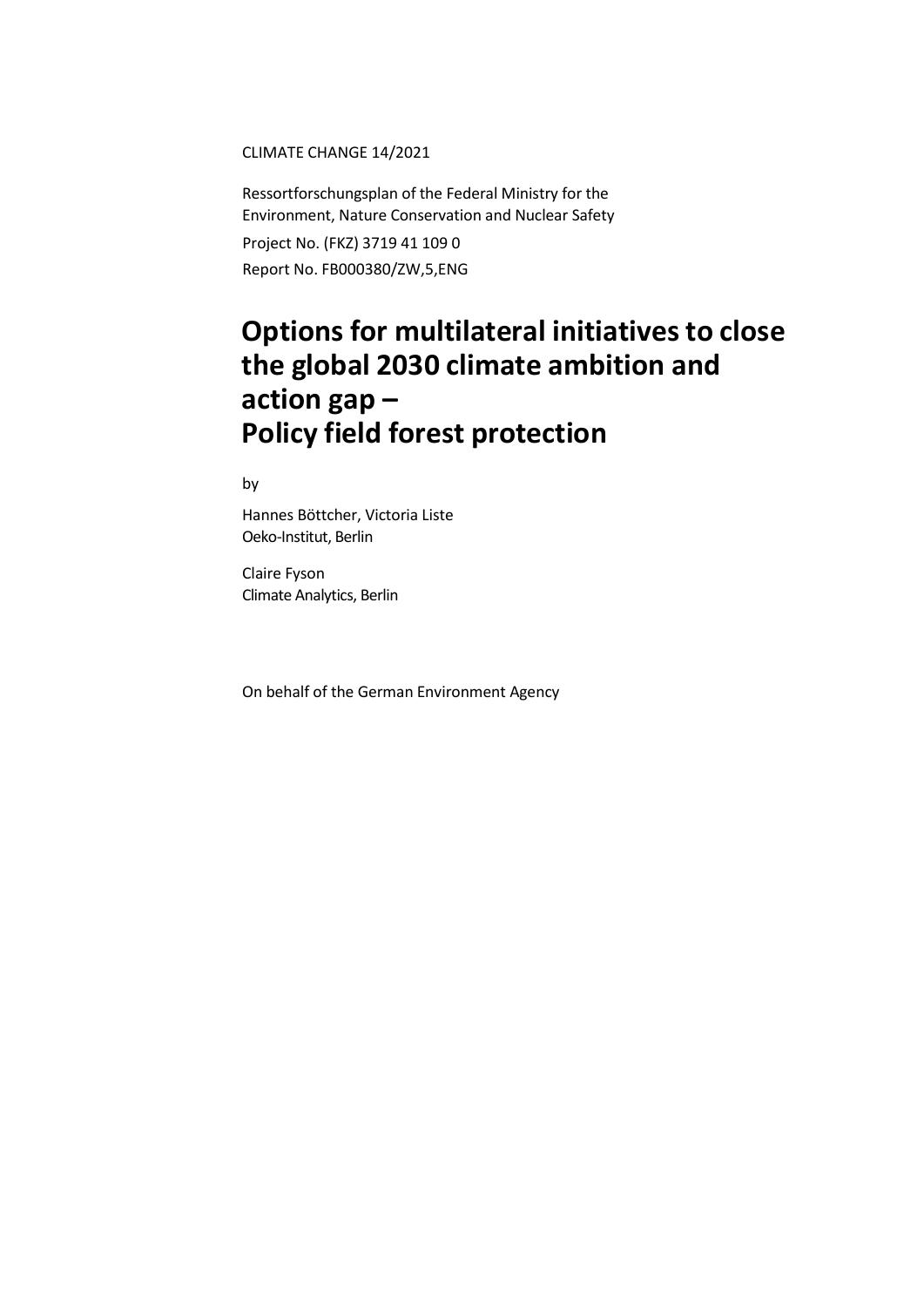#### **Imprint**

#### **Publisher**

Umweltbundesamt Wörlitzer Platz 1 06844 Dessau-Roßlau Tel: +49 340-2103-0 Fax: +49 340-2103-2285 [buergerservice@uba.de](mailto:buergerservice@uba.de) Internet: www.umweltbundesamt.de

/umweltbundesamt.de /umweltbundesamt

#### **Report performed by:**

Oeko-Institut Borkumstraße 2 13189 Berlin Germany

### **Report completed in:**

March 2021

#### **Edited by:**

Section V 1.1 Climate Protection Hannah Auerochs

#### Publication as pdf: <http://www.umweltbundesamt.de/publikationen>

ISSN 1862-4804

Dessau-Roßlau, April 2021

The responsibility for the content of this publication lies with the author(s).

This policy paper is part of the research project "Accelerating global climate action before 2030" (FKZ 3719 41 109 0) that investigates intergovernmental cooperation initiatives by G20 countries and their possible contribution to accelerate climate action before 2030. The project focuses on four policy areas: energy transition, synthetic e-fuels, sustainable food systems and forest protection; this paper looks at forest protection. The project is financed by the Federal Ministry for the Environment, Nature Conservation and Nuclear Safety, supervised by the German Environment Agency and carried out by the Ecologic Institute, Oeko-Institut and Climate Analytics. The policy papers are scientific in nature, and all reflections and suggestions are derived by the authors' experiences and from careful analysis. They aim to identify options to accelerate climate action in order to meet the globally agreed goal of staying within a temperature increase of well below 2°C above preindustrial levels and pursuing efforts to limit it to 1.5°C, without intending to prescribe specific policies.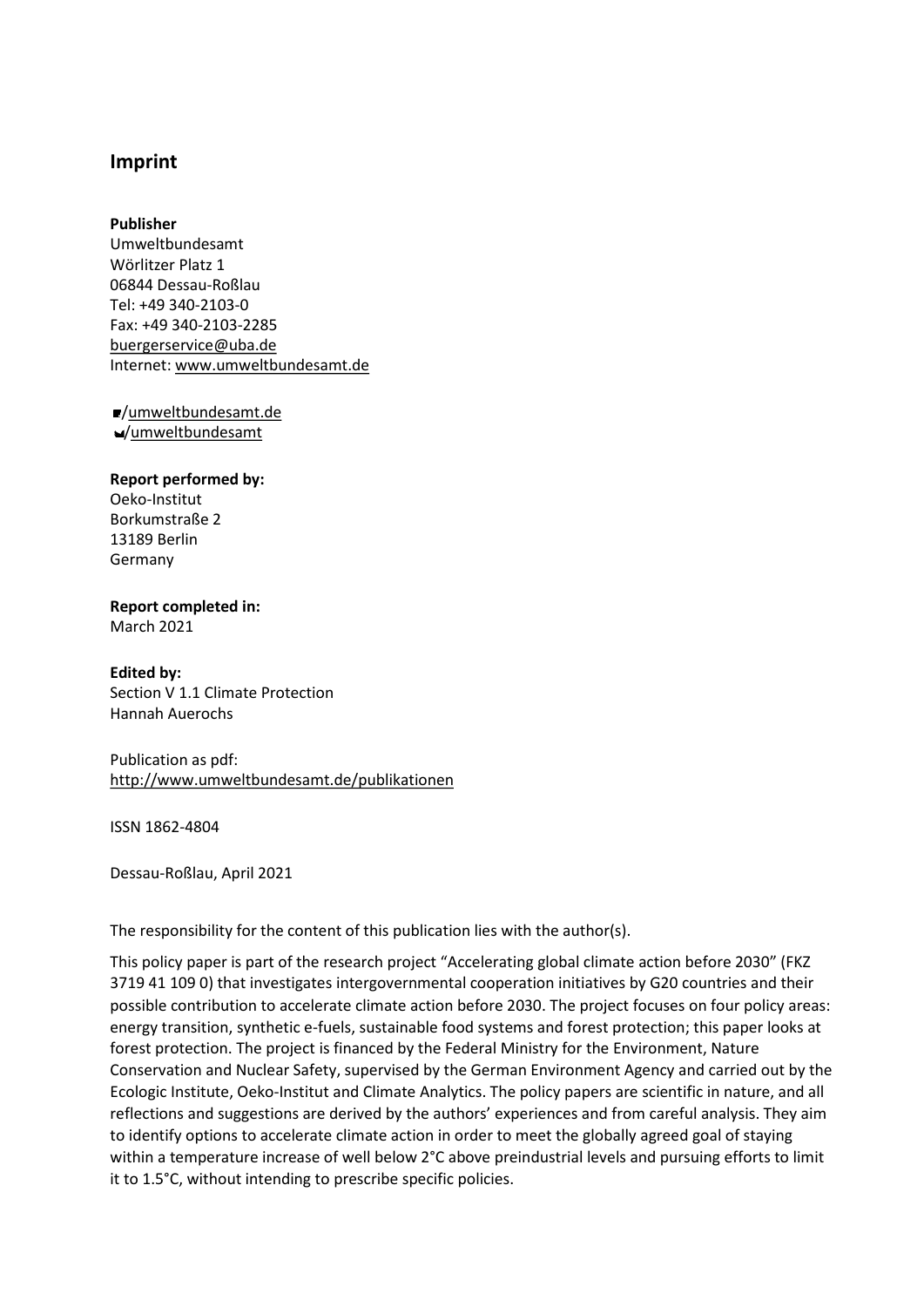#### **Abstract: Options for multilateral initiatives to close the global 2030 climate ambition and action gap – Policy field forest protection**

Achieving the Paris Agreement long-term temperature goal requires efforts for rapidly reducing GHG emissions while also increasing  $CO<sub>2</sub>$  removals by sinks. G20 countries have a crucial role to play in increasing climate policy ambition. Land use change contributes 15 % of current global anthropogenic  $CO<sub>2</sub>$  emissions, largely as a result of forest conversion to other land uses. To make forests part of the solution, a steep reduction in deforestation emissions is required, as well as policies to rebuild land-based carbon stocks. This policy paper provides a comprehensive but condensed analysis of the current landscape of multilateral initiatives promoting forest protection and restoration. It provides concrete options to improve existing and develop future initiatives in the land use sector with a focus on forests. Five existing initiatives were analysed: the Bonn Challenge, the EU Forest Law Enforcement, Governance and Trade (FLEGT), the Central African Forest Initiative (CAFI), the BioCarbon Fund's Initiative for Sustainable Forest Landscapes (ISFL), and the Accountability Framework initiative. Based on findings regarding existing gaps and potential opportunities, five options for bridging the gaps are suggested: 1) Increasing stakeholder participation, resolving land tenure issues and reducing information imbalances to improve ownership; 2) Establishing a facility for providing a consistent global reference data set of land use emissions for reconciling national data and supporting the development of transparent national monitoring systems; 3) Aligning jurisdictional approaches with certification and supply chain management standards to enhance private sector engagement and support longer-term commitments; 4) Encouraging countries for coherent forest protection and landscape restoration pledges and improving representation of land use in NDCs; and 5) Combine COVID-19 recovery with policies for forest protection and restoration to promote no-regret options.

#### **Kurzbeschreibung: Optionen für multilaterale Initiativen, um die globale 2030-Klima-Ambitionslücke zu schließen – Politikfeld Waldschutz**

Um das langfristige Temperaturziel des Pariser Abkommens zu erreichen müssen Treibhausgasemissionen schnell erheblich reduziert, aber auch die CO<sub>2</sub>-Festlegung durch Senken erhöht werden. Die G20-Länder spielen eine entscheidende Rolle bei der Verwirklichung einer ehrgeizigeren Klimapolitik. Landnutzungsänderungen, insbesondere die Umwandlung von Wäldern in andere Landnutzungsformen, sind für 15 % der weltweiten anthropogenen CO<sub>2</sub>-Emissionen verantwortlich. Um die Wälder zu einem Teil der Lösung zu machen, sind eine starke Reduzierung der Entwaldungsemissionen sowie politische Maßnahmen zum Wiederaufbau von Kohlenstoffvorräten in Landökosystemen erforderlich. Dieses Politikpapier bietet eine umfassende, aber komprimierte Analyse der gegenwärtigen Landschaft multilateraler Initiativen zur Förderung von Schutz und Wiederherstellung der Wälder. Es schlägt konkrete Optionen zur Verbesserung bestehender und zur Entwicklung neuer Initiativen im Landnutzungssektor mit Schwerpunkt auf Waldökosystemen vor. Fünf bestehende Initiativen wurden betrachtet: die Bonn Challenge, die EU-FLEGT Initiative gegen illegale Holzproduktion und Handel, die Central African Forest Initiative (CAFI), die Initiative für nachhaltige Waldlandschaften des BioCarbon-Fonds (ISFL) und die Accountability Framework Initiative. Basierend auf den Erkenntnissen zu bestehenden Lücken und Möglichkeiten wurden wiederum fünf Optionen für die Lückenschließung herausgearbeitet: 1) Stärkere Beteiligung von Interessensgruppen, Klärung von Fragen des Landbesitzes und Abbau von Informationsungleichgewichten für mehr Eigenverantwortung; 2) eine Organisation zur Bereitstellung eines konsistenten globalen Referenzdatensatzes für Landnutzungsemissionen zum Abgleich nationaler Daten schaffen und die Entwicklung transparenter nationaler Monitoringsysteme unterstützen; 3) Landschaftsansätze mit Zertifizierungs- und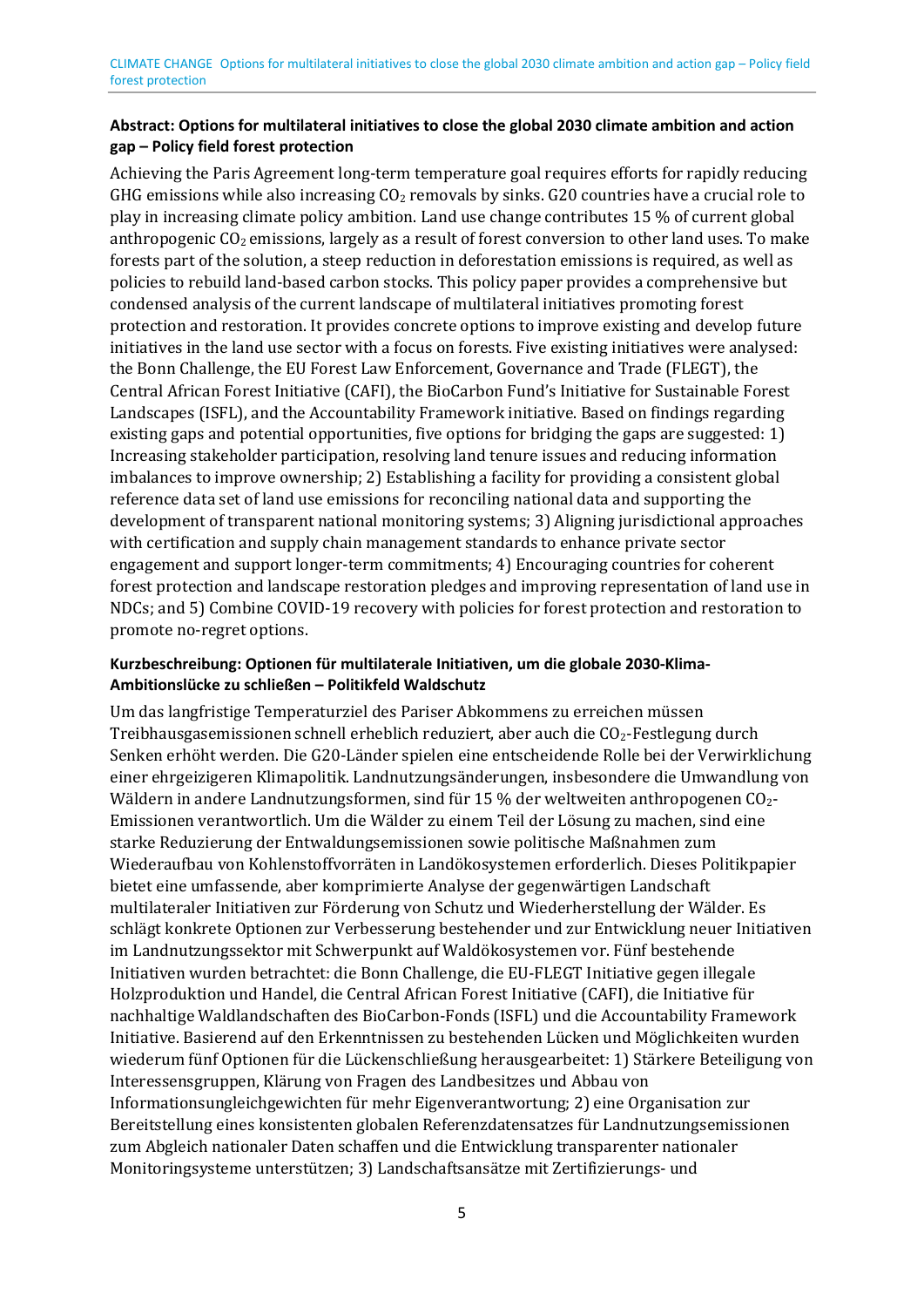Lieferkettenmanagementstandards abgleichen, um das Engagement des Privatsektors zu stärken und längerfristige Verpflichtungen zu unterstützen; 4) Ermutigung von Ländern Kohärenz zwischen nationalen Zusagen zu Waldschutz- und Landschaftswiederherstellung erhöhen und die Darstellung der Landnutzung in den NDCs zu verbessern; und 5) Post-COVID-19-Wiederaufbau mit Maßnahmen zum Waldschutz und zur Walderneuerung kombinieren.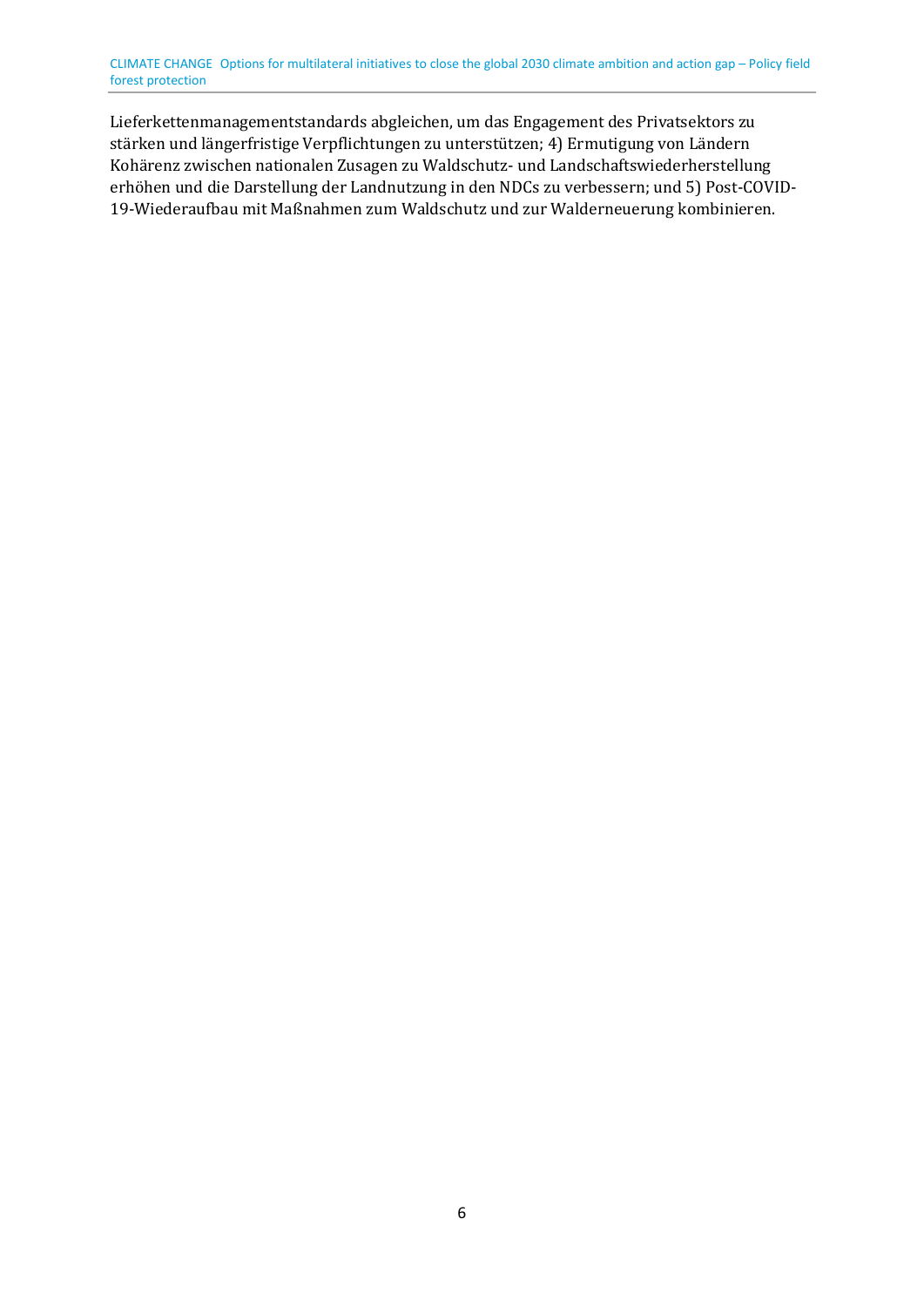#### <span id="page-6-0"></span>**Table of content**

| 1              |     |                                                                                                                                                                                                                                                         |  |  |  |  |
|----------------|-----|---------------------------------------------------------------------------------------------------------------------------------------------------------------------------------------------------------------------------------------------------------|--|--|--|--|
|                | 1.1 |                                                                                                                                                                                                                                                         |  |  |  |  |
|                | 1.2 |                                                                                                                                                                                                                                                         |  |  |  |  |
|                | 1.3 |                                                                                                                                                                                                                                                         |  |  |  |  |
|                | 1.4 |                                                                                                                                                                                                                                                         |  |  |  |  |
| $\overline{2}$ |     |                                                                                                                                                                                                                                                         |  |  |  |  |
|                | 2.1 |                                                                                                                                                                                                                                                         |  |  |  |  |
|                | 2.2 |                                                                                                                                                                                                                                                         |  |  |  |  |
|                | 2.3 |                                                                                                                                                                                                                                                         |  |  |  |  |
|                | 2.4 |                                                                                                                                                                                                                                                         |  |  |  |  |
|                | 2.5 |                                                                                                                                                                                                                                                         |  |  |  |  |
|                | 2.6 |                                                                                                                                                                                                                                                         |  |  |  |  |
|                | 2.7 | Conclusion on gaps and opportunities for multilateral cooperation 34                                                                                                                                                                                    |  |  |  |  |
| 3              |     |                                                                                                                                                                                                                                                         |  |  |  |  |
|                | 3.1 | Options for increasing participation: Increasing stakeholder participation, resolving land<br>tenure issues and reducing information imbalances to improve ownership 37                                                                                 |  |  |  |  |
|                | 3.2 | Options for transparent monitoring: Establishing a facility for providing a consistent<br>global reference data set of land use emissions for reconciling national data and<br>supporting the development of transparent national monitoring systems 39 |  |  |  |  |
|                | 3.3 | Options for increasing private sector engagement: Aligning jurisdictional approaches<br>with certification and supply chain management standards to enhance private sector                                                                              |  |  |  |  |
|                | 3.4 | Options for increasing consistency of national targets: Encouraging countries for<br>coherent forest protection and landscape restoration pledges and improving                                                                                         |  |  |  |  |
|                | 3.5 | Options for green COVID-19 recovery: Combining COVID-19 recovery with policies for                                                                                                                                                                      |  |  |  |  |
| 4              |     |                                                                                                                                                                                                                                                         |  |  |  |  |
|                | 4.1 |                                                                                                                                                                                                                                                         |  |  |  |  |
|                | 4.2 |                                                                                                                                                                                                                                                         |  |  |  |  |
|                | 4.3 |                                                                                                                                                                                                                                                         |  |  |  |  |
|                |     |                                                                                                                                                                                                                                                         |  |  |  |  |
|                |     |                                                                                                                                                                                                                                                         |  |  |  |  |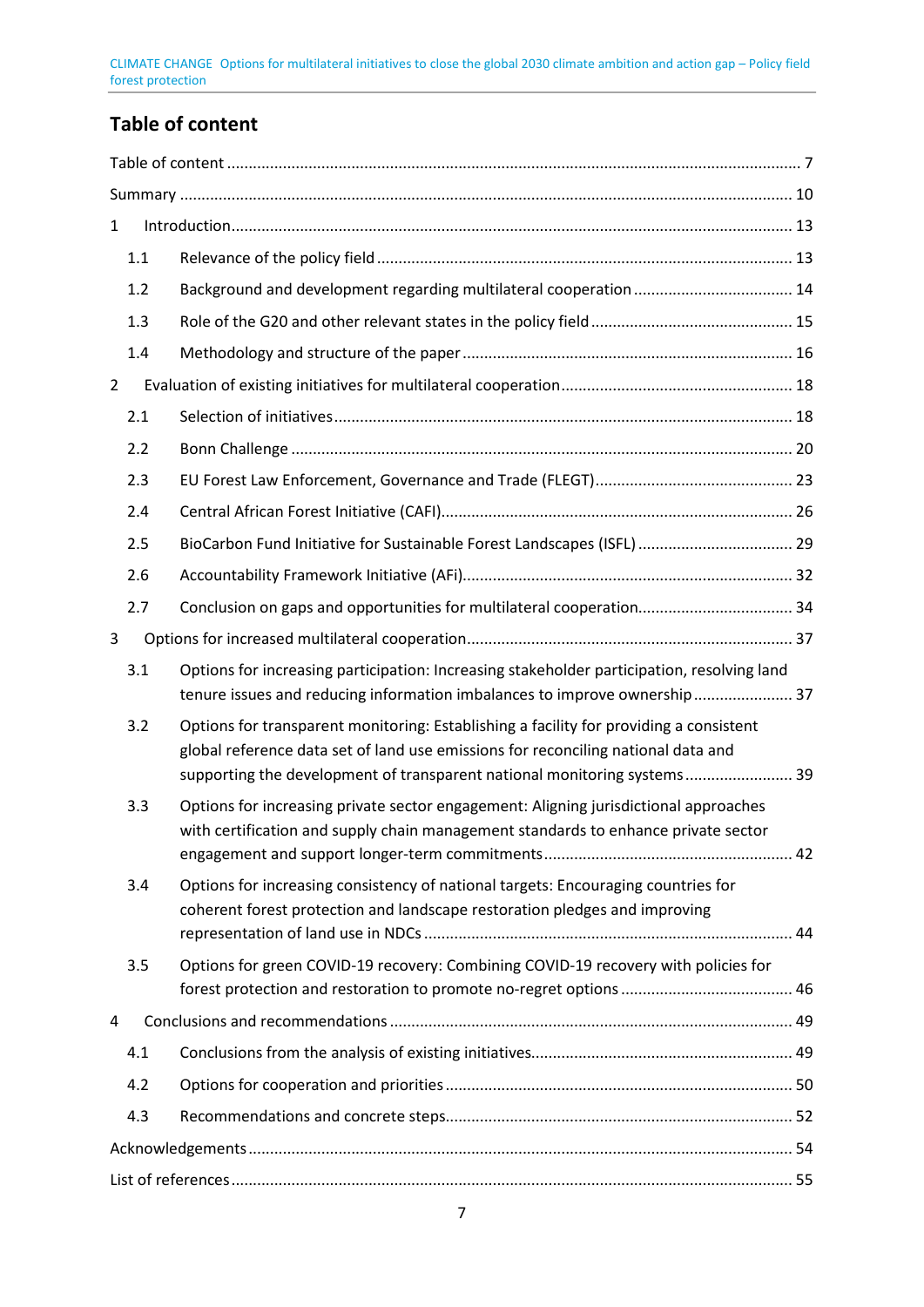#### **List of tables**

| Table 1: Overview of options for further promoting the global uptake of forest protection 12  |  |
|-----------------------------------------------------------------------------------------------|--|
| Table 2: Exemplary overview of existing international activities for forest protection and    |  |
|                                                                                               |  |
| Table 4: Overview of options for further promoting the global uptake of forest protection and |  |
|                                                                                               |  |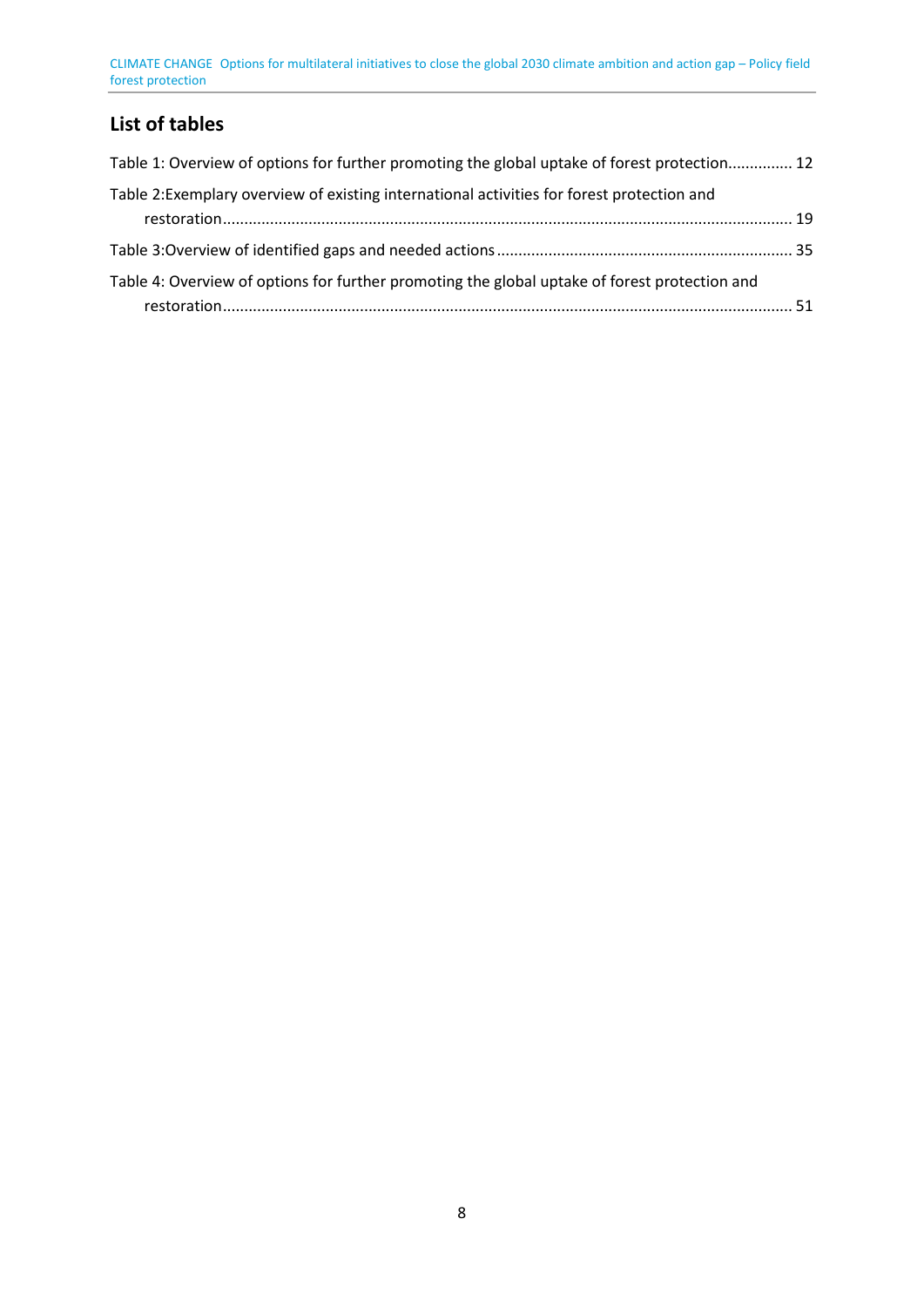#### **List of abbreviations**

| <b>AFR100</b>   | African Forest Landscape Restoration Initiative                             |  |  |  |  |
|-----------------|-----------------------------------------------------------------------------|--|--|--|--|
| AFi             | Accountability Framework Initiative                                         |  |  |  |  |
| <b>BeRT</b>     | UN-REDD Programme's Benefits and Risks Tool                                 |  |  |  |  |
| <b>BMEL</b>     | German Federal Ministry of Food and Agriculture                             |  |  |  |  |
| <b>CAFI</b>     | <b>Central African Forest Initiative</b>                                    |  |  |  |  |
| <b>CBFF</b>     | Congo Basin Forest Fund                                                     |  |  |  |  |
| CO <sub>2</sub> | Carbon dioxide                                                              |  |  |  |  |
| <b>DRC</b>      | The Democratic Republic of Congo                                            |  |  |  |  |
| <b>EFI</b>      | European Forest Institute                                                   |  |  |  |  |
| <b>ERPAs</b>    | Emission reductions purchase agreements                                     |  |  |  |  |
| EU              | <b>European Union</b>                                                       |  |  |  |  |
| <b>EUTR</b>     | <b>European Timber Regulation</b>                                           |  |  |  |  |
| <b>FAO</b>      | Food and Agriculture Organization of the United Nations                     |  |  |  |  |
| <b>FATF</b>     | <b>Financial Action Taskforce</b>                                           |  |  |  |  |
| <b>FLEGT</b>    | Forest Law Enforcement, Governance and Trade                                |  |  |  |  |
| <b>FLR</b>      | <b>Forest Landscape Restoration</b>                                         |  |  |  |  |
| <b>FSC</b>      | Forest Stewardship Council                                                  |  |  |  |  |
| G20             | includes 19 leading advanced and emerging countries plus the European Union |  |  |  |  |
| <b>GTTN</b>     | <b>Global Timber Tracking Network</b>                                       |  |  |  |  |
| IKI             | German International Climate Initiative                                     |  |  |  |  |
| <b>IMM</b>      | <b>FLEGT Independent Market Monitoring</b>                                  |  |  |  |  |
| <b>ISFL</b>     | Initiative for Sustainable Forest Landscapes                                |  |  |  |  |
| <b>ITTO</b>     | International Timber Trade Organisation                                     |  |  |  |  |
| <b>IUCN</b>     | International Union for Conservation of Nature                              |  |  |  |  |
| <b>LDN</b>      | Land Degradation Neutrality                                                 |  |  |  |  |
| <b>MRV</b>      | Measuring, reporting and verification                                       |  |  |  |  |
| <b>NbS</b>      | Nature-based solutions                                                      |  |  |  |  |
| <b>NDC</b>      | Nationally determined contributions                                         |  |  |  |  |
| <b>NGOs</b>     | Non-governmental organisations                                              |  |  |  |  |
| <b>OTP</b>      | Open Timber Portal                                                          |  |  |  |  |
| <b>PEFC</b>     | Programme for the Endorsement of Forest Certification Schemes               |  |  |  |  |
| REDD+           | Reducing Emissions from Deforestation and Forest Degradation mechanism      |  |  |  |  |
| <b>SDG</b>      | United Nations Sustainable Development Goals                                |  |  |  |  |
| <b>STIX</b>     | Sustainable Timber Information Exchange platform                            |  |  |  |  |
| <b>UN</b>       | <b>United Nations</b>                                                       |  |  |  |  |
| <b>UNDG</b>     | <b>United Nations Development Group</b>                                     |  |  |  |  |
| <b>US</b>       | <b>United States of America</b>                                             |  |  |  |  |
| <b>VPAs</b>     | <b>Voluntary Partnership Agreements</b>                                     |  |  |  |  |
| <b>WRI</b>      | <b>World Resources Institute</b>                                            |  |  |  |  |
| <b>WWF</b>      | World Wide Fund for Nature                                                  |  |  |  |  |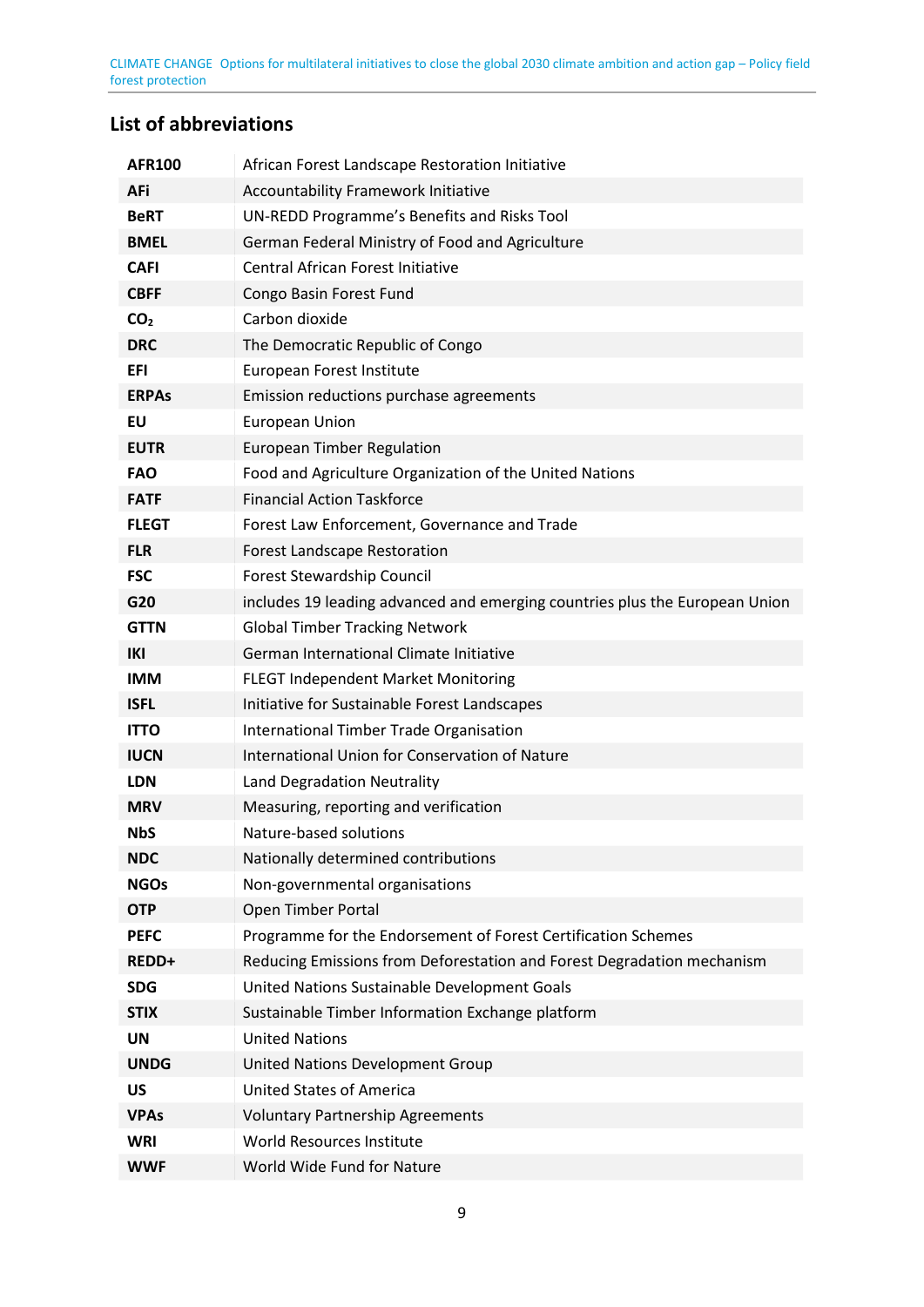### <span id="page-9-0"></span>**Summary**

Land use change currently makes up about 15 % of global anthropogenic  $CO<sub>2</sub>$  emissions, of which most emissions result from forest conversion to other land uses. However, the majority of mitigation pathways consistent with the 1.5-degree temperature limit of the Paris Agreement (PA) achieve **net zero CO2 emissions from land use** between 2025 and 2040. This requires a steep reduction in deforestation, and policies to conserve and rebuild land-based carbon stocks and protect natural ecosystems. A key challenge is the need to **balance many competing demands** for land: food production, human settlement, energy and raw material supply, carbon storage, maintenance of biodiversity and other ecosystem services.

There are many existing multilateral initiatives for the promotion of forest protection and restoration. We provide an overview of 11 prominent initiatives, and an in-depth analysis of five initiatives that we selected as being representative of the range of different multilateral approaches:

- ► the Bonn Challenge, an initiative launched and strongly supported by Germany, aiming at globally restoring forests on 150 million ha of land by 2020 and 350 million ha by 2030;
- ► EU FLEGT, an initiative of the European Union (EU) and policy framework to support EU efforts to tackle illegal logging and related trade;
- ► the Central African Forest Initiative (CAFI), an initiative focussing on high-forest cover countries in Central Africa, with the objective of protecting these forests to mitigate climate change and reduce poverty;
- ► the BioCarbon Fund's Initiative for Sustainable Forest Landscapes (ISFL), a multilateral facility that seeks to reduce GHG emissions from land use through grants and resultsbased financing;
- $\triangleright$  the Accountability Framework initiative (AFi), which aims to improve the accountability of ethical supply chain commitments in forestry as well as in agriculture.

Based on the in-depth analysis of the five existing initiatives we identified several gaps in the current landscape of initiatives:

- ► There is scope for increasing participation of stakeholders. This should include activities that can reduce information imbalances between stakeholder groups and help **to build ownership of processes and solutions** by stakeholders.
- ► Despite the fact that countries have improved forest data availability, there is a **need for transparent monitoring** to provide **global and national** data that is: transparent in the data sources, definitions, methodologies and assumptions used; free and open access (i.e. truly "barrier free" to all stakeholders); and complementary and comparable to mandated reporting by countries.
- ► To increase private sector engagement, there is a **demand for more results-based emission reduction programs** covering multiple land use activities and supply chains. However, there are remaining challenges regarding **non-permanence and leakage but**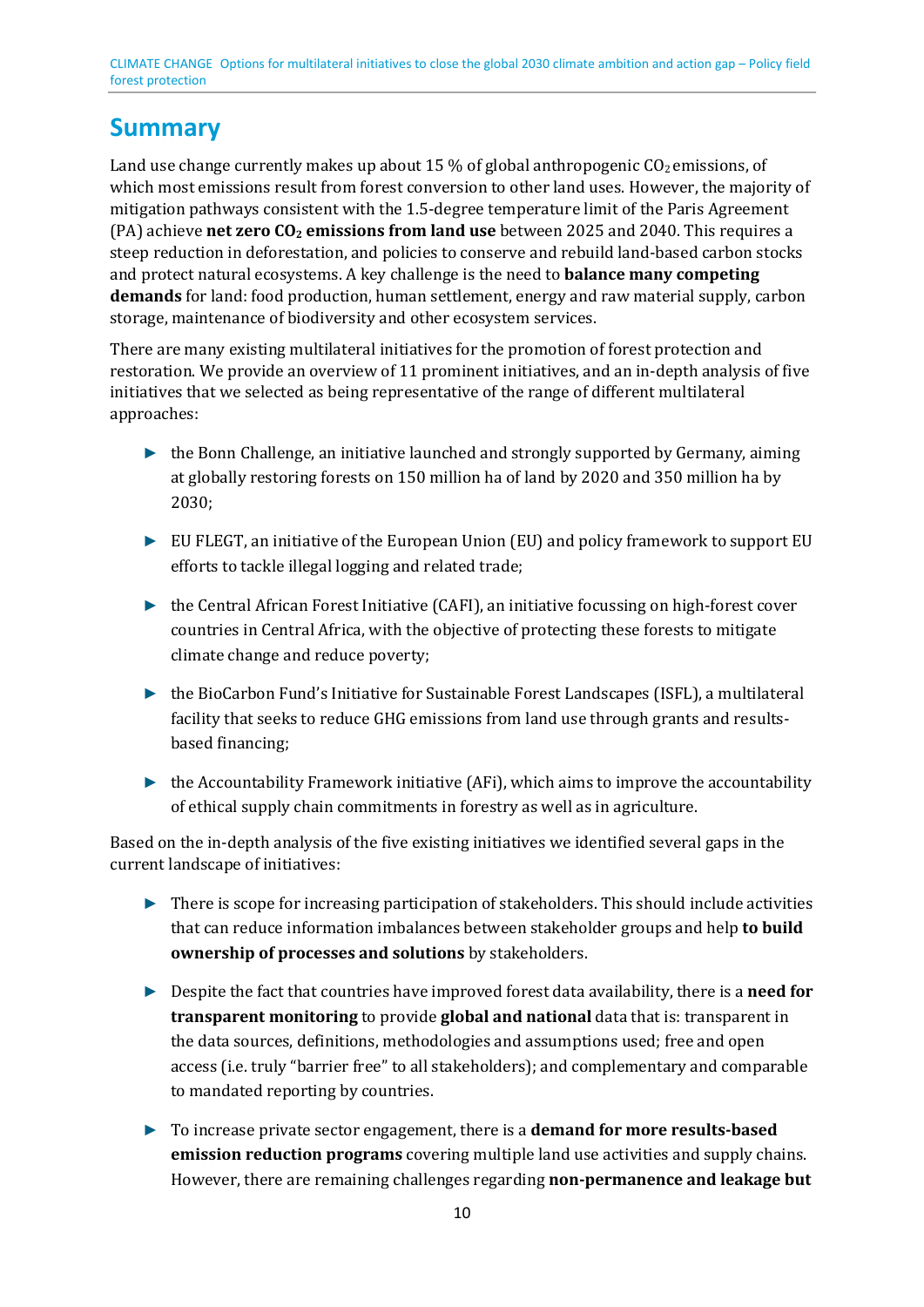**also ownership and carbon tenure**. The piloting of **jurisdictional approaches** can help to address the challenges that arise when seeking to eliminate deforestation from complex supply chains, reduce the risk of leakage within regions, and provide an important step towards consistent national accounting.

- $\triangleright$  Forests were recognised as a key sector during the first NDC submissions, with many countries including forest sector targets. However, few countries provided specific quantitative information. There is a need to **support and encourage countries to improve their representation of the land use sector, and forests in particular, in their NDCs, separate from and in addition to reducing emissions in the energy and industry sectors.** This improvement should also include safeguards to ensure environmental integrity of forest related mitigation activities, and alignment with other sustainable development and land protection and restoration pledges.
- ► Countries have made significant progress in effectively addressing deforestation and forest degradation, as well as illegal logging. The **COVID-19 pandemic** forms an unprecedented challenge to all countries. There is a risk that economic response and recovery programmes lead to **reduced ambitions regarding forest protection and restoration** and reduced capacities for effectively monitoring forests. This could eventually even result in **overexploitation of forests, increased degradation and forest loss**.

To close these gaps, we have developed and sketched out five sets of options for accelerating forest protection and restoration.

- ► Increasing stakeholder participation, resolving land tenure issues and reducing information imbalances to improve ownership ("Options for increasing participation");
- ► Establishing a facility for providing a consistent global reference data set of land use emissions for reconciling national data and supporting the development of transparent national monitoring systems ("Options for transparent monitoring");
- ► Aligning jurisdictional approaches with certification and supply chain management standards to enhance private sector engagement and support longer-term commitments ("Options for increasing private sector engagement");
- ► Encouraging countries for coherent forest protection and landscape restoration pledges and improving representation of land use in NDCs ("Options for increasing consistency of national targets");
- ► Combining COVID-19 recovery with policies for forest protection and restoration to promote no-regret options ("Options for green COVID-19 recovery").

The following [Table 1](#page-11-0) provides an overview of the five identified options and their assessment.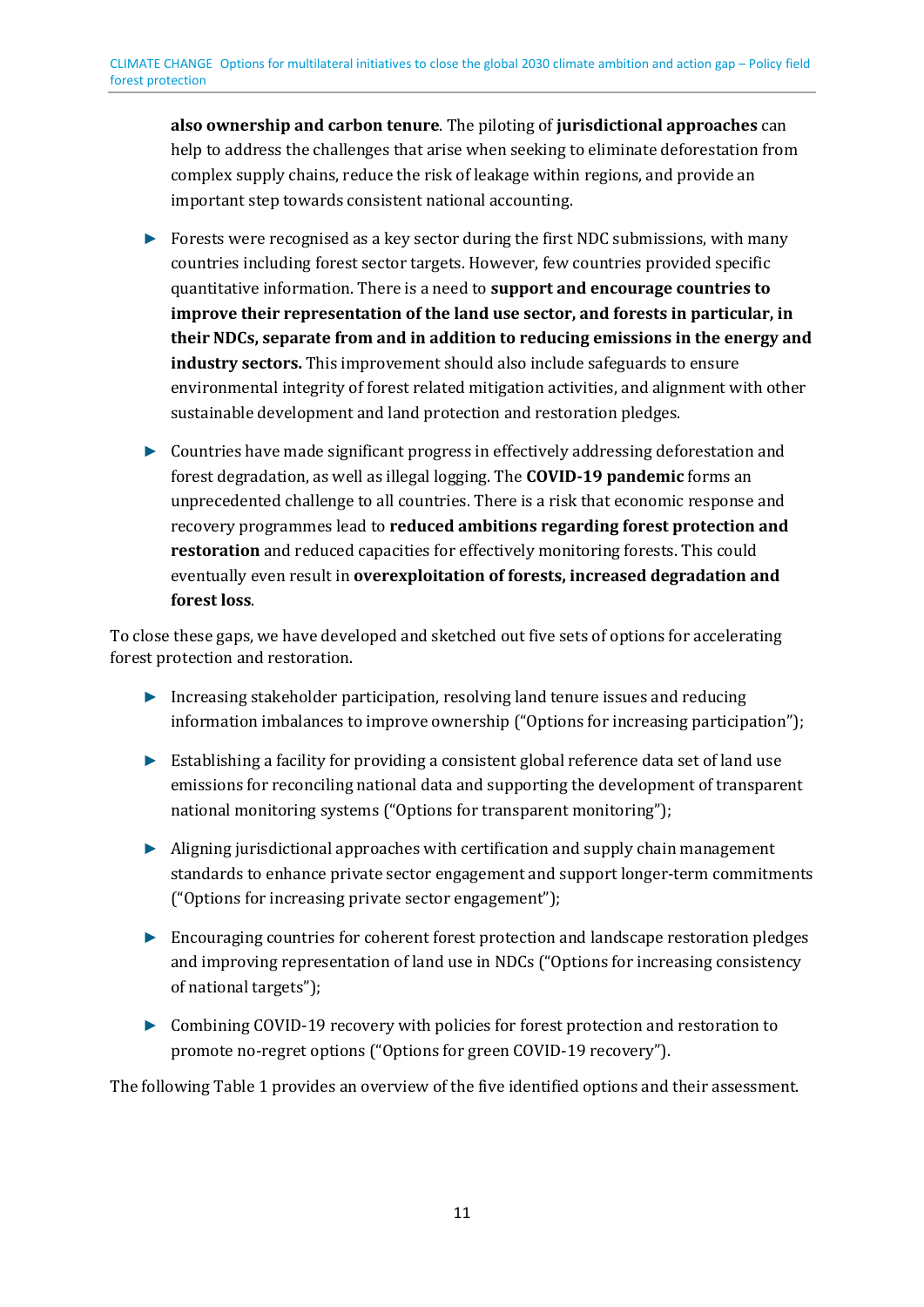| Criteria/<br>options                              | <b>Options for</b><br>increasing<br>participation | <b>Options for</b><br>transparent<br>monitoring | <b>Options for increasing</b><br>private sector<br>engagement | <b>Options for</b><br>increasing<br>consistency of<br>national targets | <b>Options for green</b><br>COVID-19<br>recovery |
|---------------------------------------------------|---------------------------------------------------|-------------------------------------------------|---------------------------------------------------------------|------------------------------------------------------------------------|--------------------------------------------------|
| <b>Chances of</b><br>success and<br>effectiveness | High to medium                                    | High to medium                                  | <b>High</b>                                                   | <b>High</b>                                                            | High                                             |
| <b>Efficiency and</b><br>Costs                    | High efficiency<br>Low costs                      | High efficiency<br>Medium to high costs         | High efficiency<br>Low costs                                  | High efficiency<br>Low costs                                           | High efficiency<br><b>Medium costs</b>           |
| Transparency,<br>institutional<br>structures      | <b>High</b>                                       | High                                            | High to medium                                                | <b>High</b>                                                            | High                                             |
| Sustainability,<br>environmental<br>integrity     | High                                              | High                                            | High to medium                                                | High to medium                                                         | High to medium                                   |
| Priority                                          | High                                              | <b>Medium</b>                                   | High to medium                                                | High                                                                   | High                                             |

<span id="page-11-0"></span>

Source: own compilation.

This list formulates opportunities for generally improving the basis for existing and future initiatives through a number of potential actions at different levels. The options were grouped into five sections. However, they **do not constitute isolated blocks of activities**. Instead, they should be regarded as teeth of a chain wheel that need to work together to make transformational change happen. There can also be **interdependencies between options**. Therefore, a priority statement is challenging.

The analysis of existing initiatives has shown that there is not necessarily a need for entirely new approaches. Innovative initiatives have emerged that **need to be scaled up**. Their scope of application and integration into national policy needs to be supported and the **list of users extended**.

The chances of success of the presented options depend on the processes in which they will be brought forward and the mechanisms that are available within political processes. In this regard, the years 2021 and 2022 provide multiple windows of opportunity for international action and multilateral cooperation (e.g. G7 presidency UK in 2021, upcoming G7 presidency Germany in 2022, and G20 presidency of Italy in 2021, UNFCCC COP 26 in 2021, etc.).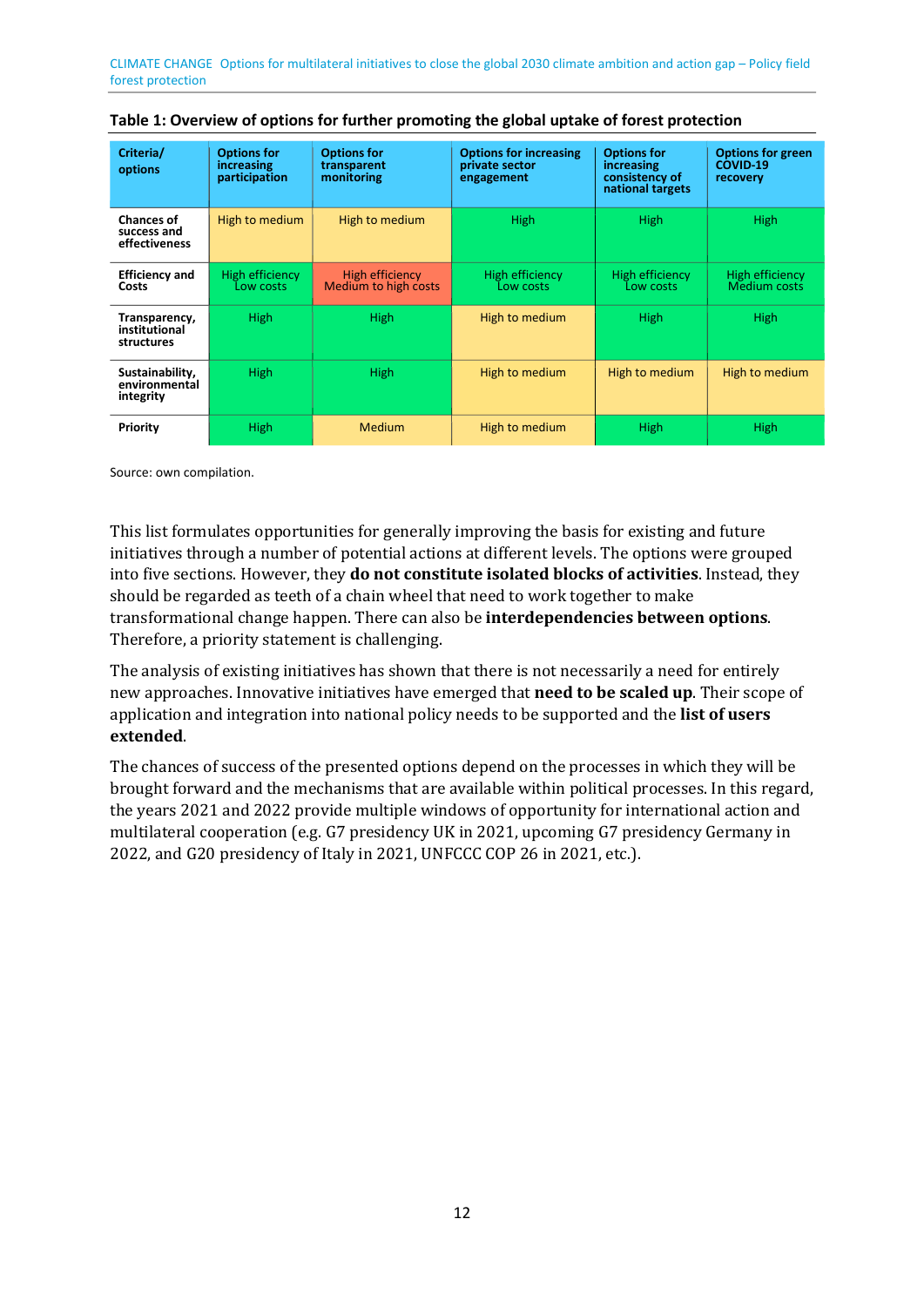CLIMATE CHANGE Options for multilateral initiatives to close the global 2030 climate ambition and action gap – Policy field forest protection

### <span id="page-12-0"></span>**1 Introduction**

#### <span id="page-12-1"></span>**1.1 Relevance of the policy field**

In 2020 land use change, in particular forest conversion to other land uses, made up about 15 % of global anthropogenic  $CO<sub>2</sub>$  emissions (Global Carbon Project, 2020). However, the majority of mitigation pathways consistent with the 1.5°C temperature limit of the Paris Agreement (PA) achieve net zero CO<sub>2</sub> emissions from land use between 2025 and 2040 (Fuentes Hutfilter et al., 2020). This requires a steep reduction in emissions from deforestation alongside policies to conserve and restore land-based carbon stocks and protect natural ecosystems. A key challenge is the need to balance many competing demands for land: food production, human settlement, bioenergy and raw material supply, carbon sequestration, maintenance of biodiversity and other ecosystem services. Importantly, this sectoral transformation cannot be used to offset the necessary fast decarbonisation of energy systems in order to reach an emissions pathway that is consistent with the PA 1.5°C temperature limit (Fuentes Hutfilter et al., 2020).

This paper provides an analysis of existing multilateral initiatives for the promotion of forest protection and restoration, including an in-depth evaluation of key initiatives in terms of their success, expected impact and cost-effectiveness. Drawing from this analysis, we develop and discuss options for future multilateral cooperation on forest protection in the years to come. **Forest protection in the title of this paper refers to activities that reduce emissions from deforestation and degradation, as well as activities aimed at increasing forest carbon stocks through forest landscape restoration and promoting sustainable forest management.** As discussed by IPCC (2019), such activities should include environmental safeguards and provide multiple benefits. They might not only refer to forests in the sense of the FAO definition but might include also trees outside forests, e.g. agroforestry options. However, this paper puts forest related activities into the focus.

Forest loss and forest degradation globally contribute to  $CO<sub>2</sub>$  emissions. In 2019, an area of 11.9 Mha of tropical forest tree cover was lost. Primary forests in the humid tropics sustained 3.8 Mha of that loss, resulting in  $CO<sub>2</sub>$  emissions of at least 1.8 Gt  $CO<sub>2</sub>$  in 2019 (WRI, 2020). Between 2009 and 2018, land use and land use change has emitted 6 Gt  $CO<sub>2</sub>/vr$  (about 15 % of annual global fossil fuel emissions), driven largely by deforestation (Global Carbon Project, 2020). Over the same period, the global biosphere acted as a sink for 12 Gt  $CO<sub>2</sub>$  per year, as a natural response to human-induced environmental changes (Global Carbon Project, 2020). The main options to directly reduce emissions in the forestry sector are halting deforestation and reducing forest degradation, options which have a total mitigation potential of  $0.4$  – 6 Gt CO<sub>2</sub>e per year (Roe et al., 2019).

According to recent estimates (FAO, 2016; FAO, 2020), the group of G20 includes countries that have made substantial progress in restoring their forests in past decades (e.g.: EU, USA, China). Within these countries, forests often form a strong sink for atmospheric carbon dioxide  $(CO<sub>2</sub>)$  as forests are recovering after being overexploited in previous centuries. At the same time, the G20 includes countries with very high rates of forest loss and highest emissions from deforestation (Brazil and Indonesia). Other G20 countries have forests that are just starting to recover from over-exploitation but have recently been negatively affected by severe natural disturbances, partly amplified by climate change (e.g.: Canada, Russia, Central Europe).

Globally, forests are under immense pressure from direct and indirect anthropogenic disturbances. The most substantial disturbance is deforestation, which leads to total loss of the original ecosystem. The intensive use of forests can also lead to forest degradation and thus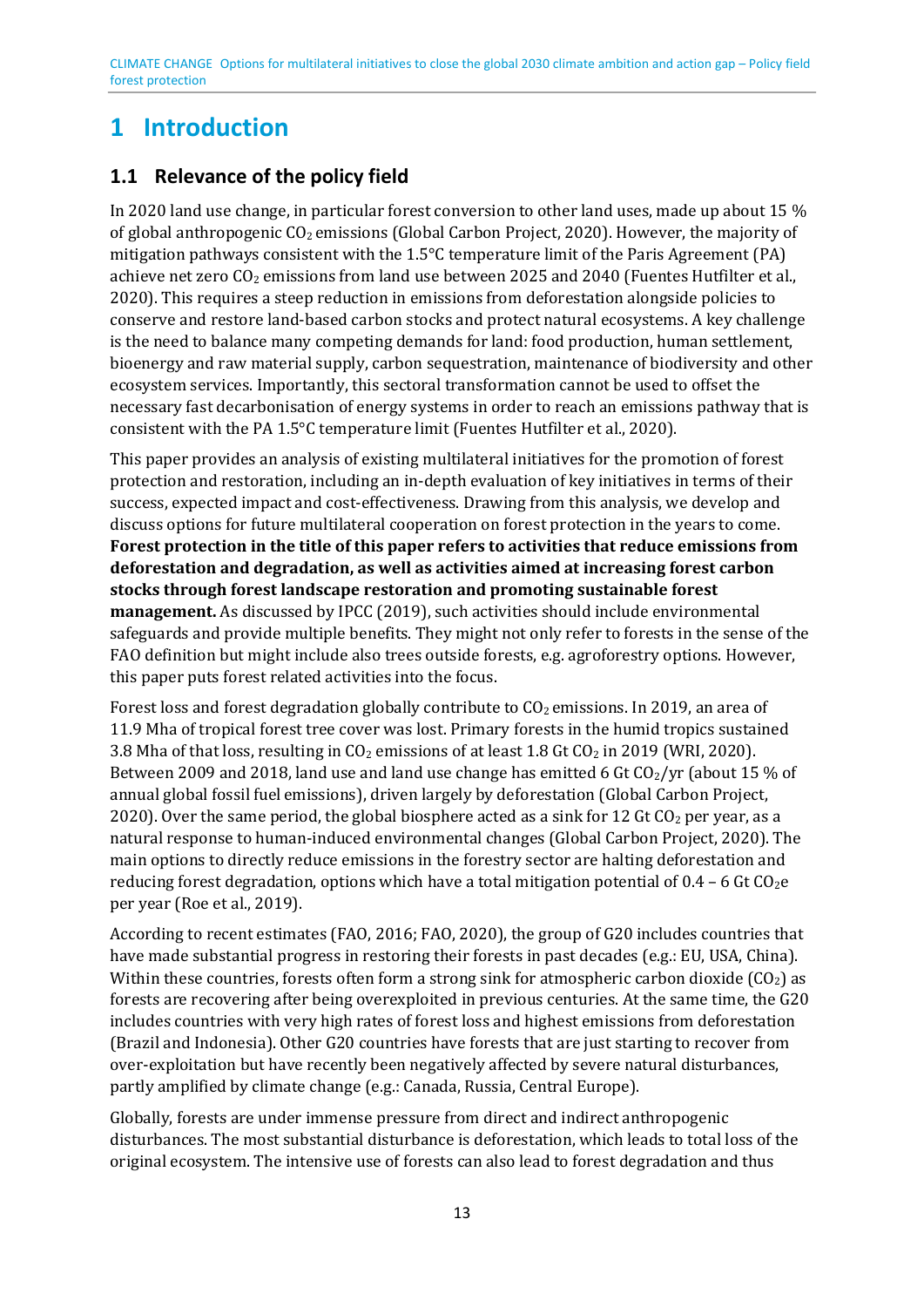severely affect ecosystem services of the forest. Climate change impacts pose an additional threat, which is set to worsen as temperatures rise (IPCC, 2019).

The loss of forest cover affects biodiversity, e.g. through habitat loss, regional climate conditions and the water balance. Deforestation also has severe impacts on the livelihoods of people relying on forest ecosystem services. It is clear that forests are directly and indirectly linked to a number of UN Sustainable Development Goals (SDGs), e.g. SDG 1 (income from forest products), SDG 3 (health benefits from medicinal plants), SDG 12 (sustainable consumption and production patterns), SDG 13 (carbon storage; resilience and adaptation) and SDG 15 (biodiversity).

Drivers for forest loss and forest degradation are to a large degree agricultural production, as well as forestry and mining, and vary greatly from region to region. In South America, two-thirds of forest loss can be attributed to commercial agriculture, whereas in Asia and Africa it is largely subsistence agriculture. In Asia and the Americas, the main driver of forest degradation is wood use, while in Central and West Africa charcoal production is an important driver (Keenan et al., 2015). Meanwhile, many countries contribute directly or indirectly to forest loss through the import of consumer goods, while at the same time increasing their own forest area, illustrating the importance of a global perspective on the drivers of forest loss.

In addition to the direct drivers of forest degradation and loss, other factors play a role in how strong the drivers are but also how effective instruments can be in addressing them. These include demography, gender equality, education, income and the political system, conflicts, corruption, but also the effects of climate change. The influencing factors and drivers, which are often very specific to each country and region, in turn offer leverage for instruments to use. Examples of possible leverage are ownership, rights of use, improved law enforcement, etc (IPCC, 2019).

There is an urgent need to address forest degradation and loss, not only as a climate change mitigation measure, but also to protect essential ecosystem services for adaptation and sustainable development. Tackling the drivers of forest degradation and loss requires global coordination and cooperation. The G20 countries, which host more than half of the world's forests (and over 60% of the world's primary forest), have a key role to play (FAO, 2020).

#### <span id="page-13-0"></span>**1.2 Background and development regarding multilateral cooperation**

As the implications of forest loss and degradation become more apparent, forest protection has gained importance on the agendas of many countries. In 2007, the international community recognised the role of forest protection for climate change mitigation in the Bali Action Plan, referring to emissions from deforestation and forest degradation (REDD) in developing countries (later extended to the policy framework for reducing emissions from deforestation and degradation and foster conservation, sustainable management of forests, and enhancement of forest carbon stocks (REDD+)). The UN-REDD Programme was started to assist countries in developing the capacities needed to meet the UNFCCC requirement and to qualify for resultsbased payments. In 2013 the Warsaw Framework for REDD+ was established, specifying further requirements, e.g. for forest reference levels for assessing performance.

Meanwhile a whole range of instruments and multilateral cooperation already exist (for a brief non-comprehensive overview see [Table 2\)](#page-18-0) that approach forest protection for climate change mitigation from different angles by aiming to reduce emissions from deforestation and forest degradation, promote sustainable forest management, restore forest landscapes and prevent illegal wood use.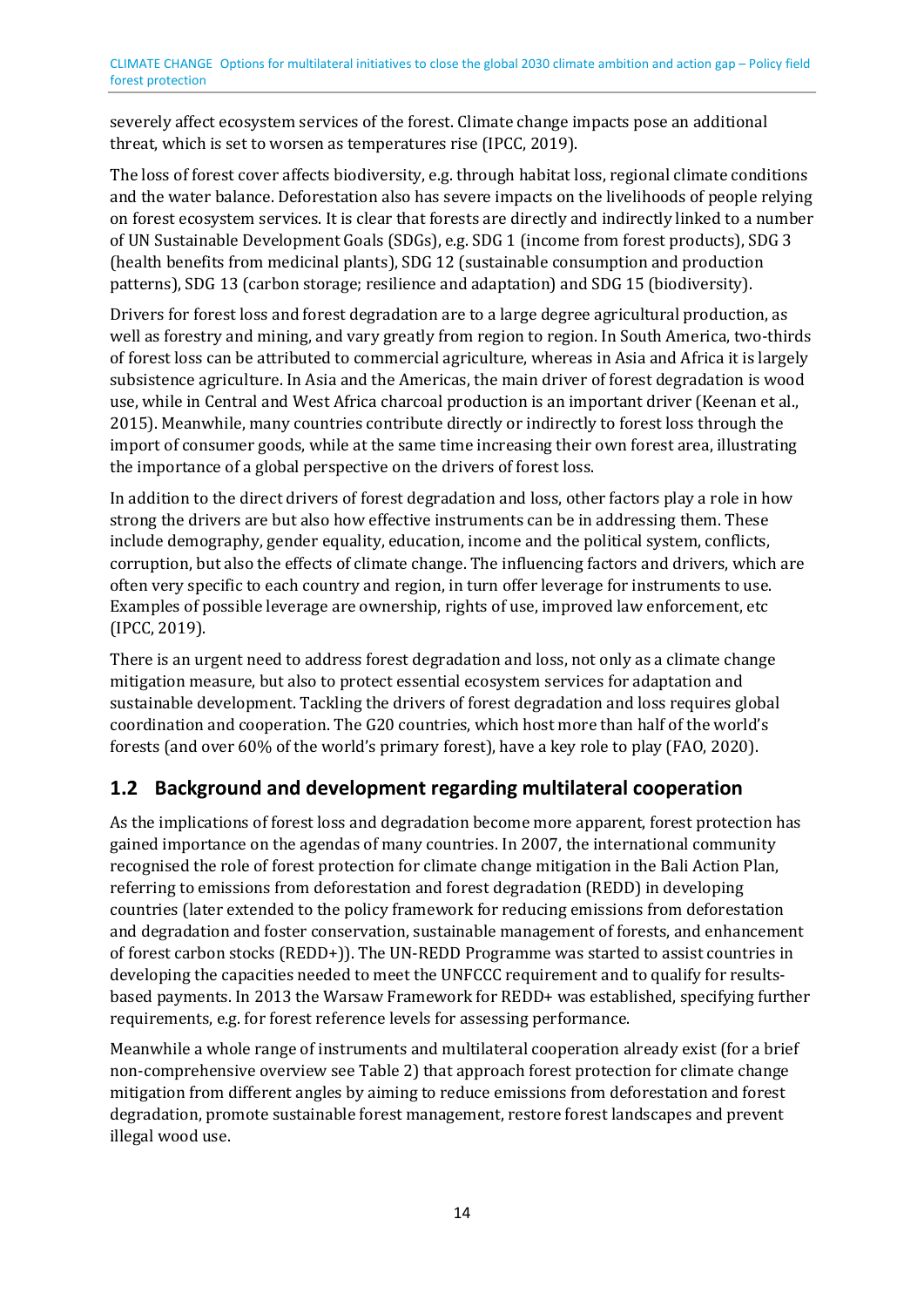Rapid advancements in the field of monitoring forest extent have been achieved through national and international initiatives in the scientific community and private sector (e.g. Global Forest Watch) as well as through building national capacities (Romijn et al., 2015). These were facilitated by reduced costs and increased availability of wall-to-wall mapping information from satellites. However, further capacity building is still required in many countries to detect and accurately assess forest area change (Herold et al., 2019).

Focusing on the drivers of deforestation is key to reduce deforestation. The EU has identified its supply chains as one of the drivers of global forest loss and set up policies to combat illegal logging, protect existing forests and restore degraded ecosystems (European Commission 2019). The European Commission currently carries out an impact assessment of regulatory and nonregulatory options for additional demand side measures to minimize the risk that products linked to deforestation are placed on the EU market and to develop a definition of deforestationfree supply chains.

Finally, the land sector has been included in 121 Nationally Determined Contributions (NDCs). However, only very few of these provide a fully quantitative target with clear information on how land use and land use change and forestry mitigation will contribute towards the target (Fyson and Jeffery, 2019). Moreover, it remains unclear to what degree countries will rely on the land sector in the long-term to provide negative emissions that are supposed to balance remaining emissions by 2050. In the short-term, until 2030, sectoral transformations have to happen in parallel and in an integrated manner. Thus, efforts in the land use sector should not distract from necessary transformations in other sectors. There is no space for offsetting one sector against the other, given the urgency to achieve additional emission reductions (Fuentes Hutfilter et al., 2020).

There is clearly a gap between the magnitude of multilateral and international initiatives and their concrete consideration in NDCs, where ambition for 2030 is set. There is clearly a gap between the magnitude of multilateral and international initiatives and their concrete consideration in NDCs, where ambition for 2030 is set. In 2020 and beyond, the COVID-19 pandemic provided a potential additional obstacle for countries to implement their commitments and to achieve their targets due to priority for measures to contain the pandemic and respond to economic implications.

#### <span id="page-14-0"></span>**1.3 Role of the G20 and other relevant states in the policy field**

The G20 countries Argentina, Australia, Indonesia and Brazil have high deforestation rates due to the high demand for timber production and agricultural expansion (Climate Transparency, 2019). It is essential to address those drivers of deforestation in order to lower land-based emissions. Certification schemes for sustainable supply chains and the redirection of public subsidies away from industries that are fostering deforestation could be possible ways of addressing the issue. However, businesses and governments in the G20 should be aware of the risk that certification schemes for carbon sequestration in forest ecosystems could pose for overall mitigation. Issues of leakage, non-permanence, and non-additionality of land use emissions reductions and removals might limit their use in offsetting fossil fuel emissions (Mace et al., 2018).

Few G20 countries have policies and explicit national targets for reaching net-zero deforestation (e.g. Mexico by 2030). Brazil had in 2008 set itself a target of reaching "net-zero deforestation" by 2015 but has corrected this to a target of "zero illegal deforestation" by 2030 (Climate Transparency, 2019). The EU has implemented the LULUCF Regulation and committed to a "nodebit" target for 2021-2030 (European Commission, 2018a). Germany aims to "maintain and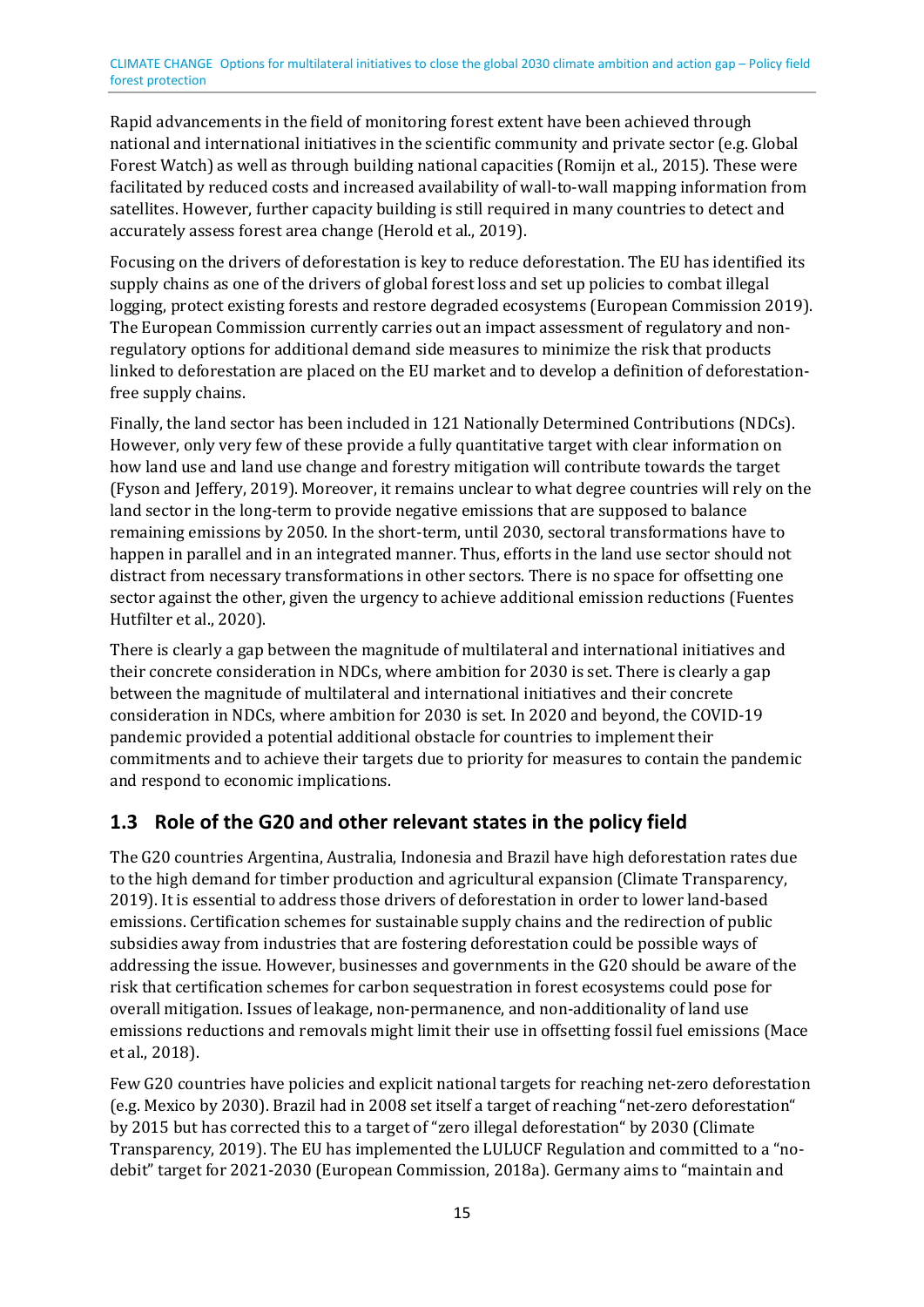enlarge" its current LULCUF sink until 2050 (BMU, 2016). China has committed to increase the forest stock volume by around 4.5 billion m<sup>3</sup>, compared to 2005 levels, and has implemented forest conservation policy through the early 21st century. For example, its National Forest Protection Program aims to recover native forests and has more recently been expanded to ban commercial logging in native forests (Climate Action Tracker, 2020a).

India has committed to creating an additional (cumulative) carbon sink of 2.5–3 Gt  $CO<sub>2</sub>e$  through additional forest and tree cover by 2030 (Climate Action Tracker, 2020b). The government's support of coal mining expansion has brought concerns about some regions with large tree cover loss and destruction of biodiversity (Climate Transparency, 2020).

On the EU level, the EU Renewable Energy Directive of 2018 defined sustainability criteria for imported biofuel. Therefore, companies need to demonstrate that their production does not lead to direct land use changes and to minimise the risk of indirect land use change (European Commission, 2018b). More recently, the EU adopted a communication on stepping up EU action to protect and restore the world's forests. It aims at protecting and improving the health of existing forests, especially primary forests, and significantly increasing sustainable, biodiverse forest coverage worldwide. The communication sets out five priorities: 1) reduce the footprint of EU consumption on land; 2) work in partnership with producer countries to reduce pressures on forests; 3) strengthen international cooperation to halt deforestation and forest degradation, and encourage forest restoration; 4) redirect finance to support more sustainable land-use practices; and 5) support the availability and quality of information on forests and commodity supply chains (European Commission, 2019).

Stable and strong institutional capacities to monitor and ensure compliance are essential for the effectiveness of such directives and regulations. For example, the record-breaking number of forest fires in 2019 and increasing deforestation rates in Brazil are partially a result of the weakened monitoring authorities (Climate Transparency, 2019).

Strassburg et al. (2020) found that 299 Gt  $CO<sub>2</sub>$  could be sequestered if 15 % of converted lands in priority areas were restored. Such priority areas are partly located in G20 countries, namely India, China, Indonesia, Mexico, and Brazil. The restoration of these high priority areas would have implications for all G20 countries, either directly or indirectly through supply chains and trade. It will be essential for multilateral initiatives for forest protection to go beyond the G20, for example by involving countries of the Congo Basin that together host the second largest tropical forest region. Such initiatives will also need to be developed to maximise potential synergies with a sustainable development and at the same time minimise potential trade-offs (IPCC, 2019).

#### <span id="page-15-0"></span>**1.4 Methodology and structure of the paper**

Section 2 of this paper provides a non-exhaustive overview of the multilateral initiatives on forest protection, with particular focus on intergovernmental initiatives. The section further assesses a subset of initiatives in greater detail. The analysis of initiatives uses the following criteria elaborated in detail in the methodology report (Böttcher and Cames, 2021):

- ► **Chances of success and effectiveness**: What were the general lessons learned, success stories, failures, as well as internal and external hurdles that the initiative has faced? What were the obstacles to political feasibility?
- ► **Efficiency and costs**: How cost-effective is the abatement potential that the initiative expects to mobilize, and how cost-effective is the initiative's approach for doing so?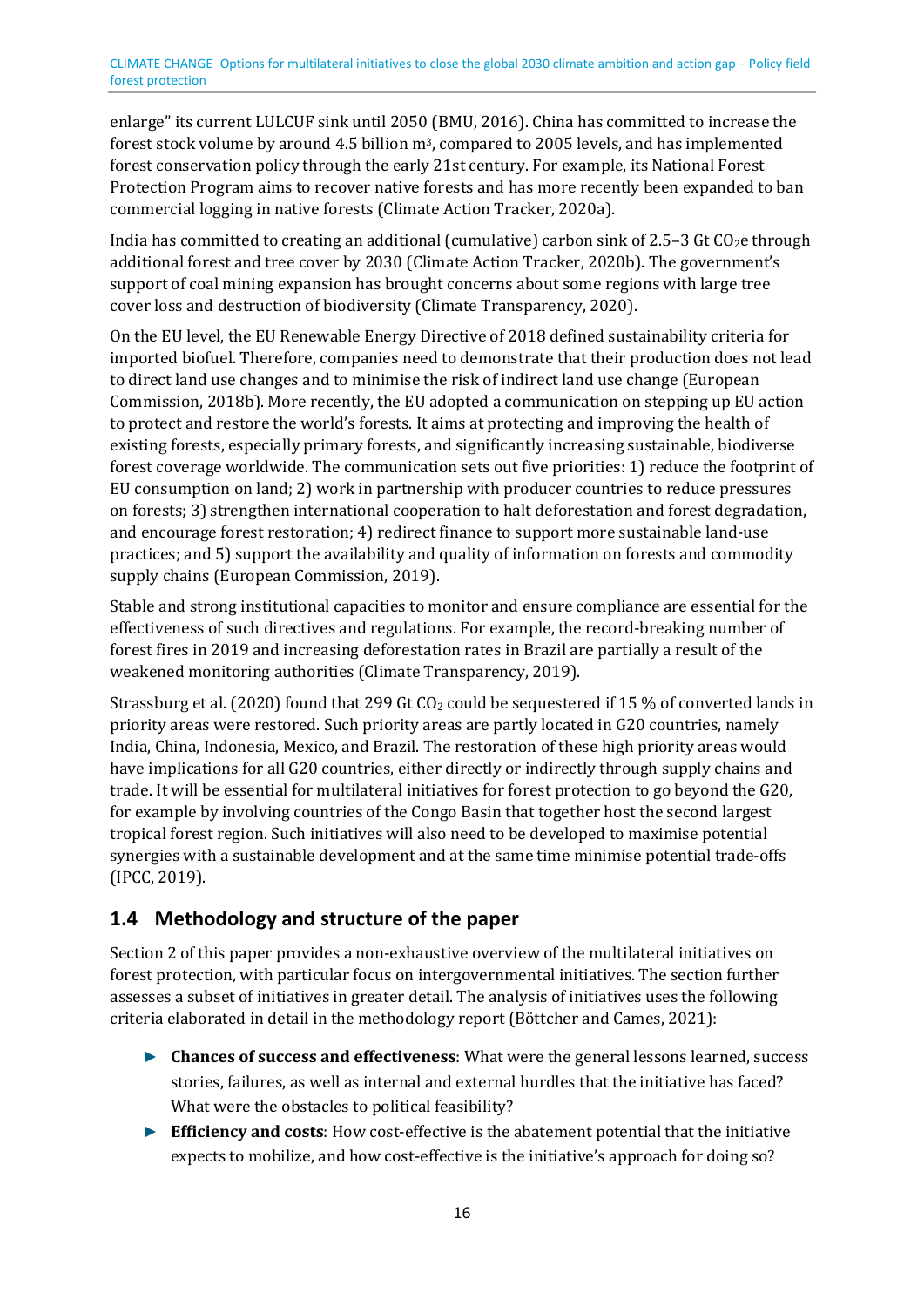What are the (transaction) costs of the initiative in question? What other costs and/or benefits need to be considered?

- ► **Transparency and institutional structures**: Can the initiative be implemented within existing institutional structures? To what extent does the multilateral framework offer the possibility of ensuring transparency in the cooperation between states and the resulting emission reductions?
- ► **Sustainability and environmental integrity**: To what extent does the initiative produce positive or negative ecological effects through the reduction of emissions? Which aspects of the UN Sustainable Development Goals (SDGs) are positively or negatively affected?
- ► **Scope for improvements and need for additional multilateral cooperation**: What are the gaps in the initiative's scope that need to be addressed? Which opportunities exist for the initiative to be expanded to other actors and/or additional countries? How can coherence between initiatives be increased?

Based on the findings of the assessment and the overview of the landscape of initiatives, section 3 identifies several options for developing new initiatives or enhancing existing ones. The suggestions are developed with a view on closing the mitigation ambition and action gap as discussed in Fuentes Hutfilter et al. (2020). The conclusions and recommendations derived from this assessment are presented in section 4.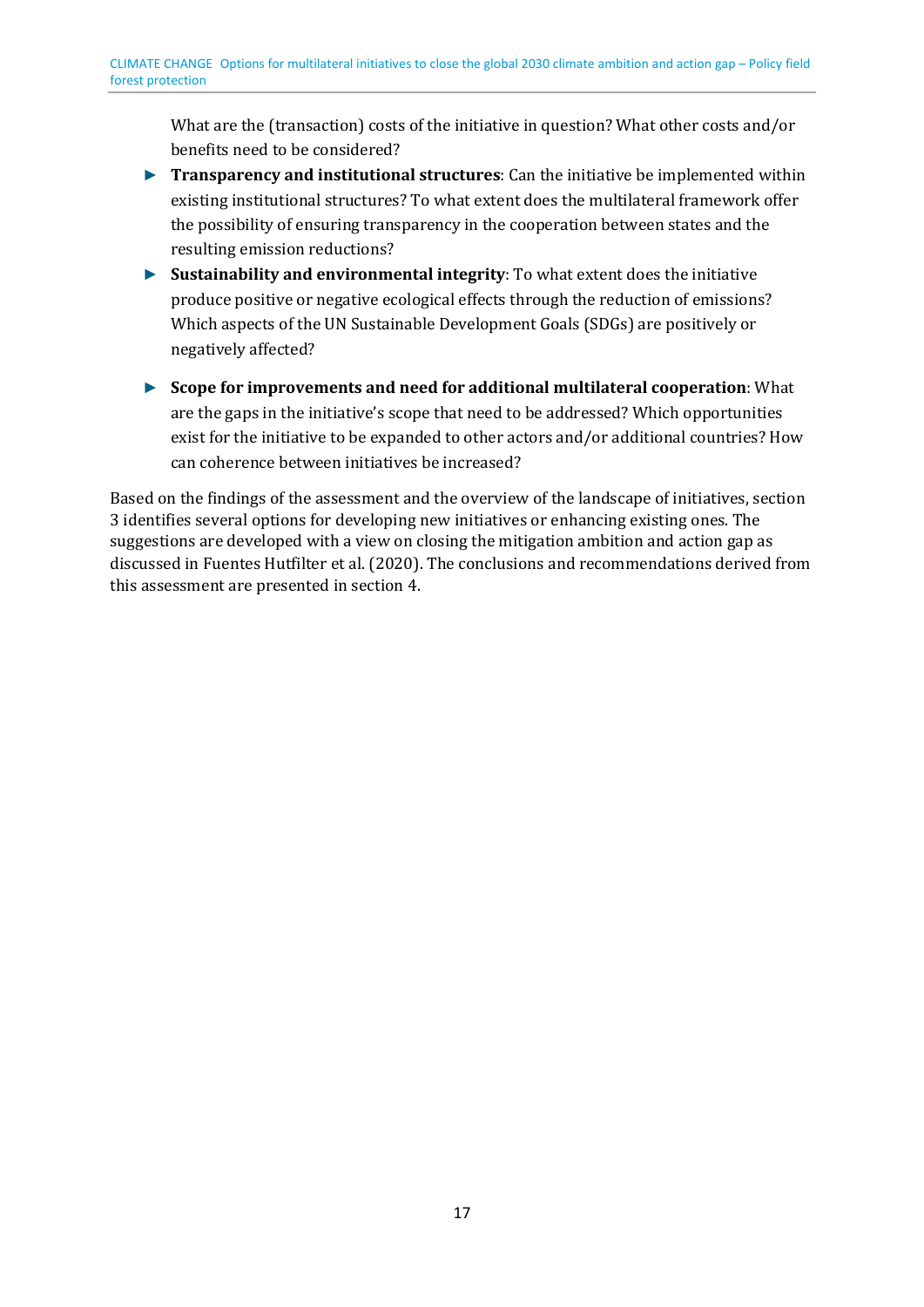## <span id="page-17-0"></span>**2 Evaluation of existing initiatives for multilateral cooperation**

#### <span id="page-17-1"></span>**2.1 Selection of initiatives**

Initiatives of international cooperation in the policy field of forest protection and restoration are numerous and the selection of a very limited number for the analysis cannot provide a comprehensive coverage. Almost 50 international initiatives were identified and grouped into different types of collaboration, ranging from legally binding bilateral treaties and international funding sources for implementing forest protection to voluntarily subscribed standards by companies and intended collaboration at governmental level.

Not all identified initiatives are strictly speaking multilateral. Some are mainly driven by the private sector; some represent donors that provide funding for mitigation projects. However, such initiatives can form the basis for options of multilateral cooperation. Initiatives are successful if they can provoke transformative changes in the policy field. These require engagement by private and public stakeholders as well as civil society.

Moreover, not all initiatives directly target emission reductions from land use or enhancement of natural sinks but are instead driven by rural development, biodiversity protection and restoration targets. However, the initiatives have in common that they all address land use change and its implications, which includes emissions of GHGs and carbon storage.

[Table 2](#page-18-0) provides an exemplary overview of 11 prominent initiatives. The initiatives were selected to cover the broad range of potential approaches to forest protection, provide insights into different geographical scopes and address different drivers at work related to forest protection. Moreover, they represent initiatives with significant political importance in the policy field.

Emission reductions and increased removals by the land use sector can be achieved through different pathways, addressing different stakeholders, processes and drivers. Important pathways are avoided deforestation and degradation, forest protection and forest restoration. Important stakeholders are government actors at different policy levels, the private sector, consumers, donors and civil society. Important processes and drivers are sustainable consumption of forestry and agriculture products, trade and legality.

The list of 11 initiatives was reduced to five initiatives that were used for the further analysis by the authors. This limitation set a focus on a few representative initiatives but still allowed a reasonable overview of different angles, pathways, stakeholders, processes and drivers that need to be considered for improving multilateral cooperation. The selection also considered the **expected effectiveness** of the initiative, especially regarding its contribution to closing the ambition gap, the occurrence in NDCs and other policy documents but also the **geographical scope** to balance the representation of countries engaged in or targeted by the analyzed initiatives. The selection of initiatives was also oriented towards **identifying G20 and other important countries that play a special role** in the selected policy areas (Böttcher and Cames, 2021).

In the following sections we present and analyse five existing initiatives for forest protection and restoration, including initiatives for:

- ► restoring degraded forest ecosystems (Bonn Challenge),
- ► addressing illegal logging and trade of timber through bilateral treaties (EU FLEGT),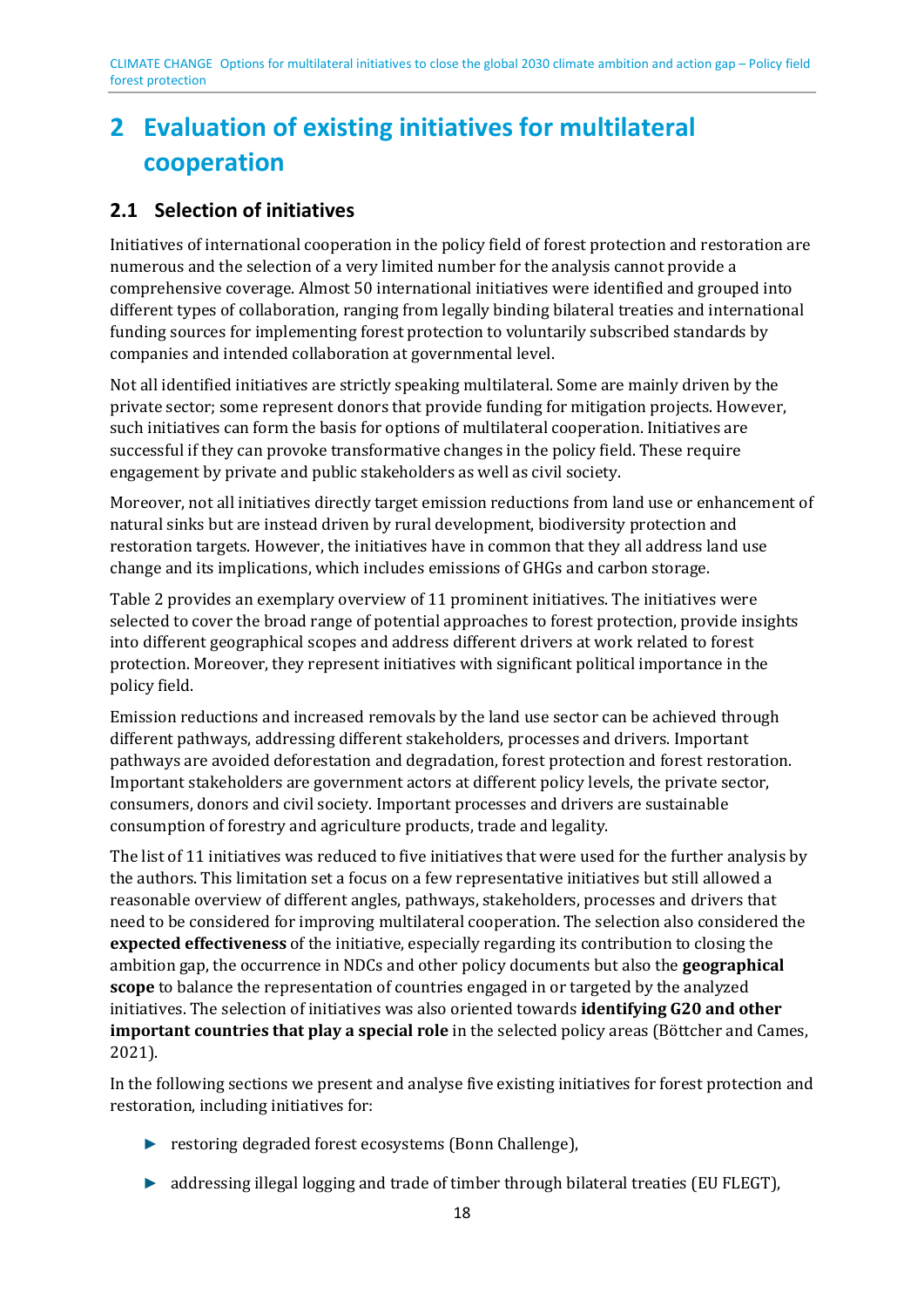- ► regional engagement for forest protection in high forest area countries (CAFI),
- ► funding for jurisdictional approaches to reducing emissions from deforestation and degradation (REDD+, BioCarbon Fund ISFL), and
- ► cleaning supply chains of globally traded commodities from deforestation (Accountability Framework initiative).

<span id="page-18-0"></span>

| Table 2: | Exemplary overview of existing international activities for forest protection and |
|----------|-----------------------------------------------------------------------------------|
|          | restoration                                                                       |

| Name of the<br>initiative                                                             | <b>Active</b><br>since | <b>Type of</b><br>initiative/activities<br>covered | <b>Focus</b>                                                                                                                                                                          | <b>Membership</b>                                                                                                                     |
|---------------------------------------------------------------------------------------|------------------------|----------------------------------------------------|---------------------------------------------------------------------------------------------------------------------------------------------------------------------------------------|---------------------------------------------------------------------------------------------------------------------------------------|
| <b>Bonn Challenge</b>                                                                 | 2011                   | Forest restoration                                 | Mobilizing political support and regional<br>initiatives to restore forests                                                                                                           | 61 countries                                                                                                                          |
| <b>EU FLEGT</b>                                                                       | 2003                   | Legality of timber<br>production and<br>trade      | Reducing illegal logging by strengthening<br>sustainable and legal forest management,<br>improving governance and promoting trade<br>in legally produced timber                       | 7 countries                                                                                                                           |
| Central African<br>Forest Initiative<br>(CAFI)                                        | 2015                   | Reducing forest<br>related emissions               | Forest protection, land use and agricultural<br>activities; close collaboration with UN-REDD<br>Programme and building on work of other<br>regional initiatives                       | 6 participating countries,<br>6 donor countries, 1<br>partner and several<br>collaborations                                           |
| <b>BioCarbon Fund</b><br>Initiative for<br>Sustainable<br>Forest<br>Landscapes (ISFL) | 2013                   | <b>Reducing forest</b><br>related emissions        | Reduce GHG emissions from the land use<br>sector through grants and results-based<br>financing for REDD+, climate smart<br>agriculture, and smarter land use planning<br>and policies | 5 participating countries,<br>5 donor countries,<br>several companies<br>involved                                                     |
| Accountability<br>Framework<br>initiative (AFi)                                       | 2019                   | Supply chain<br>management                         | Ethical supply chain commitments in<br>agriculture and forestry                                                                                                                       | Multiple stakeholders                                                                                                                 |
| Trase                                                                                 | 2016                   | Information<br>system                              | Provide public supply chain information<br>system for companies, governments,<br>investors etc.                                                                                       | 8 donors (countries,<br>NGOs, foundation), open<br>access platform                                                                    |
| Rainforest<br>Alliance                                                                | 1986                   | Certification                                      | Conserve biodiversity and ensure sustainable<br>livelihoods by transforming land use<br>practices, business practices and consumer<br>behaviour                                       | Over 5000 companies,<br>projects in over 70<br>countries                                                                              |
| <b>REDD Early Mover</b><br>Programme                                                  | 2012-<br>2019          | <b>Reducing forest</b><br>related emissions        | Supported REDD pioneers who took the<br>initiative themselves in forest conservation<br>for climate change mitigation                                                                 | Was active in 3 countries                                                                                                             |
| Governors'<br>Climate and<br><b>Forests Task</b><br>Force (GCF)                       | 2009                   | Reducing forest<br>related emissions               | Protect tropical forests, reduce emissions<br>from deforestation and forest degradation,<br>promote realistic pathways to forest-<br>maintaining rural development                    | 38 countries                                                                                                                          |
| <b>UN Green Climate</b><br>Fund                                                       | 2010                   | Reducing forest<br>related emissions               | Helping developing countries reduce their<br>greenhouse gas emissions and enhance<br>ability to respond to climate change                                                             | 25 countries                                                                                                                          |
| <b>Global Forest</b><br>Watch                                                         | 2014                   | Information<br>system                              | Providing data and tools for monitoring<br>forests to empower people to protect global<br>forests                                                                                     | Over 4 million users<br>(multiple actors), 9<br>funders (countries and<br>institutions), several<br>partners and founding<br>partners |

Source: own compilation.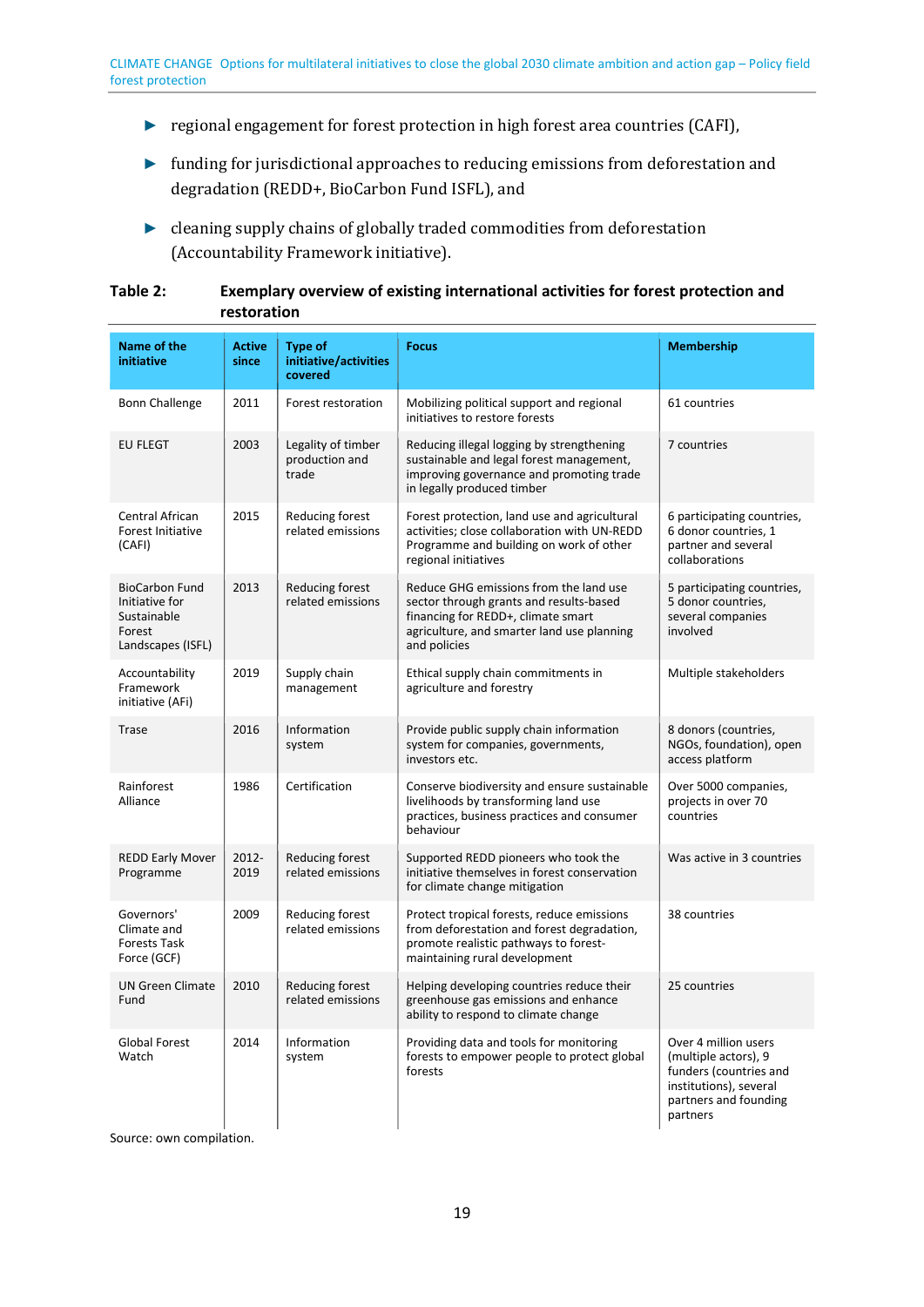### <span id="page-19-0"></span>**2.2 Bonn Challenge**

#### **2.2.1 Short description**

<span id="page-19-4"></span>In 2011, the Bonn Challenge was launch[e](#page-19-1)d by the International Union for Conservation of Nature (IUCN) and the Government of Germany1. It aims to mobilise political support and regional initiatives to restore forests on 150 Mha of land by 2020 and 350 Mha by 2030. The latter is the aim of the UN New York Declaration on Forests (NYDF) endorsed at the United Nations Climate Summit in 2014.

As of today, the Bonn Challenge involves 61 countries with 74 voluntary pledges for restoring more than 210 Mha (IUCN, 2020). The Bonn Challenge builds on the Forest Landscape Restoration (FLR) approach, a concept introduced by the World Wide Fund for Nature (WWF) and IUCN that aims to reduce and reverse land degradation in order to restore ecological integrity and enhance human well-being across deforested or degraded forest landscapes[2](#page-19-2).

<span id="page-19-5"></span>The aims of the Bonn Challenge are aligned with the Paris Agreement, the Sustainable Development Goals (SDGs), the Land Degradation Neutrality (LDN) goal, and the Aichi Biodiversity Targets. Further, the initiative motivates participating countries and organisations to collaborate politically and technically on challenges through regional platforms. In this regard, the following initiatives have been established: Initiative 20x20 in Latin America and the Caribbean, the African Forest Landscape Restoration Initiative (AFR100), the Agadir Commitment in the Mediterranean region, and ECCA30 in Europe, Caucasus and Central Asia[3](#page-19-3).

#### <span id="page-19-6"></span>**2.2.2 Chances of success and effectiveness**

The Bonn Challenge is a voluntary initiative. This involves nationally determined pledges that refer to very different types of restoration activities (IUCN, 2020). The initiative has been successful in collecting pledges from countries and organisation during the first decade. It involves large developing and emerging countries (e.g. Brazil, India) but also developed countries (e.g. USA). However, a number of important players are missing, including China, Indonesia and the EU.

Due to its voluntary character, the total sum of pledged restoration area is relatively high. Nationally determined targets for restoration also result in a high ownership by countries and stakeholders. However, the realization of restoration on the pledged areas requires multistakeholder and multi-governance commitment in countries for these targets. The Bonn Challenge Barometer, an IUCN project funded by the German International Climate Initiative (IKI) analysed the state of implementation of pledges in selected countries and found that 13 countries reported a total of 43.7 Mha in transition to restoration (Dave et al., 2019). This represents 29 % of the Bonn Challenge 2020 target. The Barometer also indicates that the benefits from documented activities include an additional 354,000 jobs and 1.4 Gt  $CO<sub>2</sub>e$ sequestered (Dave et al., 2019).

The definition of restoration is very broad and includes natural regeneration but also plantations and agroforestry. Consequently, the activities included in the country pledges vary greatly. Lewis et al. (2019) report that almost half of the pledged area is set to become commercial plantations. Their analysis shows that plantations make up 45 % of all commitments, especially in large countries such as Brazil, China, Indonesia, Nigeria and the Democratic Republic of the Congo. Due to the broad definition, pledges include timber species

<span id="page-19-2"></span><span id="page-19-1"></span>[<sup>1</sup>](#page-19-4) [https://www.bonnchallenge.org](https://www.bonnchallenge.org/) 

<span id="page-19-3"></span>[<sup>2</sup>](#page-19-6) <https://www.iucn.org/theme/forests/our-work/forest-landscape-restoration>

<sup>3</sup> <https://www.bonnchallenge.org/regional-action>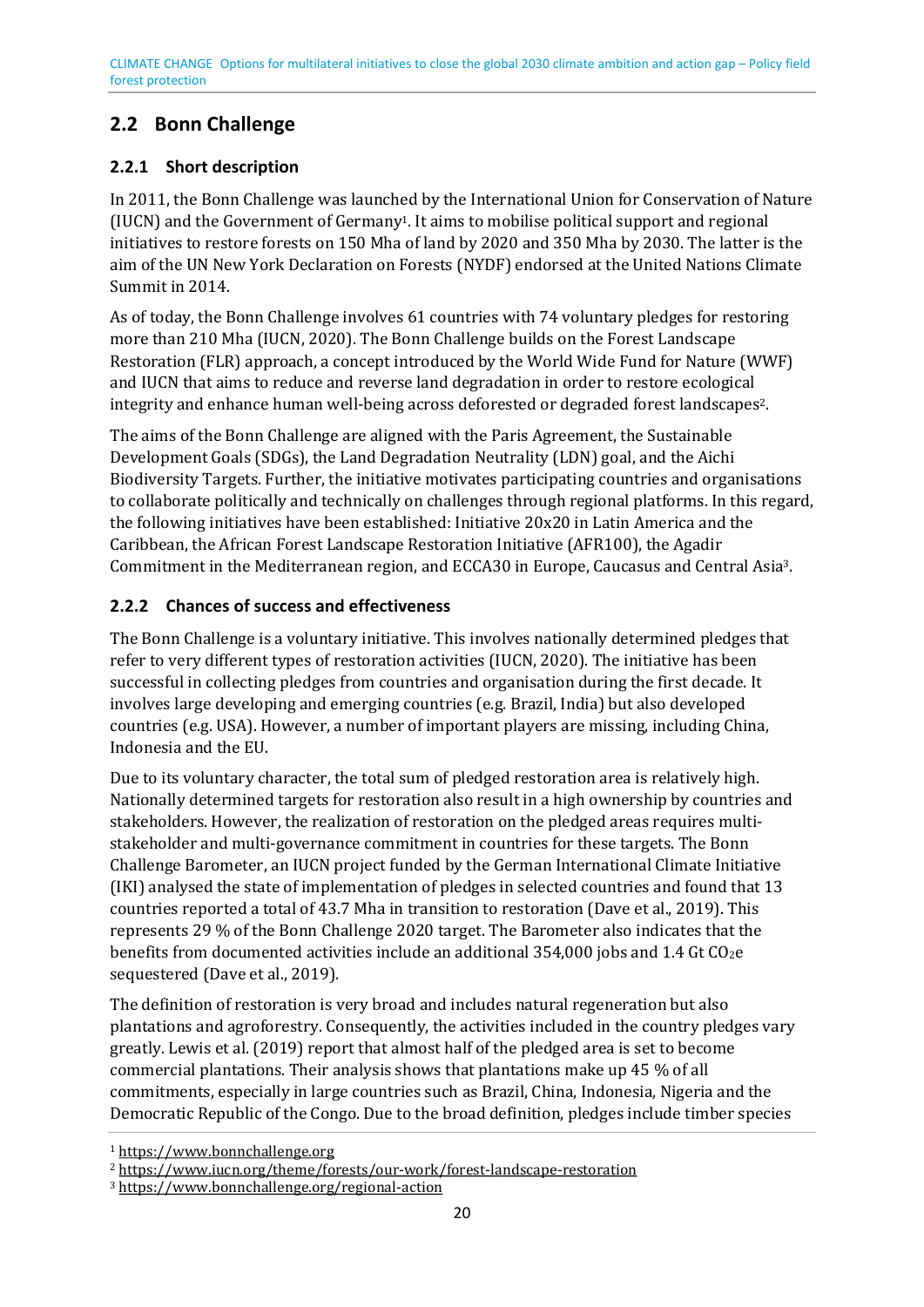like Eucalyptus and Acacia as well as rubber and even oil palms. Meanwhile, they found that only about one-third of the total area is to be restored through natural regeneration. These findings contrast with those of the Bonn Challenge Barometer, which analysed five countries in detail (Brazil, El Salvador, Mexico, Rwanda and the United States) and found that restoring degraded forest lands through silviculture and natural regeneration, and the improvement of agricultural lands through agroforestry, are the main FLR strategies (87 %, Dave et al. 2019). Commercial plantations only accounted for 2 % of FLR activities that were reported to the Barometer. The difference in these findings may lie partly in their coverage: Lewis et al. include other national commitments (totalling 292 Mha of restoration, of which 135 Mha is committed to under the Bonn Challenge), while the Barometer uses data from the five countries with in-depth Barometer application.

For assessing the effectiveness of restoration regarding storage of carbon in vegetation and soil, the quality of restoration matters. According to Lewis et al. (2019), restoration of the total 350 Mha to natural forests could sequester an additional 154 Gt  $CO<sub>2</sub>$  by 2100. Restoring the same area with plantations would store only 4 Gt  $CO<sub>2</sub>$ , and agroforestry 26 Gt  $CO<sub>2</sub>$ . This reveals that the level of effectiveness greatly varies with restoration type. Lewis et al. (2019) estimate that the current mix of restoration types pledged would limit the carbon storage to one third of the full potential. Apart from its mitigation potential, impacts on biodiversity and other ecosystem functions vary greatly between plantations and natural regeneration.

The Bonn Challenge initiative targets restoration of degraded forest ecosystems and does not address forest protection. The challenge earned criticism from NGOs that it diverts investment efforts of countries from forest protection, which is often seen to be more urgent than forest restoration as undisturbed forests are generally more carbon and species rich than regenerating forests. To increase effectiveness, critics advocate for an inclusive perspective that advances restoration of different ecosystem types, not only forests (Temperton et al., 2019).

#### **2.2.3 Efficiency and costs**

It can be hypothesised that countries are joining the challenge with different motivations. Depending on the type of restoration, the proposed measures result in different socioeconomic benefits, from increased crop yields and biomass supply to enhanced flood resilience and dust storm prevention. From estimated overall annual benefits of 84 billion USD (including wood products, non-timber forest products, carbon sequestration, increased crop yields and other cobenefits) the estimated yearly budget required for the implementation (36 billion USD for restoration of 150 Mha) would be more than compensated for (FAO and UNCCD, 2015). Verdone and Seidl (2017) estimated that the Bonn Challenge could in total generate a net benefit of between 0.7 and 9 trillion USD due to assumed co-benefits.

#### **2.2.4 Transparency and institutional structures**

The IUCN's Bonn Challenge Barometer is a framework for tracking progress and supporting pledgers in providing sufficient information to assess the implementation of national and subnational FLR pledges. Based on a standardized protocol, it records policies and institutional frameworks, financial flows and technical planning information as well as results and benefits, including the land area brought into restoration, climate mitigation, biodiversity conservation and job creation benefits associated with it.

However, measuring progress is based on voluntary feedback from the respective countries and other stakeholders, bearing the risk of incomplete reporting. There is also a lack of technical quality assurance in relation to the protection of biodiversity and the involvement of the local population regarding the implementation of pledges (Hillbrand et al., 2019).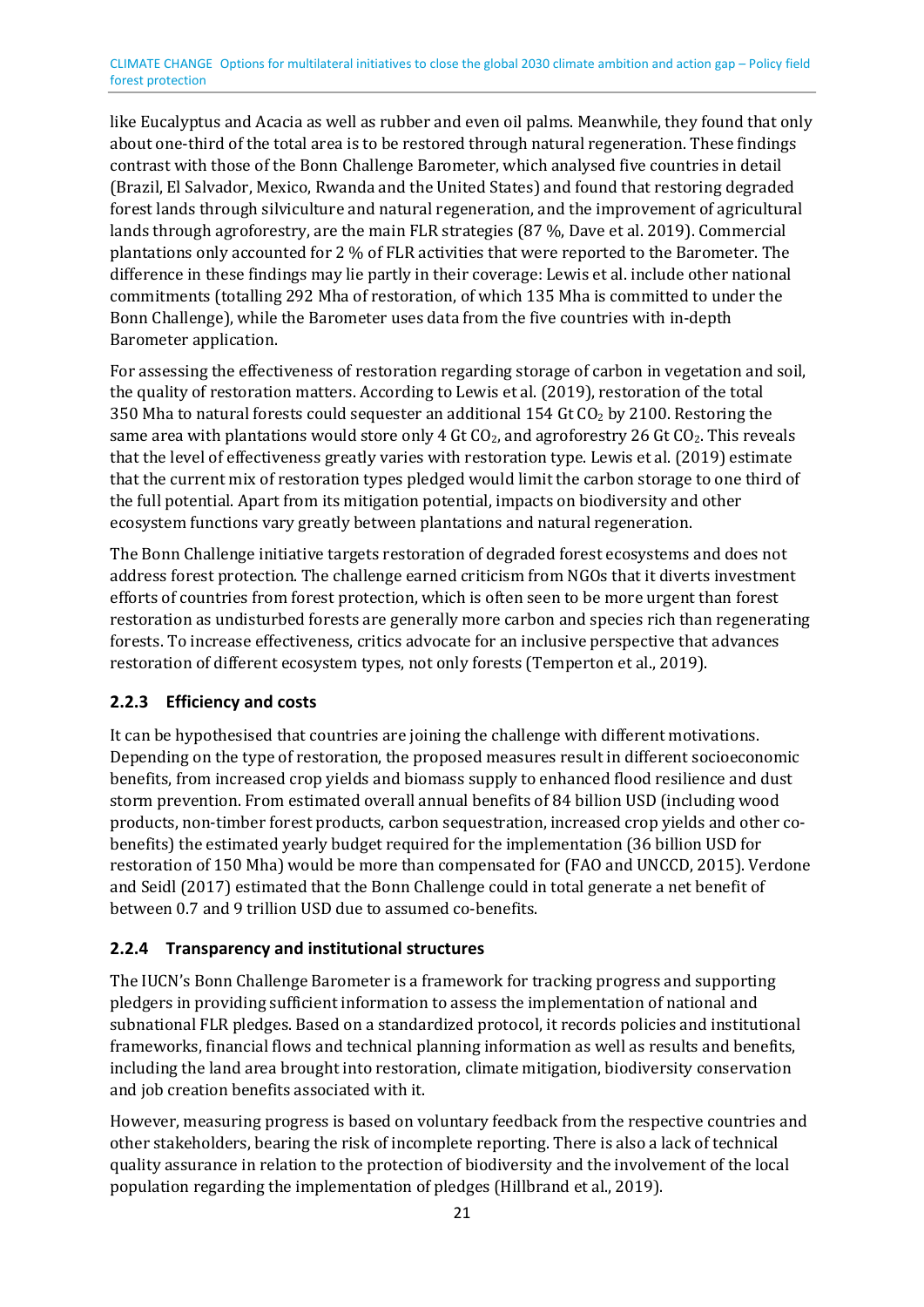The Bonn Challenge has been endorsed by civil society and private sector stakeholders. Still, funds from the private sector are underrepresented. There is the potential for stakeholders from industrialised countries as well as local investors sourcing products from the restored landscapes to provide investment (Hillbrand et al., 2019).

#### **2.2.5 Sustainability and environmental integrity**

Restored forests can help to alleviate poverty in low-income regions, as well as conserve biodiversity and support the United Nations Sustainable Development Goals — notably, goals 1 (no poverty), 6 (clean water), 11 (sustainable communities), 13 (climate action) and 15 (life on land). However, the concept of FLR does not resolve conflicting land use issues automatically. Moreover, there is a risk of increasing land use and also land tenure conflicts in targeted regions if there are no environmental and social safeguards regarding the implementation of restoration. As discussed above, the definition of FLR is too broad to mitigate the risk of large-scale monoculture plantations being counted under the restoration initiative (Hillbrand et al., 2019).

There are also feedbacks to be expected from the implementation of restoration pledges. Increasing the area of plantations could reduce profitability, currently a driver for implementation. Lewis et al. (2019) estimate that if current restoration plans of the initiative are enacted, the world's tropical and subtropical plantation estate would rise by 157 Mha to 237 Mha, with likely implications for prices of woodchip and paper products. There is currently only a limited understanding of the socio-economic implications of such changes in markets (Lewis et al., 2019).

Overall climate and environmental integrity depend on the net effects of FLR and its interactions with other policy targets, such as the reduction of deforestation. A comprehensive representation of restoration targets in NDCs and national long-term low emissions development strategies is therefore of utmost importance to improve the coherence and sustainability of policies.

#### **2.2.6 Scope for improvements and need for additional multilateral cooperation**

The UN declared the next decade (2021-2030) as the Decade on Ecosystem Restoration. This offers the opportunity to address the challenge from various multilateral angles.

Forest landscape restoration is most effective when disturbed lands are transferred close to their previous high-carbon state. There is a lack of clear definitions, transparent reporting and identification of trade-offs between different restoration types (Lewis et al., 2019). Even the definition of "degraded" is difficult and subject to national circumstances, reducing comparability of efforts and assessment of effectiveness. To better address potential trade-offs when setting restoration objectives, stakeholders need to be supported in identifying optimum responses to competing pressures for food, fuel, fodder, fibre and other ecosystem services on the lands targeted with FLR.

The Bonn Challenge makes no reference to the issue of non-permanence, a key criterion for assessing mitigation options in the land use sector. Non-permanence of regained carbon stock can be a particular issue for ecosystems that are restored as actively managed land for commercial production. There are concepts for addressing non-permanence that can be drawn from other processes, for example regarding carbon crediting and certification. Implementing safeguards against non-permanence would reduce the nominal climate mitigation impact of the initiative that can be accounted for. It will be important to assess the mitigation potential of restoration realistically, taking non-permanence risks from climate change impacts and management decisions into account.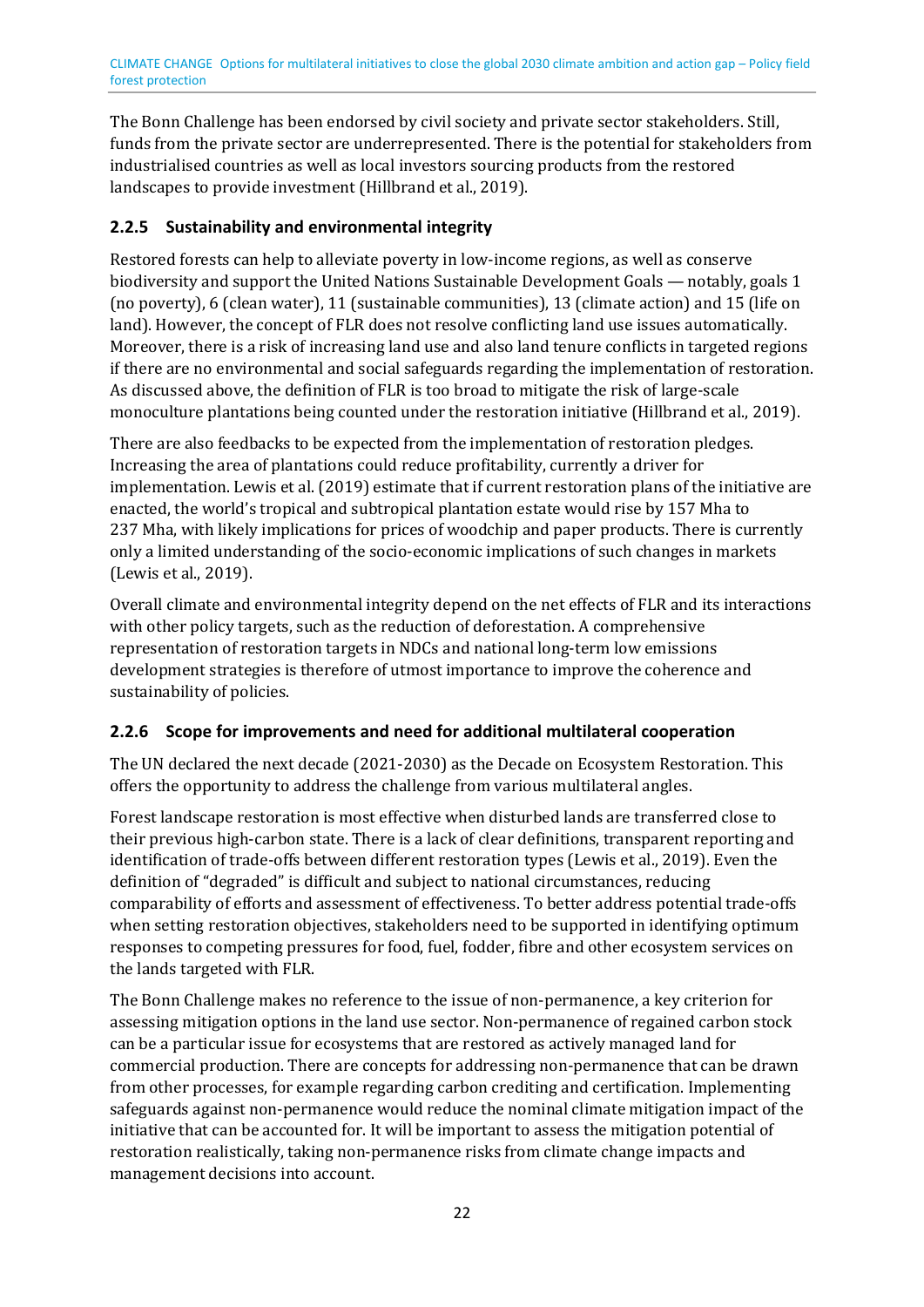A transparent and independent monitoring system for the Bonn Challenge does not yet exist. It is thus difficult to obtain a general overview of measures currently being implemented, particularly at the local level. In general, there is too little emphasis on the earth observation technologies needed for generating transparent data regarding FLR potential assessment, planning and implementation.

There is potential for better aligning activities under the Bonn Challenge with other international organisations, policies and initiatives. This includes the need for a better representation of national restoration goals in NDCs, with sufficient detail on the nature of planned restoration activities to ensure that they align with climate mitigation objectives. The 2020 Bonn Challenge report states that there is a lack of clear quantitative linkages to countries' NDCs: of 166 NDCs analysed, 128 countries included targets aligned with FLR, but only 30 % of the NDCs expressed quantitative targets (IUCN, 2020).

#### <span id="page-22-0"></span>**2.3 EU Forest Law Enforcement, Governance and Trade (FLEGT)**

#### **2.3.1 Short description**

<span id="page-22-3"></span>In 2003, the EU adopted the Forest Law Enforcement, Governance and Trade (FLEGT) Action Plan. It includes the EU Timber Regulation (EUTR) that came into force in 2013 to address illegal logging by ensuring that no illegal timber or timber products can be sold in the EU. EUTR forms an important pol[ic](#page-22-1)y framework to support EU efforts in tackling the problem of illegal logging and related trade4. The Action Plan includes measures to address the issue of illegal timber through different action areas, including activities to promote trade in legal timber (e.g. through licensing of exports), promotion of public timber procurement policies, and support for private sector initiatives (e.g. through voluntary codes of conduct for private companies to source legal timber).

<span id="page-22-4"></span>Core element of FLEGT are bilaterally agreed and legally binding Voluntary Partnership Agreements (VPAs) between the European Union and ti[mb](#page-22-2)er-producing countries outside the EU. So far, seven countries have signed VPAs with the EU5 (Cameroon, Central African Republic, Ghana, Liberia, Republic of Congo, Vietnam and Indonesia). In these countries, systems have (Indonesia) or are being developed to control, verify and license legal timber. Indonesia is currently the only country that is issuing FLEGT licenses. Two more countries have concluded negotiations with the EU (Guyana, Honduras) and six more are in negotiations with the EU in order to participate in FLEGT (Côte d'Ivoire, Democratic Republic of the Congo, Gabon, Laos, Malaysia and Thailand).

#### **2.3.2 Chances of success and effectiveness**

In recent years, the FLEGT initiative has been assessed by EU bodies and scrutinised by NGOs and the scientific community. In 2014, the European Commission started an evaluation of the first years of implementation (2003-2014) of the Action Plan. A following performance audit (ECA, 2015) resulted in conclusions of the Council (Council of EU, 2016), as well as a Commission Staff Working Document (EC, 2016) and finally a resolution of the European Parliament (European Parliament, 2019).

Where implemented, VPAs und FLEGT are seen to be an effective instrument in promoting and improving forest governance, especially through the establishment of effective multi-

<span id="page-22-2"></span><span id="page-22-1"></span>[4](#page-22-3) [http://www.flegt.org](http://www.flegt.org/)

<sup>5</sup> <https://www.flegtimm.eu/index.php/vpa-countries>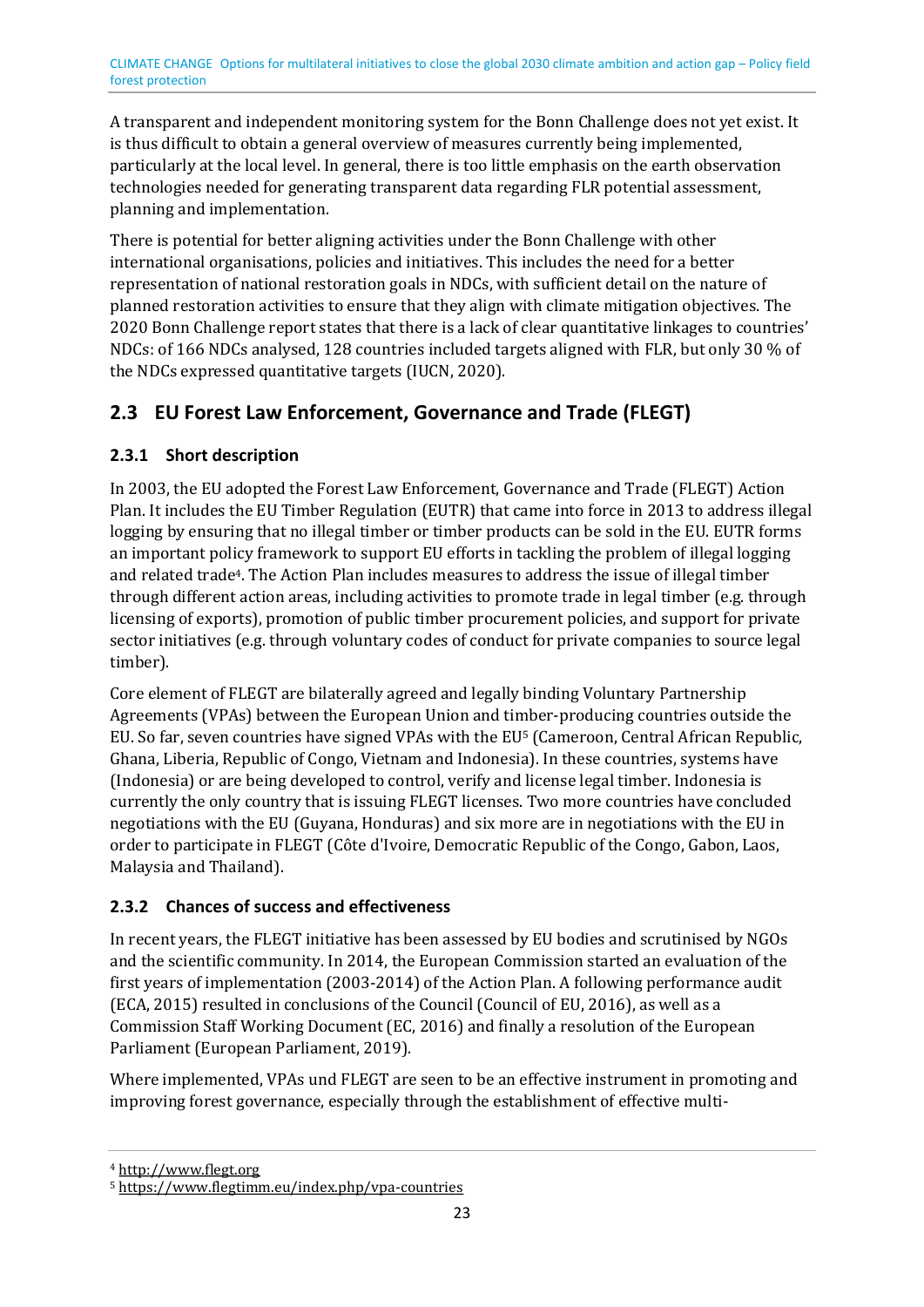stakeholder participation processes, the clarification of legal frameworks, policy reforms, increased transparency and accountability, and awareness raising.

Crucial for the overall success of the initiative is the involvement of major timber producing countries, including both developing and emerging economies. In 2019, FAO recorded India, China, Brazil, Indonesia, Ethiopia, Democratic Republic of the Congo and Nigeria as being within the group of the largest roundwood producers, with some of them being major suppliers to the EU. However, among those only Indonesia has achieved a legal agreement with EU, and major import streams remain insufficiently regulated.

The largest timber importing countries besides the EU are China, Canada, Korea, India, and the USA. Similar legal requirements for imported timber have been introduced for the US (Amendment of the Lacey Act), Korea (Sustainable Use of Timbers Act), Australia (Illegal Logging Prohibition Act), China (Forest Law amended to include a nationwide ban on illegally sourced timber and increased traceability) and Japan (Green Purchasing Law). FLEGT stands out from these national regulations as the negotiated VPAs aim to reconcile ambiguous and contradictory legislation in producer countries and fill regulatory gaps, instead of simply imposing regulation. Moreover, it addresses the underlying governance issues that give rise to illegal harvesting and related trade, instead of applying merely requirements for placing legal timber on the market.

As the VPA ensures legality to all exported, imported and domestically marketed timber, there are spill over effects through the recognition of FLEGT licenses by other trade partners. An important aspect of the VPA process is the high ownership that can be achieved for producing countries, leading to higher chances for longer commitments by countries. However, it is also a factor slowing the establishment of FLEGT to more countries.

#### **2.3.3 Efficiency and costs**

<span id="page-23-1"></span>The process of establishing VPAs is complex for producer countries and requires intensive communication and coordination between different authorities, improved transparency and accountability, and commitment for reforms of forest governance. The process from negotiations to VPA signature and ratification typically stretches over several years. However, the establishment of effective national processes to guarantee legality of timber production increases overall accountability of authorities and can also support the development of similar processes for other supply chains. For example, there is an initiative in Indonesia broadl[y](#page-23-0)  inspired by the FLEGT approach that includes palm oil production (Terpercaya Initiative<sup>6</sup>). The initiative builds on national stakeholders' identifying indicators of sustainability derived from the national legal framework and using them as a basis of a jurisdictional sustainability monitoring system. A jurisdictional approach refers to a government-led, comprehensive approach to forest and land use across one or more legally defined territories (Boyd et al., 2018). The cleaning effect on the supply chain for timber and achieved consensus at national level on what is legal production and trade can thus provide fertile grounds for other goods and markets.

VPA implementation is typically financially supported by funds for projects from EU and EU Member States. According to the European Commission-and Member State-Surveys 2015 undertaken in the context of the FLEGT evaluation, the total amount spent on all FLEGT actions in the period 2003–2014 by the EC and MS amounted to 882 million EUR.

<span id="page-23-0"></span><sup>6</sup> [https://www.euredd.efi.int/publications/demonstrating-and-promoting-district-level-sustainable](https://www.euredd.efi.int/publications/demonstrating-and-promoting-district-level-sustainable-commodity-production)[commodity-production](https://www.euredd.efi.int/publications/demonstrating-and-promoting-district-level-sustainable-commodity-production)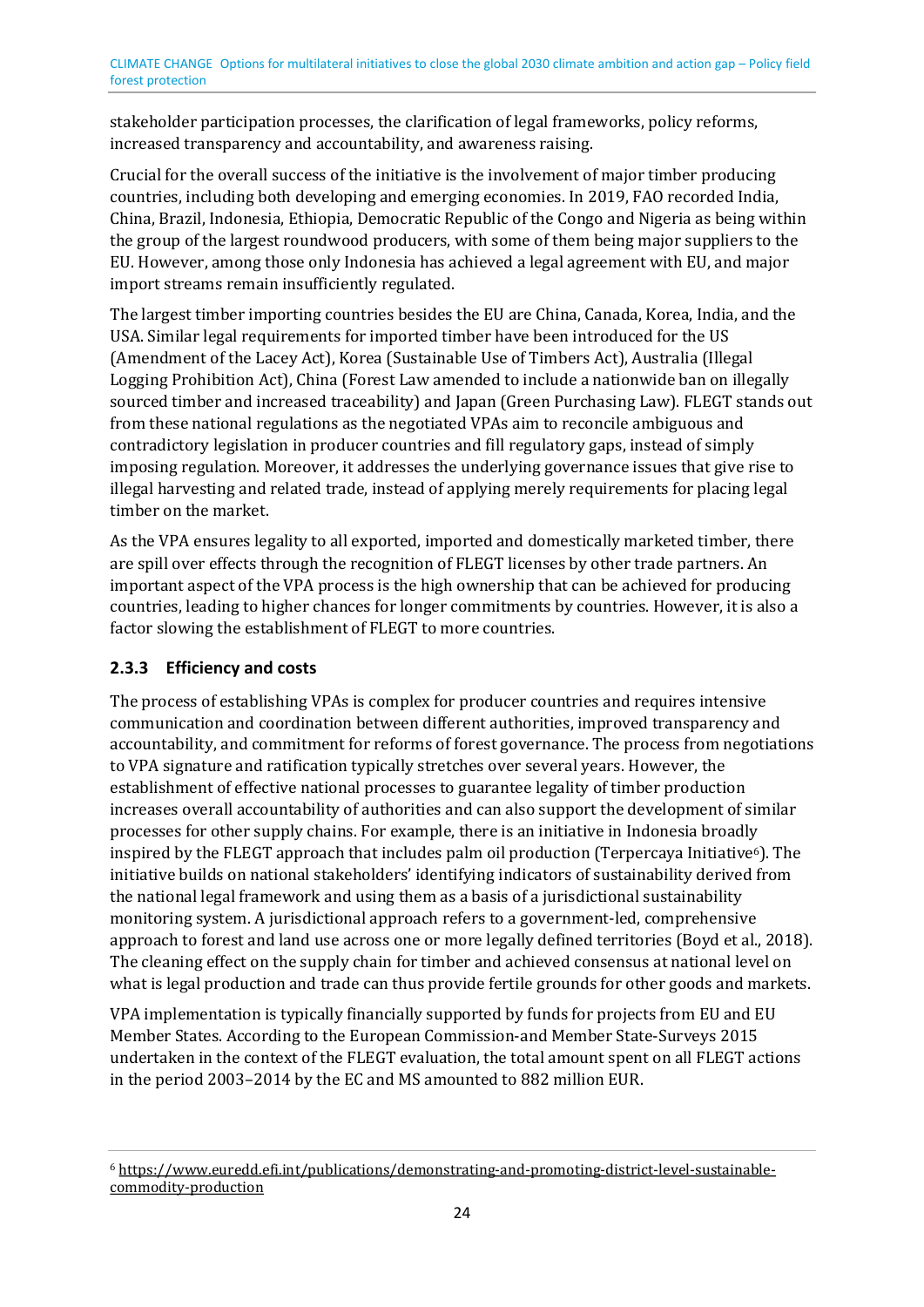CLIMATE CHANGE Options for multilateral initiatives to close the global 2030 climate ambition and action gap – Policy field forest protection

#### **2.3.4 Transparency and institutional structures**

VPAs include as central elements a system for assuring timber legality and transparency requirements for access to information on forest management and administration. They establish platforms for dialogue amongst producer country representatives, including civil society, businesses and government and a committee for joint oversight of the VPA with the EU, within which stakeholders can raise and manage issues around the VPA's implementation. Such instruments form the basis for transparency and similarly build ownership at country level as an important prerequisite for successful implementation at all institutional levels.

<span id="page-24-4"></span>The EU funded FLEGT Independent Market Monitoring (IMM)<sup>7</sup> project of the International Timber Trade Organization (ITTO) independently assesses tr[ad](#page-24-0)e and market impacts of VPAs in the EU and partner countries. IMM aims also to provide a reliable data basis on FLEGT timber trade. It collects, analyses, reports and disseminates information on acceptance and trends of FLEGT-licensed timber o[n t](#page-24-1)he EU market and develops the Sustainable Timber Information Exchange platform  $(STIX)<sup>8</sup>$ . IMM thus contributes to monitoring the impacts of FLEGT by tracking trade between EU and partners that results from FLEGT activities.

<span id="page-24-7"></span><span id="page-24-6"></span><span id="page-24-5"></span>Technical support to FLEGT for improve[d](#page-24-2) monitoring of timber trade is also provided by the Global Timber Tracking Network (GTTN)9, which promotes the operationalisation of innovative tools for species identification and for determining the geographic origin of wood to verify trade claims. The GTTN is coordinated by the European Forest Institute (EFI) and financed by the Germ[an](#page-24-3) Federal Ministry of Food and Agriculture (BMEL). In addition, the Open Timber Portal (OTP)10 by the World Resources Institute (WRI) provides independent country-specific information about forest management and harvesting to increase the effectiveness of regulations on illegal logging.

According to the EU FLEGT Facility, Indonesia is planning to refer to FLEGT in its second NDC. The country has also started other initiatives for sustainable supply chains, building on the processes established through the VPA. However, linkages between FLEGT and the UNFCCC processes under the Paris Agreement seem to be rather limited, despite potential synergies.

Stronger transnational linkages exist with the Central African Forest Initiative (CAFI), where FLEGT is referred to in letters of intent, e.g. by Gabon (FLEGT negotiating country).

#### **2.3.5 Sustainability and environmental integrity**

Access to the EU timber market is the motivation for producer countries to get engaged with FLEGT, and the development of legal timber markets is an explicit aim of FLEGT. However, it is important to note that legality of timber production is a necessary but not sufficient condition for sustainability of forest use (Jonsson et al., 2015) and issues of legality are only one aspect of global forest loss and degradation. There is thus the risk that established markets increase pressure on forests through increased (legal) timber production leading potentially to forest degradation.

Another risk for environmental integrity relates to producers redirecting illegal timber products to other countries without comparable regulations, or to domestic consumers. Increasing legal wood production can thus have net effects on overall wood production with negative impacts on environmental integrity. There is also a risk that legality compliance processes produce

<span id="page-24-1"></span><span id="page-24-0"></span>[<sup>7</sup>](#page-24-4) <https://www.flegtimm.eu/>

<span id="page-24-2"></span><sup>8</sup> <https://stix.global/>

<span id="page-24-3"></span><sup>9</sup> [https://globaltimbertrackingnetwork.org](https://globaltimbertrackingnetwork.org/)

[<sup>1</sup>](#page-24-6)[0](#page-24-7) <https://www.opentimberportal.org/>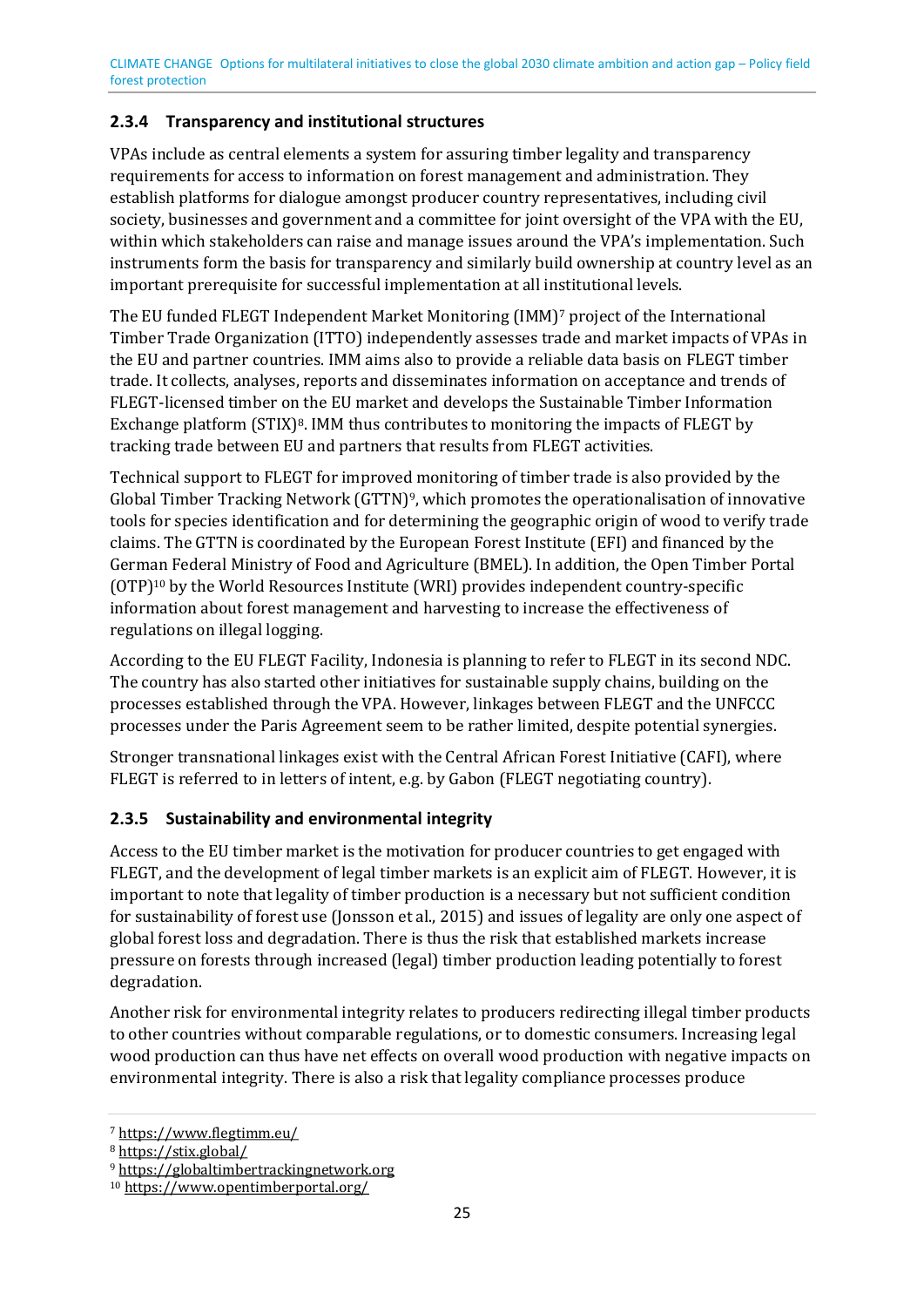advantages for large, export-oriented companies compared to smaller firms, due to the perceived costs of legality verification (Jonsson et al., 2015).

Private sector certification schemes such as the Forest Stewardship Council (FSC) and the Programme for the Endorsement of Forest Certification Schemes (PEFC) serve as safeguards for economic, social and environmental sustainability. FLEGT does not regard certification as a tool for demonstrating legality as liability for effectively excluding illegal timber from the market lies with the operator. Still, there is room for more mutual reference and alignment of requirements. Stringent certification can provide additional checks by third party organisations and support traceability and control of illegal timber not entering the supply chain.

#### **2.3.6 Scope for improvements and need for additional multilateral cooperation**

The recent evaluation and scrutiny of FLEGT has identified gaps and weaknesses but also opportunities for FLEGT. One gap relates to a lack of evidence that FLEGT contributes to overall increased legality of timber production. The new work plan for FLEGT implementation for 2018- 2022 therefore envisages the construction of an indicator-based framework for monitoring the global impact of the initiative and mechanisms to review progress on VPA negotiation and implementation. Recent research by CIFOR provides first evidence that VPA processes have contributed towards a decrease in illegal logging rates in Ghana and Indonesia (Cerrutti et al. 2020)

Zeitlin and Overdevest (2020) derive an overall positive picture of FLEGT. They see the initiative in the centre of a transnational timber legality regime. They identify potential for important future improvements regarding enforcement reciprocity between the EUTR and other timber legality legislation outside EU. They also see the need for more mutual learning from the implementation phase, e.g. through collaborative trainings and assessments.

The global information basis on illegal logging has been advanced considerably in recent years through civil society and the scientific community. To further increase the coherence of efforts to promote and enforce timber legality, more mutual references between private certification schemes and FLEGT could be useful to complementarily improve sustainability of practices through certification not only at the operator but also the overall sector level. While certification schemes could benefit from evaluations by FLEGT to align legality definitions in standards, FLEGT could relate to certification schemes to go beyond timber legality and include socioeconomic development standards and objectives as it is already an option for VPA countries.

To go beyond the effective reduction of illegal logging to reduced deforestation and forest degradation, closer linkages between FLEGT and other supply chains could be established. Initiatives on other supply chains can build on the FLEGT approach by grounding the definition of sustainability into national legal frameworks and establishing sustainability indicators through an inclusive multi-stakeholder process for application in national monitoring systems.

#### <span id="page-25-0"></span>**2.4 Central African Forest Initiative (CAFI)**

#### **2.4.1 Short description**

The Central African Forest Initiative (CAFI) was launched in 2015 during the United Nations Sustainable Development Summit in New York. This initiative is focussed on high-forest cover countries in Central Africa with the objective of protecting these forests to mitigate climate change and reduce poverty, while supporting REDD+ and low emission development investments (FAO 2020). CAFI aims to scale up international support to achieve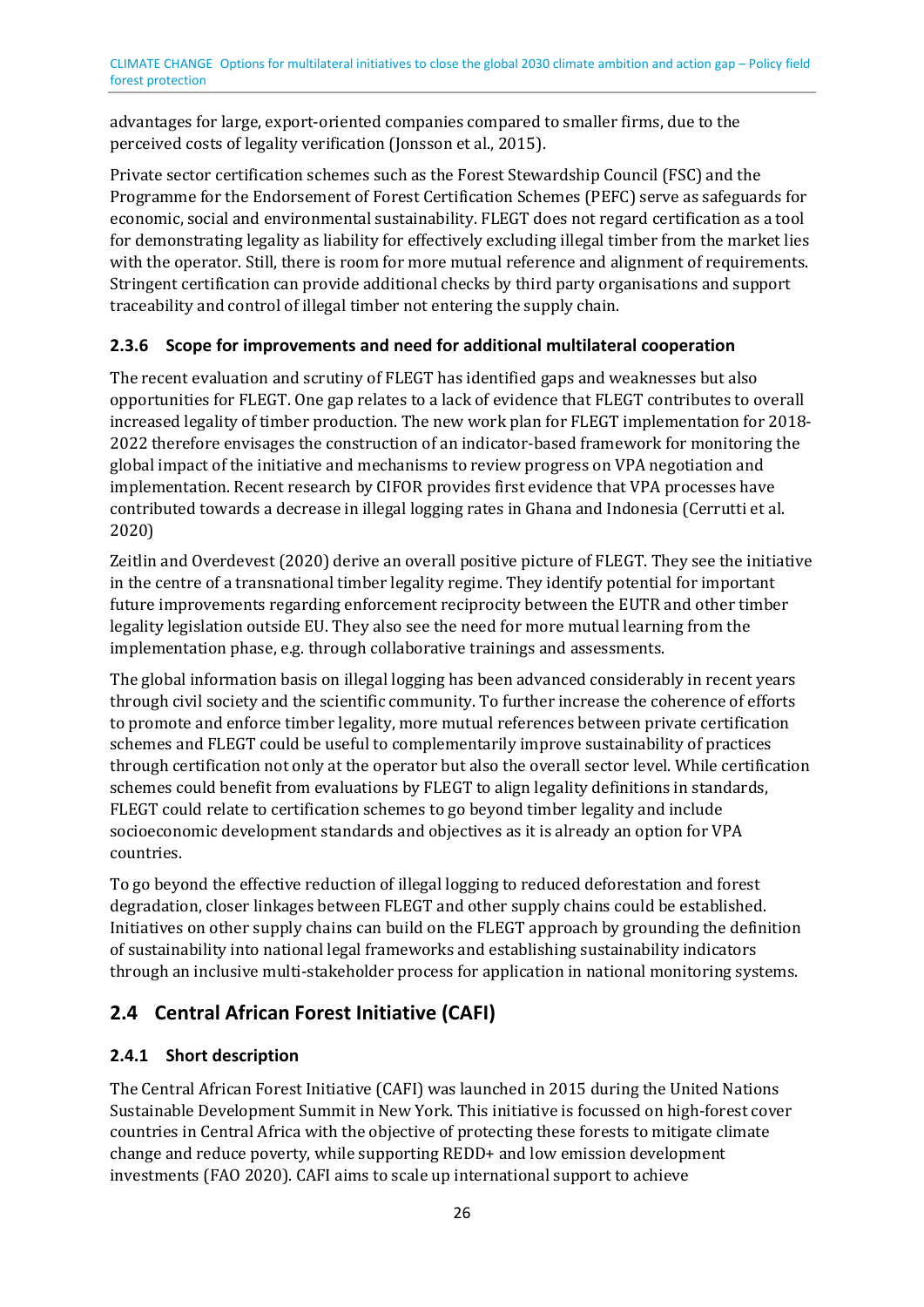transformational reforms and investments on the ground. The initiative works in collaboration with the UN-REDD Programme and builds on experiences and lessons learned from the Congo Basin Forest Fund (CBFF). In order to achieve the objective, CAFI's approach is to conduct a "high-level policy dialogue and direct investments on the ground" (CAFI, 2020). CAFI's expected outcomes and its underlying Theory of Change are described in the Terms of Reference (CAFI, 2019).

At the start of the process, each partner country must develop a national investment framework to address drivers of deforestation and forest degradation, which is then reviewed by independent experts. Afterwards, the CAFI Executive Board, together with the partner countries' government, create a Letter of Intent. In this document, the agreed upon policy reforms and programs, and the corresponding financial aid given by CAFI are determined. The financial aid is provided by CAFI after reaching the milestones, also determined in the Letter of Intent, which could be e.g. developing and adopting policies or setting and achieving emission reduction targets. Implementing organisations, e.g. Wo[rld](#page-26-0) Bank or FAO, support the partner countries with developing and implementing their programs<sup>11</sup>. As of June 2020, CAFI counte[d 2](#page-26-1)2 active programs in 6 partnering countries and about 219 million USD allocated funds12. The six partnering countries are: Central African Republic, Republic of Congo, Democratic Republic of the Congo, Cameroon, Equatorial Guinea and Gabon.

#### <span id="page-26-3"></span><span id="page-26-2"></span>**2.4.2 Chances of success and effectiveness**

Of the six country partnerships, the partnership between CAFI and the Democratic Republic of Congo (DRC) has made most progress and can provide helpful lessons learned for the other partnerships. By 2018, more than 70 % of the formulated milestones in the Letter of Intent of the DRC were either fully or partially met. In the forest sector, e.g. the provincial Forest Reference Emissions Level was submitted to the UNFCCC and studies on alternatives to wood energy were carried out (CAFI, 2020). However, in both the DRC and Gabon, some of the developed programmes have led to tensions between the implementing agencies and the government. According to the annual report of 2019 (CAFI, 2020), the reason for these tensions was the very slow start of the programmes, which delayed achievement of the milestones and therefore delayed the receipt of financial support by CAFI. However, the report does not explain what slowed down the process. It could be assumed that political instabilities are one factor. CAFI plans to address the issue of delays in their revised Terms of Reference 2020. Additionally, an identified internal obstacle is the understaffed CAFI Secretariat, which is affecting the initiatives performance negatively and delays processes (CAFI, 2020).

Despite some of the initial challenges, there are positive features of the initiative that improve the chances of success. Due to the geographical vicinity and similar conditions for the partnering countries under CAFI, processes and activities can be transferred between them more easily. In addition, the close collaboration between participating countries and the implementing agencies, as well as with UN-REDD Programme and other initiatives in the region (e.g. Congo Basin Forest Fund), offers a good basis for effective implementation.

#### **2.4.3 Efficiency and costs**

The initiative aims to achieve GHG emission reductions through its activities. Emissions reductions of 40 million tonnes of  $CO<sub>2</sub>$ eq are estimated to be the total result of the programmes implemented so far. However, this estimation presented in the annual report 2019 is only based

<span id="page-26-1"></span><span id="page-26-0"></span>[<sup>11</sup>](#page-26-2) <https://www.cafi.org/content/cafi/en/home/our-work/governance.html>

<sup>12</sup> <https://www.cafi.org/content/cafi/en/home/our-work/our-portfolio.html>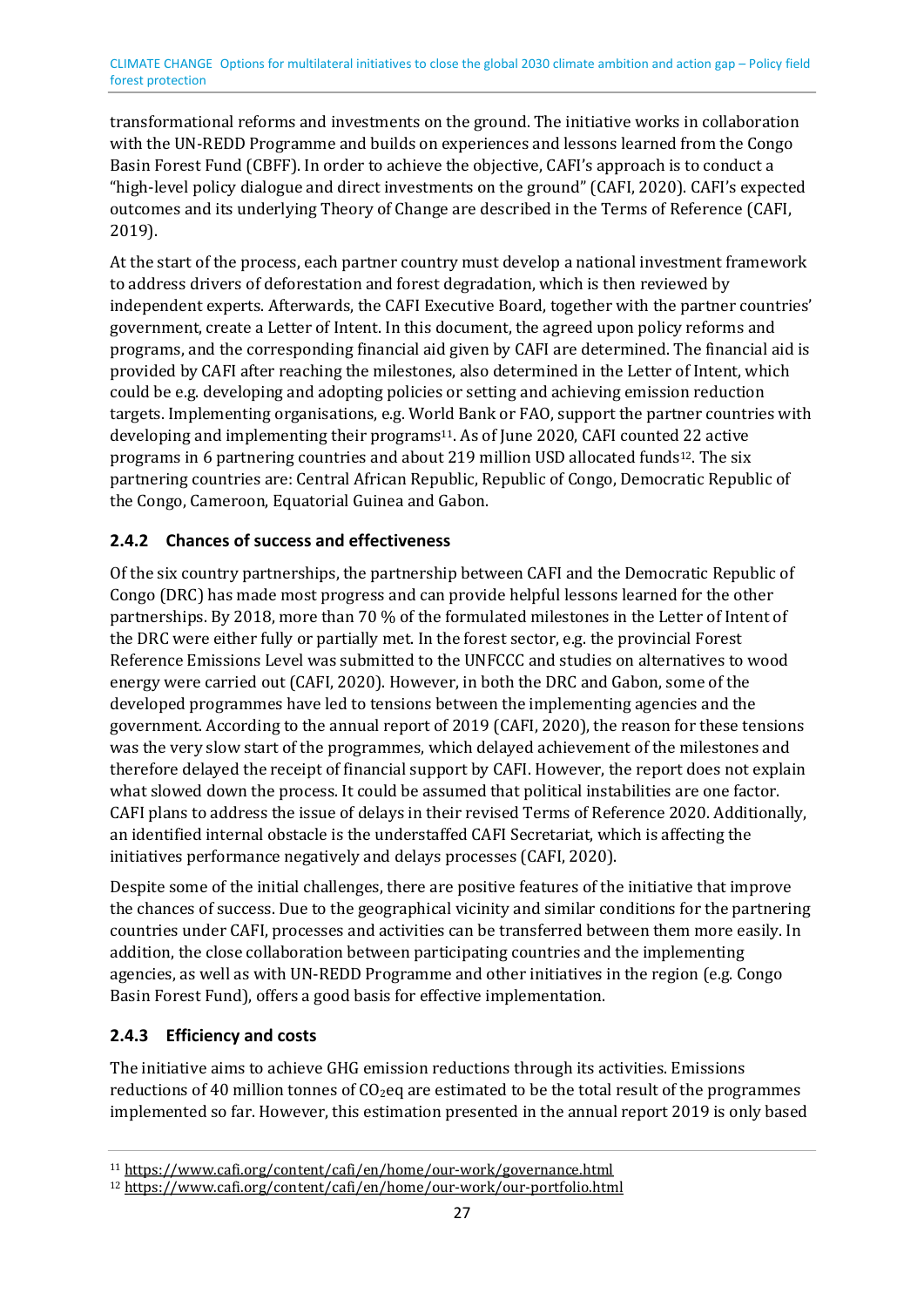on data available from provincial programmes in DRC. The participating countries did not commit to a joint reduction target, therefore national targets can vary greatly.

A new agreement was achieved in 2019 between CAFI and Gabon, with a value of up to 150 million USD for results-based payments over a 10-year period, including already verified results since 2016, and future results up until 2025. The agreement sets a carbon price floor of 10 USD per tonne of certified results and covers both reducing emissions from deforestation and forest degradation as well as removals by natural forests (accounted against a historical reference level) (CAFI, 2020).

<span id="page-27-1"></span>Until December 2019, CAFI disbursed over 22 million USD towards the forest sector<sup>13</sup>. In total CAFI disbursed over 137 million USD so far. The largest share was directed in 2019 [to](#page-27-0)wards the demography (25 %) and agriculture (24 %) sectors. The forest sector received 15 % of CAFI's investments in 2019 (CAFI, 2020).

CAFI's indirect support costs amount to 7 % of the programme costs. This corresponds to the rate established by the United Nations Development Group (UNDG and CAFI, 2020).

#### **2.4.4 Transparency and institutional structures**

CAFI is managed by three different entities: 1) the Executive Board, which decides about allocation of resources from the CAFI fund and coordinates the participating countries, 2) the Multi-Partner Trust Fund Office of the United Nations, which manages the CAFI fund, and 3) UN agencies, the World Bank as well as bilateral cooperation agencies, which organise the implementation of projects within the partnering countries. Next to the six Central African partnering countries, a coalition of donors including the European Union (EU), France, Norway, Germany, UK, Netherlands and South Korea as well as the south-south partner Brazil participate in the initiative. Until the end of 2019, only France, Norway and the EU made deposits to the CAFI Fund, but in 2019 funding commitments have been signed by Germany (30 million USD) and South Korea (2 million USD) (CAFI, 2020).

Transparent monitoring and reporting procedures seem to be an important part of CAFI's work. Annual reports, the Executive Board decisions as well as meeting protocols, progress reports of the partnerships and financial annual statements are easily available on the CAFI website. However, in 2020, Transparency International (TI) reviewed CAFI's internal procedures and concluded that the policies and practices of CAFI in regard to integrity, transparency and accountability show several weaknesses (TI, 2020). One weakness is stated to be that CAFI relies on its member countries to adhere to their own integrity systems, instead of having its own anticorruption and transparency policy. Also, besides the Executive Board members, no external third party, such as civil society or indigenous people representatives, are allowed to participate in board meetings. These stakeholders should be able to act as observers in all funding decisions.

#### **2.4.5 Sustainability and environmental integrity**

Beyond direct CO<sub>2</sub> emissions reductions achieved through protecting tropical rainforests in Central Africa, CAFI aims to achieve additional environmental benefits.

Countries need to report information on how relevant safeguards have been addressed and respected during the implementation of CAFI-supported activities, e.g.: actions to address the risks of reversals and/or actions to reduce displacement of emissions. Specific benefits and risks anticipated from the activities should be outlined (CAFI, 2019). For this assessment, CAFI recommends the UN-REDD Programme's Benefits and Risks Tool (BeRT), which was developed

<span id="page-27-0"></span>[<sup>13</sup>](#page-27-1) <https://www.cafi.org/content/cafi/en/home/our-work/our-results/Forests.html>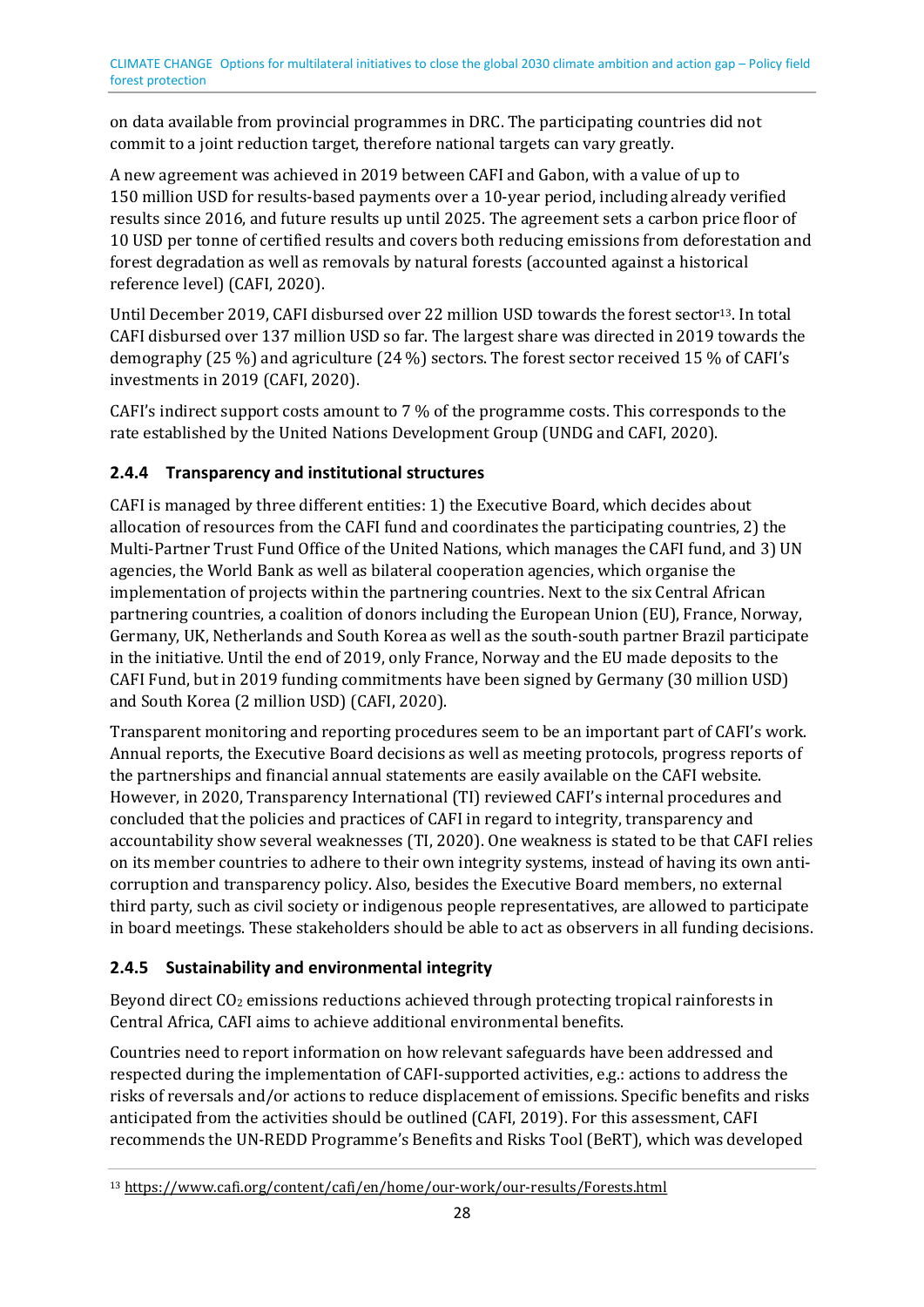<span id="page-28-5"></span>for countries to better address and respect the Cancun Safeguards<sup>14</sup>. The provided guidance is also used for the assessment of the proposed National Investment [Fr](#page-28-1)ameworks by potential partner countries.

<span id="page-28-6"></span>The init[iat](#page-28-2)ive addresses the following SDGs: (13) climate action and (1) no poverty as main impacts15, augmented by (5) gender equality, (15) life on land and (17) partnerships for the goals.

#### **2.4.6 Scope for improvements and need for additional multilateral cooperation**

<span id="page-28-7"></span>Central challenges for CAFI are instable political conditions, low levels of transparency and insufficient governance, especially in the forestry sector in some of the partner countries (CAFI 2020). Lack of political engagement and continuity of processes are an issue. Electoral transitions within the country can provide new difficulties and delays in planning and implementation processes. The risk of corruption is high, resulting i[n a](#page-28-3) poor business environment, as evidenced by the World Bank Doing Business Index16. However, CAFI already supports countries in improving the situation of land tenure, transparency, and simplification of forest and natural resources governance (such as permitting and taxing). CAFI's efforts regarding national investment plans need to be complemented by an engagement of the private sector in the region, both local and international.

The initiative has achieved most progress in the DRC. Only three of the six participating countries have programmes implemented or planned in the forest sector (Letter of Intent). There is a need to improve capacity building in all countries. This should include an improved public access to information for monitoring of forests in CAFI countries. The Executive Board requested that the CAFI Secretariat together with the implementing agencies develop monitoring and reporting standards and processes for countries and programmes, including spatial data that relate directly to the reporting requirements and develop a concept proposal for a comprehensive monitoring and evaluation system. Such a system is needed to facilitate transparent tracking of progress and impacts of programmes across spatial scales, from the field to provincial and national level. This includes also monitoring of compliance regarding commitments made by stakeholders, e.g. the private sector or local communities.

In order to enable and support synergies between CAFI programmes and other initiatives with similar targets and geographical scope, an alignment of activities is needed. This will not only increase the combined impact of initiatives but also avoid double funding of activities and build more trust among stakeholders, especially donors.

#### <span id="page-28-0"></span>**2.5 BioCarbon Fund Initiative for Sustainable Forest Landscapes (ISFL)**

#### **2.5.1 Short description**

<span id="page-28-8"></span>The BioCarbon Fund (BioCF) Initiative for Sustainable Forest Landscapes (ISFL) is a multilateral facility that seeks to reduce GHG emissions from the land use sector through grants and resultsbased fi[na](#page-28-4)ncing for REDD+, climate smart agriculture, and smarter land use planning and policies <sup>17</sup>. It started its operations in 2013 and is managed by the World Bank and supported by donor governments (Norway, USA, Germany, Switzerland, United Kingdom). Participating

<span id="page-28-2"></span><span id="page-28-1"></span><sup>14</sup> [https://anti-corruption.org/un-redd-programme-launches-benefits-and-risks-tool-bert-supporting](https://anti-corruption.org/un-redd-programme-launches-benefits-and-risks-tool-bert-supporting-countries-to-address-and-respect-the-cancun-safeguards/)[countries-to-address-and-respect-the-cancun-safeguards/](https://anti-corruption.org/un-redd-programme-launches-benefits-and-risks-tool-bert-supporting-countries-to-address-and-respect-the-cancun-safeguards/) 

<span id="page-28-3"></span>[<sup>15</sup>](#page-28-7) <https://www.cafi.org/content/cafi/en/home/our-work/SDG%20Action.html>

<span id="page-28-4"></span><sup>16</sup> <https://www.doingbusiness.org/en/rankings>

<sup>17</sup> [https://www.worldbank.org/en/news/feature/2013/11/20/biocarbon-fund-initiative-promote](https://www.worldbank.org/en/news/feature/2013/11/20/biocarbon-fund-initiative-promote-sustainable-forest-landscapes)[sustainable-forest-landscapes](https://www.worldbank.org/en/news/feature/2013/11/20/biocarbon-fund-initiative-promote-sustainable-forest-landscapes)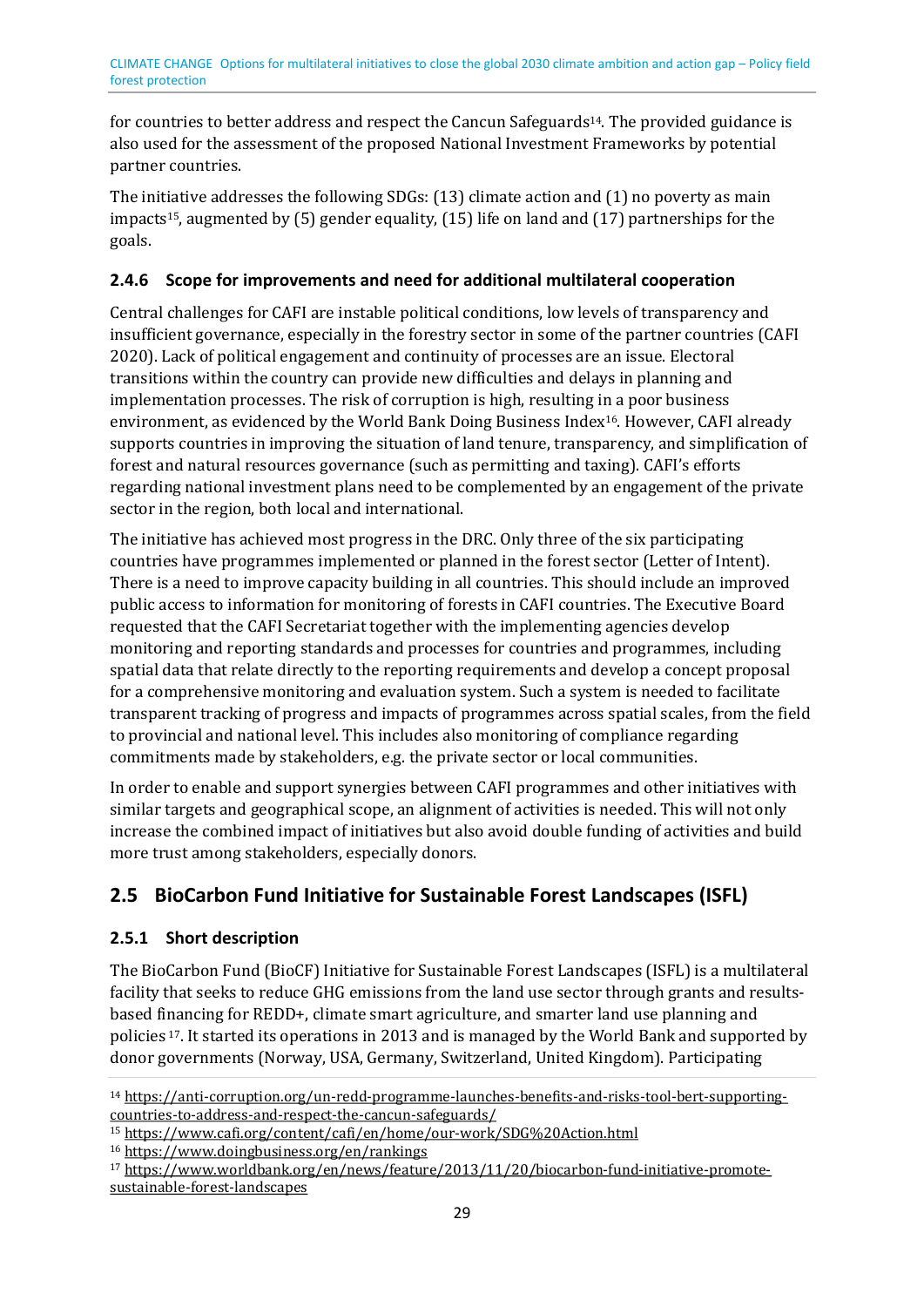<span id="page-29-3"></span>countries of ISFL to this date are Colombia, Ethiopia, Indonesia, Mexico and Zambia[18](#page-29-0). Many private stakeholders are also involved in this initiative.

The BioCF ISFL integrates public and private sectors, with the aim of reducing deforestation driven by agriculture while supporting sustainable agriculture. The ISFL pilots programs and interventions at a jurisdictional scale in order to test approaches and share lessons learned broadly. A jurisdictional approach refers to a government-led, comprehensive approach to forest and land use across one or more legally defined territories (Boyd et al., 2018). The ultimate aim of the initiative is to enable such land management activities to benefit from the carbon market. The key design eleme[nts](#page-29-1) are working at scale, leveraging partnerships, incentivizing results, and building on experience<sup>19</sup>.

<span id="page-29-5"></span><span id="page-29-4"></span>The ISFL provides two funding instruments, the BioCFplus and the BioCF Tranche 3. The BioCFplus instrument funds the development of monitoring and reporting systems as well as systems to verify GHG emissions reductions. Further, it supports capacity building efforts and technical assistance in each jurisdiction. The direct funding link with the International Finance Cooperation (IFC) is designed to e[nh](#page-29-2)ance private sector interest and benefit farmers as well as other private stakeholders directly20. The BioCF Tranche 3 offers results-based finance by purchasing verified emissions reductions. With these instruments, the ISFL aims to provide flexible funding opportunities "to generate a feedback loop of funding for sustainable land use" (UNEP, 2019).

In addition to the BioCarbon Fund, the World Bank hosts other complementary climate and forest initiatives, such as the Forest Carbon Partnership Facility (FCPF) and the Forest Investment Program (FIP), each of which has a specific focus.

#### **2.5.2 Chances of success and effectiveness**

ISFL has not yet entered its full implementation phase. No emission reductions purchase agreements (ERPAs) or resulting benefit-sharing agreements have been completed. First results providing concrete evidence of reforms in forest and land use policy, legislations or other regulations as a result of ISFL support are expected in 2021 with the signature of ERPAs (ISFL, 2019).

One internal hurdle is the diversity of funding sources that slow progress and increase transaction costs, in addition to the complexity of institutional arrangements of the ISFL. According to an evaluation of ISFL, challenges include competing interests among multiple stakeholders around land use, complexity of implementation in very large jurisdictions, and unequal distribution of emission sources across jurisdictions (DAI, 2019). The evaluation found that in order to improve the ISFL effectiveness, it would be necessary to increase coordination between donor countries, programs and activities (DAI, 2019).

Additionally, as for many other initiatives, ISFL faced substantial barriers to implement its programs in 2020 due to the global pandemic of COVID-19 (ISFL, 2020).

#### **2.5.3 Efficiency and costs**

In 2019, 16.7 million USD were disbursed to programs and 87 million USD were leveraged from the private and public sector for ISFL programs (ISFL, 2020). 131 million USD were pledged to the BioCF*plus* to provide countries with resources to develop systems for monitoring, reporting,

<span id="page-29-1"></span><span id="page-29-0"></span>[<sup>18</sup>](#page-29-3) <https://www.biocarbonfund-isfl.org/who-we-are>

<span id="page-29-2"></span><sup>19</sup> <https://www.biocarbonfund-isfl.org/approach>

<sup>&</sup>lt;sup>20</sup>[http://climateinitiativesplatform.org/index.php/BioCarbon\\_Fund\\_Initiative\\_for\\_Sustainable\\_Forest\\_Lan](http://climateinitiativesplatform.org/index.php/BioCarbon_Fund_Initiative_for_Sustainable_Forest_Landscapes_(ISFL)) dscapes (ISFL)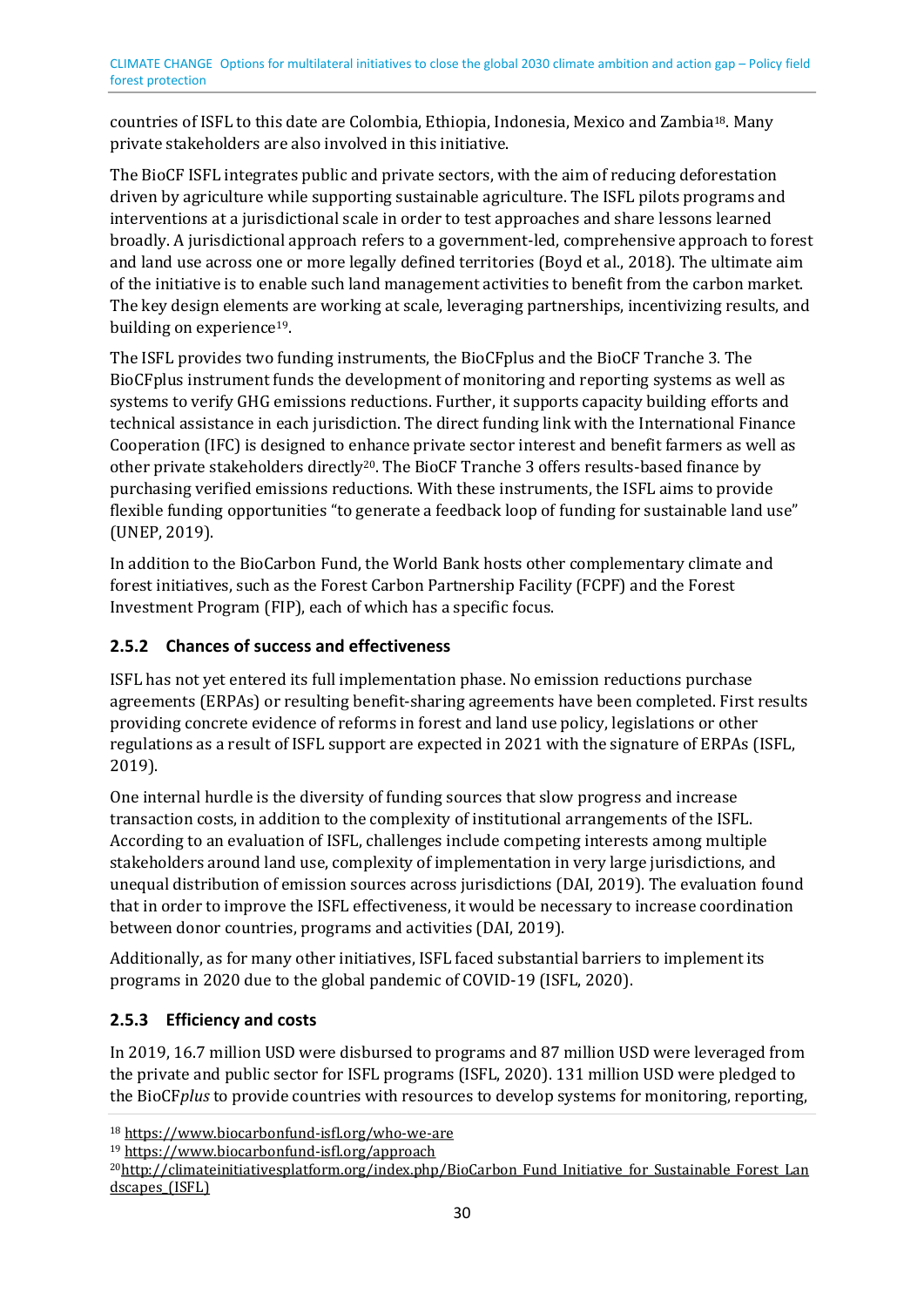and verifying reductions in GHG emissions. Meanwhile, pledges to support BioCF Tranche 3 amounted to USD 218 million in total, aiming at results-based finance through the purchase of verified emission reductions (ISFL, 2020).

The ISFL adopts a landscape-scale approach to address multiple drivers of deforestation. This requires a high level of engagement and cross-sectoral collaboration involving multiple government agencies and ministries across different sectors at the local, subnational and national levels. Therefore, the ISFL can be considered an ambitious program, although there are few pre-existing case studies and lesson-learned to draw upon (DAI, 2019).

By operating within an ecosystem of REDD+ initiatives, the ISFL is able to build on existing work and add value at the jurisdictional level, without needing to develop the necessary institutional infrastructure from scratch.

#### **2.5.4 Transparency and institutional structures**

Working with a landscape approach in a jurisdiction implies having to deal with different sectors and different levels of government. The ISFL coordinates international, multilateral, and bilateral agencies using a complex and decentralized structure. The evaluation by DAI (2019) pointed to issues of reporting and communication within and between the various agents that slow processes in the initiative.

The ISFL relies on the national REDD+ readiness work of the Forest Carbon Partnership Facility (FCPF) and the United Nations REDD Programme (UN-REDD) regarding the institutional infrastructure for large-scale land use programs. This allows the ISFL to concentrate efforts at the jurisdictional level, adding value to existing platforms, while not duplicating existing processes.

The ISFL aims to engage relevant stakeholders in participating countries, taking into consideration the existing mechanisms in the country, as well as agents within agriculture, energy, infrastructure, and other relevant sectors.

#### **2.5.5 Sustainability and environmental integrity**

The ISFL considers biodiversity and other ecosystem services in its overall design, monitoring and in-country programmes. Ecosystem services are included in several specific activities such as restoration and sustainable land use change as well as in site selection criteria. Social, economic and environmental benefits are included in project planning and implementation, through the application and reporting of safeguards (DAI, 2019).

<span id="page-30-1"></span>Through the covered activities (private sector engagement, carbon accounting, gender and s[oc](#page-30-0)ial inclusion), ISFL addresses the SDGs (2) zero hunger, (13) climate action and (15) life on land21.

However, there are concerns that the ISFL's objective of enabling the selling of carbon credits from land management activities on the carbon market cannot guarantee environmental integrity. Furthermore, the selling of such credits under the Paris Agreement's Article 6 market mechanisms would result in the host country not being able to count the associated emissions reductions towards its national target if credits are retained (Carbon Market Watch, 2020).

#### **2.5.6 Scope for improvements and need for additional multilateral cooperation**

Overall, there is scope for improvement regarding a closer combination of results-based finance funds with sustainable supply chain commitments on the one hand and climate finance

```
21 https://www.biocarbonfund-isfl.org/approach
```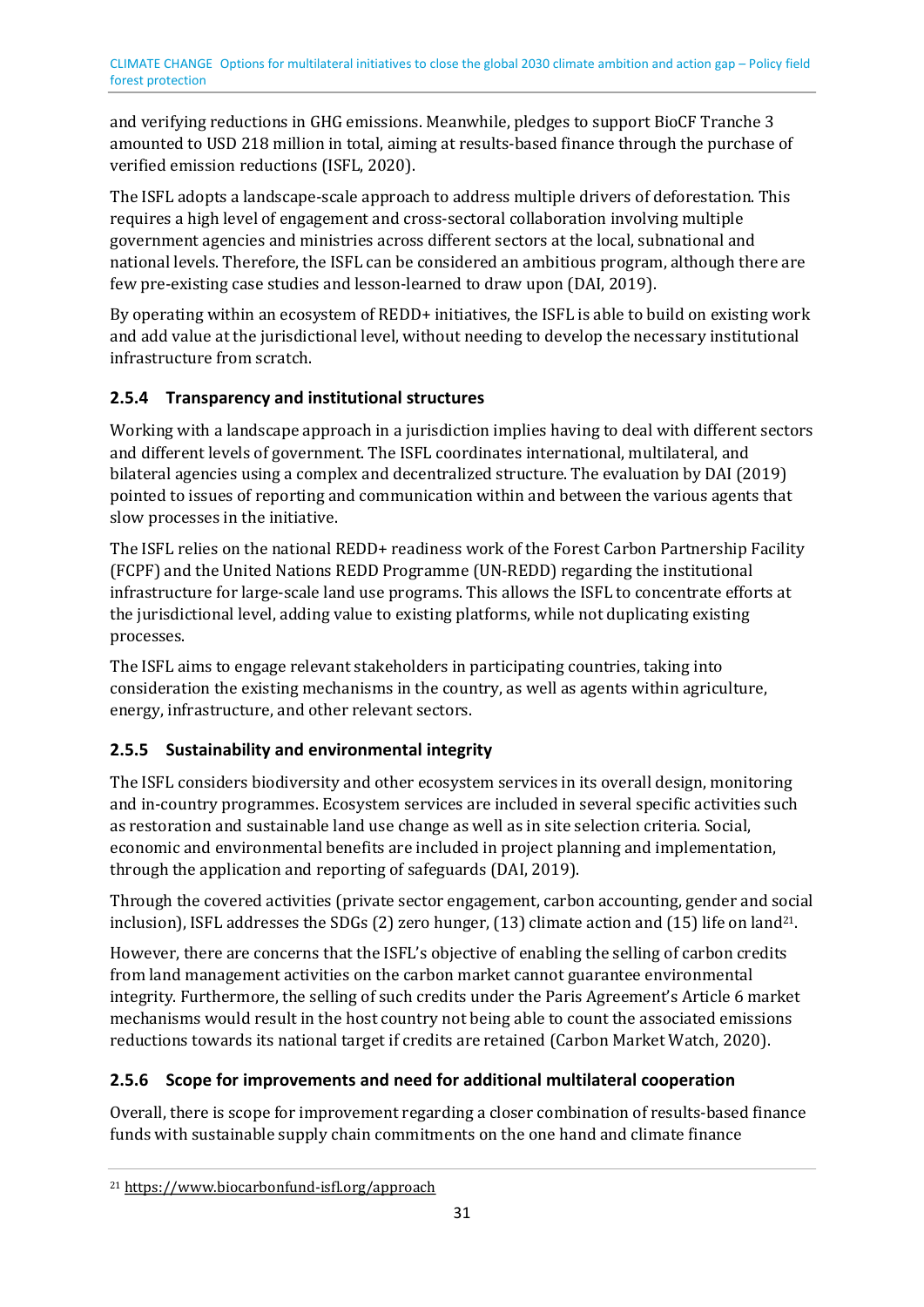commitments by companies and countries on the other. This would require improved information flows to better engage stakeholder groups and increase collaboration with a wider group of potential partners. This combination should target results-based finance for direct mitigation as a way of supporting the host country's NDC implementation and not for offsetting through carbon markets.

Barriers for effective delivery of the ISFL country programs are transaction costs of working with different sectors that require time to be familiarized with ISFL objectives and adjust their agendas. Changing government administrations create additional costs, as ownership and capacities need to be rebuilt.

There is a lack of finance for the technical capacity building stage regarding the financing of emission reductions after results have been achieved and verified. This shortfall limits the ability to expand ISFL more rapidly.

Given the challenges associated with land-based mitigation, including non-permanence and measurement uncertainties, as well as the limited Monitoring, Reporting and Verification (MRV) capacities of many developing countries, an alternative option that may be suitable in some contexts is practice-based credits. Such credits would be associated with lower MRV requirements and costs and would prevent greenwashing as companies would use the practicebased credits to demonstrate the provision of financial support, rather than to claim "carbon neutrality" (Carbon Market Watch, 2020).

#### <span id="page-31-0"></span>**2.6 Accountability Framework Initiative (AFi)**

#### **2.6.1 Short description**

<span id="page-31-2"></span>The Accountability Framework Initiative (AFi) was launched in June 2019. The main focus of the initiative is to improve the accountability for ethical supply chain commitments in forestry as well as in agriculture (AFi, 2018). Multiple stakeholders are involved in AFi: a Steering Group, which consists of eight different initiatives or organisations and two independent experts; several Supporting Partners; Regional Teams in Asia, Africa and South America; and a Backbone Team consisting of the Meridian Institute and the Rainforest Alliance. Donors are listed as Germany, Norway, Switzerland, United Kingdom and the Gordon and Betty Moore Foundation<sup>[22](#page-31-1)</sup>. Different stakeholders, but especially companies, are encouraged to participate and use the Accountability Framework. AFi provides norms, definitions and guidance to partners on reporting, evaluating and demonstrating progress towards fulfilling commitments regarding sustainable supply chain practices. The initiative aims to bring coherence between governments, private sector, NGOs and other stakeholders (Rainforest Alliance, 2019).

Twelve Core Principles form the foundation of the Accountability Framework. These include principles for setting targets (e.g. for the protection of forests and other natural ecosystems (principle 1)) and principles for implementing ethical supply changes (e.g. supply chain assessment and traceability (principle 5), collaboration for landscape and sectoral sustainability (principle 10), and monitoring and verification (principle 11) (AFI, 2019a).

#### **2.6.2 Chances of success and effectiveness**

Since AFi is a fairly new initiative, assessing its chances of success and effectiveness is challenging. From 2017 until 2019, Phase 1, the focus of AFi was to develop and publish the framework and to promote its initial applications. Currently, the initiative is in Phase 2 (2020-

<span id="page-31-1"></span><sup>&</sup>lt;sup>[22](#page-31-2)</sup> https://accountability-framework.org/about/about-the-initiative/who-is-involved/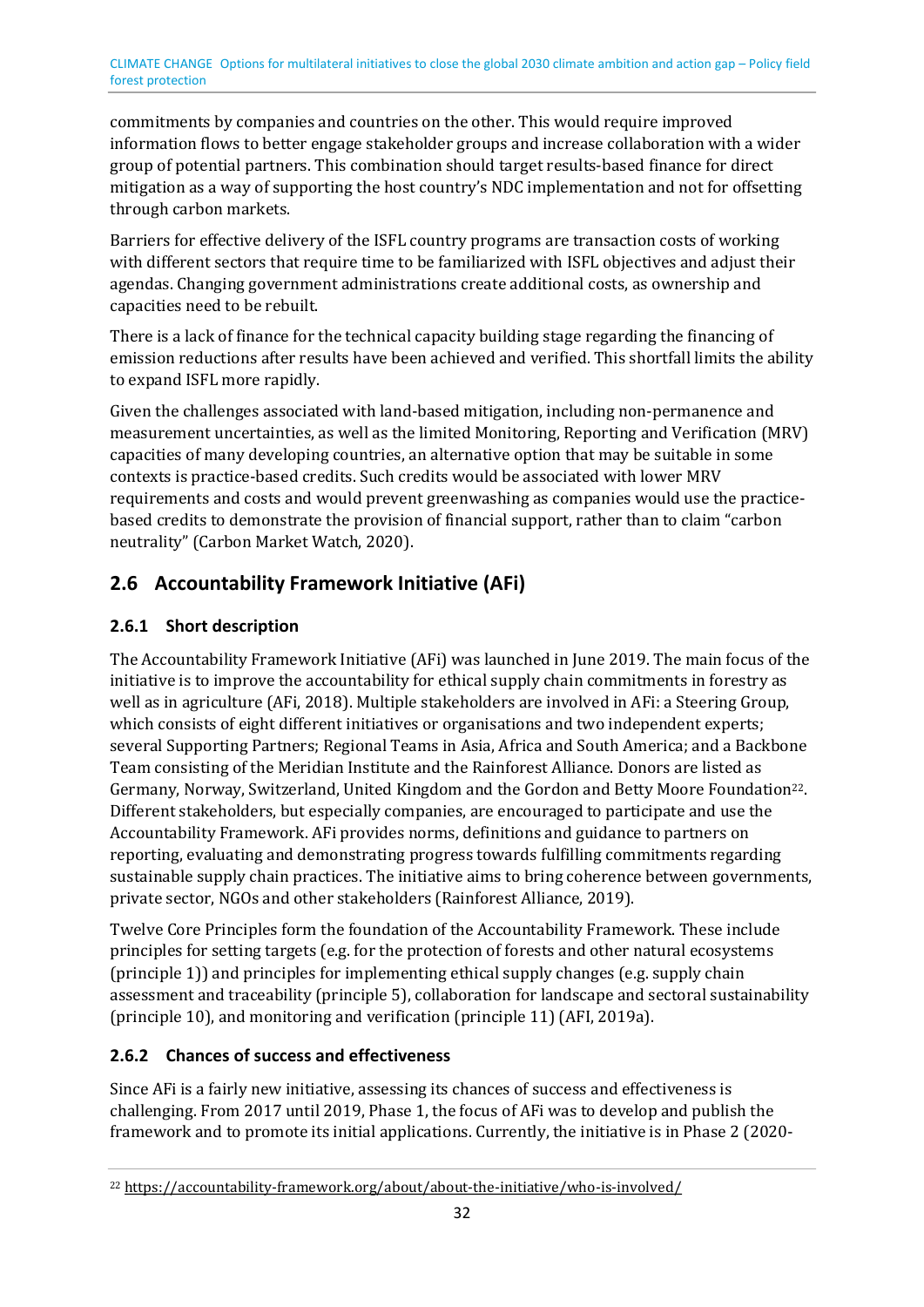2022), which focuses on the broad application of the AFi framework as well as refining and adjusting the framework periodically. Every nine to 18 months, based on user feedback and external context shifts, the framework is planned to be updated (AFi, 2020).

AFi's potential lies in offering practical guidance for private stakeholders to achieve their commitments towards other initiatives regarding sustainable supply chain management and supporting an increased alignment among the various implementation standards and systems. The initiative also promotes and develops a list of existing tools and platforms for monitoring, including instruments for accessing and interpreting remote sensing land cover data. One of those monitoring platforms is Global Forest Watch Pro, which supports companies in measuring and managing the risk of deforestation in commodity supply chains.

More than 400 commitments to avoid deforestation in commodity supply chains have been made by companies (Forest Trends, 2015), but the recent Forest500 report by Global Canopy found that only two companies with commitments under the New York Declaration on Forests are implementing and reporting against them (Global Canopy and Forest500, 2019). A report by Forest Trends came to a similar conclusion: of over 800 companies considered to have forest risk exposure, only 21 have both made commitments to net zero deforestation and are reporting quantitative progress against them (Rothrock et al., 2019). This indicates that there is likely to be demand for the kind of guidance and support that AFi provides.

#### **2.6.3 Efficiency and costs**

AFi is mainly an advising and information platform for companies to improve their supply chain actions and mechanisms. Therefore, it only indirectly contributes to measurable GHG emissions reduction through forest protection. Based on the initiative's activities and its mainly indirect contribution to global GHG mitigation, no quantifiable target has been adopted. Comprehensive information about the attributed funds and costs of the initiative were not found as of yet.

#### **2.6.4 Transparency and institutional structures**

Generally, multiple global stakeholders are involved in AFi and form a complex network of institutional structures: there are the regional teams, supporting partners, Steering and Backbone Team, independent experts and the donors. In their Theory of Change, AFi grounds its monitoring and evaluation system, which is executed by their Steering group and Backbone Team. However, since AFi was initiated only in the summer of 2019, there are no reports about its activities or assessment of its impact so far.

<span id="page-32-3"></span><span id="page-32-2"></span>However, before the official launch of AFi in June 2019, the development team already engaged with stakeholders from the private sector, regional governments, production groups and civil society in order to get feedback on the Accountability Framework. The six [co](#page-32-0)nsultation workshops were held in Liberia, Ghana, USA, UK, Indonesia and Cameroon23. In 2020, AFi started offering a series of company training and learning webinars, which covered e.g. an introduction into AFi's fra[m](#page-32-1)ework but also more specific topic areas such as how to report on forest-risk commodities24. Due to the ongoing global COVID-19 pandemic, AFi also co-hosted a webinar with Innovation Forum with the title 'Ethical supply chains in the age of COVID-19'. Featured in this webinar were representatives of commodity-producing companies from Cameroon and Ghana. Furthermore, AFi is providing guidance for companies on how to apply definitions used

<span id="page-32-1"></span><span id="page-32-0"></span><sup>&</sup>lt;sup>[23](#page-32-2)</sup> <https://accountability-framework.org/highlights-from-afi-consultation-workshops-around-the-globe/>

<sup>&</sup>lt;sup>[24](#page-32-3)</sup> <https://accountability-framework.org/company-training-and-learning-webinar-series/>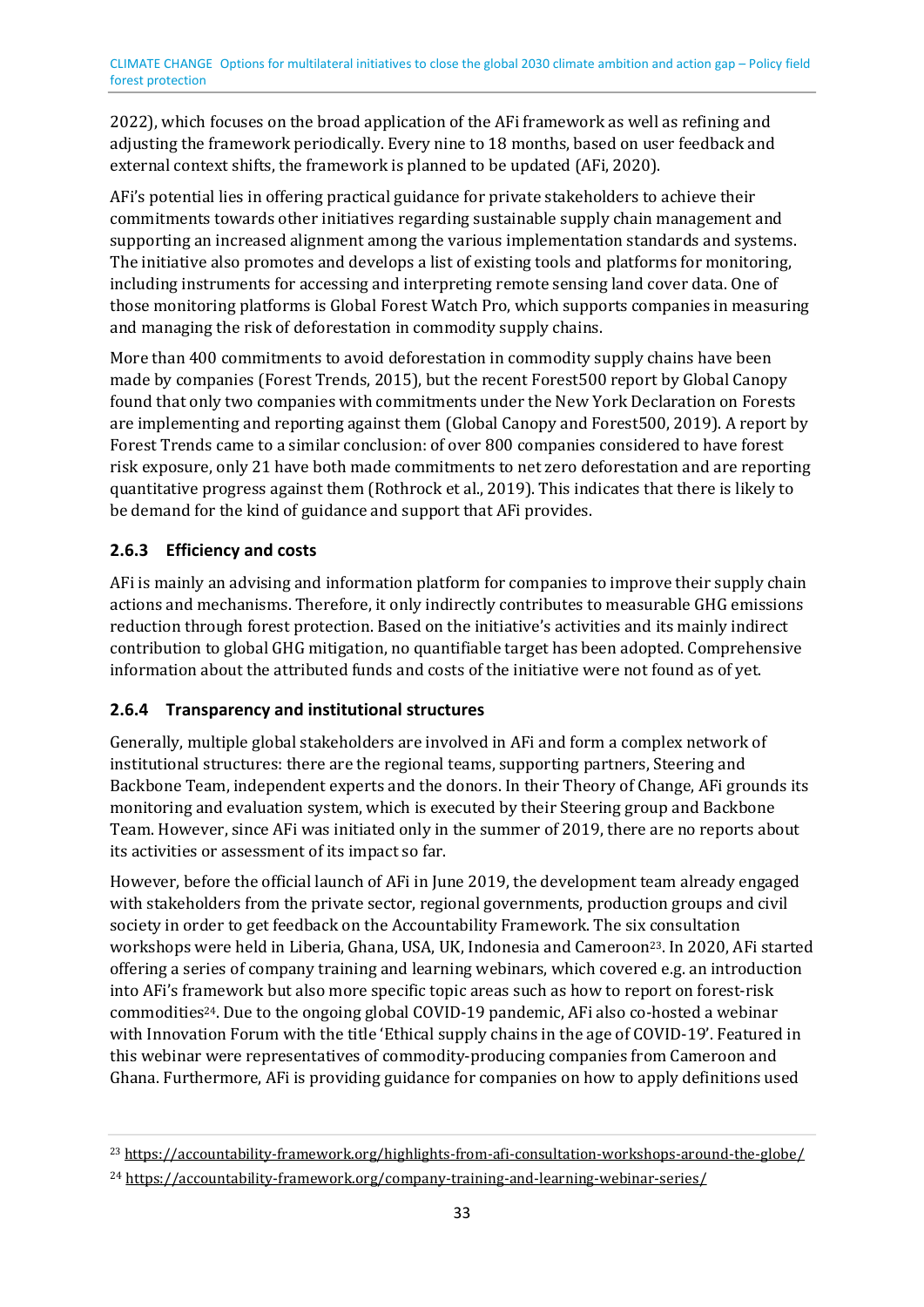in the Accountability Framework and related to deforestation, protection of ecosystems and conversion (AFi, 2019b).

#### **2.6.5 Sustainability and environmental integrity**

AFi aims to align their targets with the Sustainable Development Goals (SDGs) and the New York Declaration on Forests. The participating companies or organisations are also encouraged to apply for further standards, partnerships etc. in order to address additional important sustainability issues (AFi, 2019a). AFi addresses important issues, next to forest protection, in their Core Principles, including principle 2) respect for human rights; principle 8) land management and long-term protection; principle 10) collaboration for landscape and sectoral sustainability (AFi, 2019a).

The initiative therefore supports the following Sustainable Development Goals (SDGs): (5) gender equality, (12) responsible consumption and production, (15) life on land and (17) partnerships for the goals.

#### **2.6.6 Scope for improvements and need for additional multilateral cooperation**

AFi aims at increasing coherence between the private sector, governments, NGOs, and other actors. However, it remains unclear how measures promoted by AFi relate to national target setting. The initiative makes no reference to the role of supply chains in NDCs. The question can be expanded to other pledges, targets, and initiatives. The Accountability Framework considers itself a reference for setting, implementing, monitoring, and reporting on ethical supply chain commitments. As such it serves to complement and increase the level of alignment and compatibility among existing recognised tools, standards and frameworks. This includes certification and roundtables, international norms and policies, monitoring and reporting tools, jurisdictional and regional initiatives, and responsible finance and investment. In this respect, the initiative already provides a broad basis for increasing coherence. However, details of the alignment still need to be elaborated.

AFi puts supply chain companies into the centre of its activities. However, there are further stakeholders that can be important for enabling, supporting, and incentivizing progress in addressing deforestation. The Accountability Framework could also offer those groups opportunities for improving definitions, tools and approaches. This includes governments seeking to design effective policies and programs supported by private sector and civil society as well as financing institutions seeking to clean their portfolios from deforestation.

With significant dynamics at the national level (e.g. Germany, France, Netherlands, UK and others signature countries of the Amsterdam Declarations) and at the level of the EU (see Communication on Stepping up EU Action on Deforestation and Forest Degradation (European Commission, 2019)), there is a window of opportunity for increasing scope and engagement of AFi and similar initiatives targeting sustainable supply chains.

#### <span id="page-33-0"></span>**2.7 Conclusion on gaps and opportunities for multilateral cooperation**

There are a multitude of initiatives, alliances, partnerships and networks that are devoted to promoting different aspects of forest protection and forest restoration. Above five existing initiatives were presented and analysed, including initiatives for restoring degraded forest ecosystems (Bonn Challenge), addressing illegal logging and trade of timber through bilateral treaties (EU FLEGT), regional engagement for forest protection in high forest area countries (CAFI), funding for jurisdictional approaches to REDD+ (BioCarbon Fund ISFL), and cleaning supply chains of globally traded commodities from deforestation (AFi).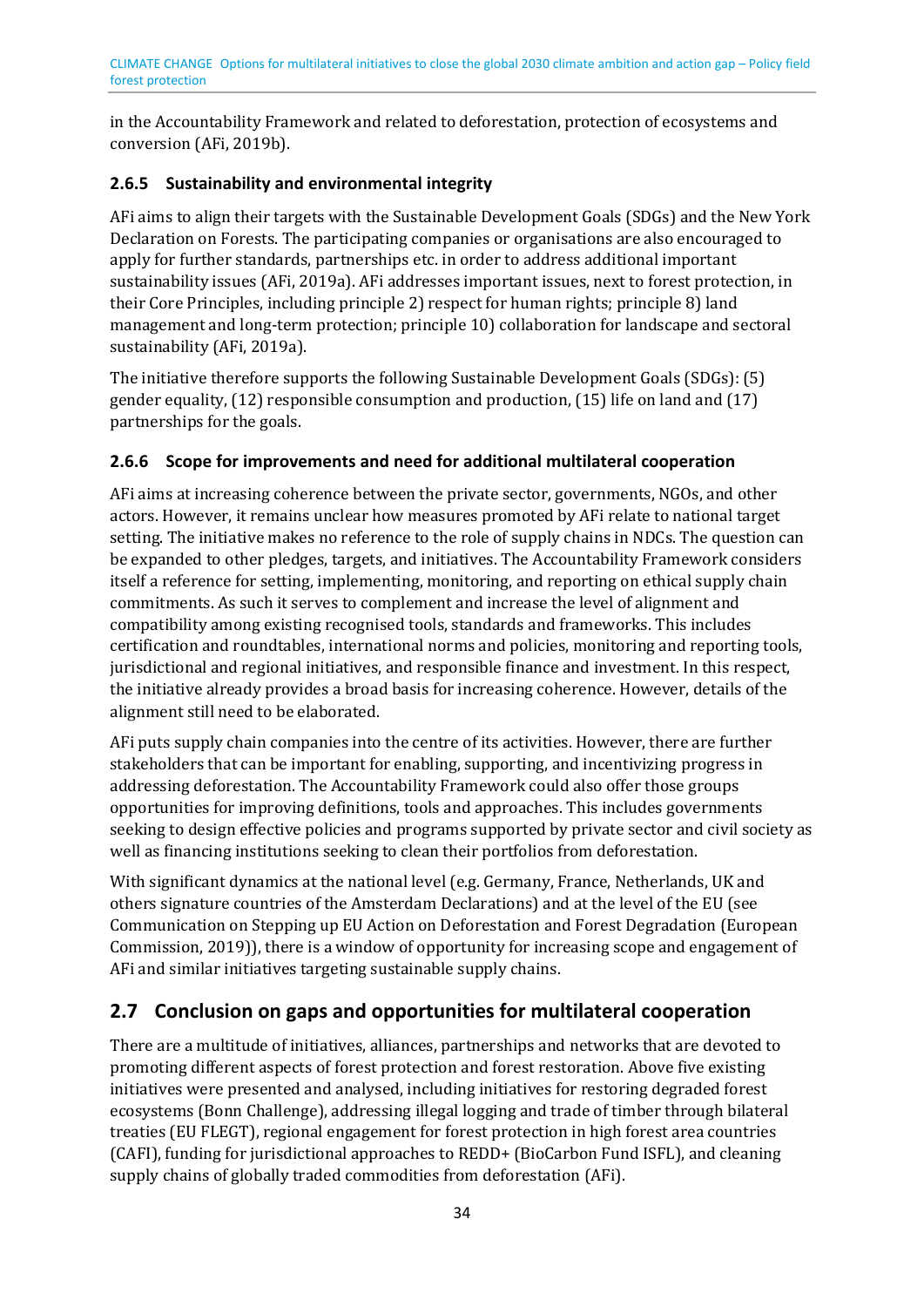In general, the analysis has shown that initiatives are effective when they follow a multistakeholder and multi-governance approach. The involvement of different levels of governance and different groups of stakeholders can increase ownership and accountability of the groups involved. Such an approach requires more effort and takes more time but is expected to provide a more sustained basis for change. This is especially required if initiatives aim for a transformative change of the respective policy field, sector or system.

Some of the initiatives analysed are very young. Thus, it is difficult to conclusively and consistently derive "lessons learnt" from these initiatives. The analysis of a rather short list of very different initiatives can thus only be exemplary. However, it revealed general gaps and opportunities not only for these initiatives but also beyond them. [Table 3](#page-34-0) presents the identified general gaps which leave room for enhanced multilateral cooperation on forest protection and restoration. The table also identifies a number of actions that are needed or opportunities that are offered to respond to these gaps.

| <b>Identified gaps</b>                                                                                                                                                                                                                                                                                                                                                                                                                                                                                                                                                                                                                                               | <b>Needed actions</b>                                                                                                                                                                                                                                                                                                                                                               |  |  |
|----------------------------------------------------------------------------------------------------------------------------------------------------------------------------------------------------------------------------------------------------------------------------------------------------------------------------------------------------------------------------------------------------------------------------------------------------------------------------------------------------------------------------------------------------------------------------------------------------------------------------------------------------------------------|-------------------------------------------------------------------------------------------------------------------------------------------------------------------------------------------------------------------------------------------------------------------------------------------------------------------------------------------------------------------------------------|--|--|
| There is still scope for increasing participation of<br>stakeholders, especially along the supply chains<br>affecting forests negatively. This should include<br>activities that can reduce information imbalances<br>between stakeholder groups and help to build<br>ownership of processes and solutions by<br>stakeholders.                                                                                                                                                                                                                                                                                                                                       | Increase stakeholder participation, resolve land<br>tenure issues and reduce information imbalances to<br>improve ownership.<br>Support education of technical staff of stakeholder<br>groups through international academic partnerships<br>including the development of joint professional<br>certificate programs.                                                               |  |  |
| Despite the fact that countries have improved the<br>data basis for forests, there is a need for more<br>transparent global monitoring to provide data that<br>is: transparent in the data sources, definitions,<br>methodologies and assumptions used, free and<br>open access (i.e. truly "barrier free" to all<br>stakeholders); and complementary and comparable<br>to mandated reporting by countries.<br>Simultaneously, there is the need to improve<br>transparent national monitoring systems in<br>countries with a lack of those. National monitoring<br>systems can support ownership in processes and<br>provide co-benefits for related policy fields. | Support data and tools for transparent monitoring<br>of land use changes and related emissions to<br>improve data quality, availability, sharing and<br>learning.<br>Establish a facility for providing a consistent global<br>reference data set of land use emissions for<br>reconciling national data.<br>Support the development of transparent national<br>monitoring systems. |  |  |
| To increase private sector engagement, there is a<br>demand for more results-based emission<br>reductions programs covering multiple land use<br>activities and supply chains. However, there are<br>remaining challenges regarding non-permanence<br>and leakage.<br>Adequately addressing the complexity of supply<br>chains requires especially the piloting of more                                                                                                                                                                                                                                                                                              | Align jurisdictional approaches with certification<br>and supply chain management standards to<br>enhance private sector engagement and support<br>longer-term commitments<br>Support jurisdictional approaches as means to<br>adequately address complexity, decrease risk of                                                                                                      |  |  |

#### <span id="page-34-0"></span>**Table 3: Overview of identified gaps and needed actions**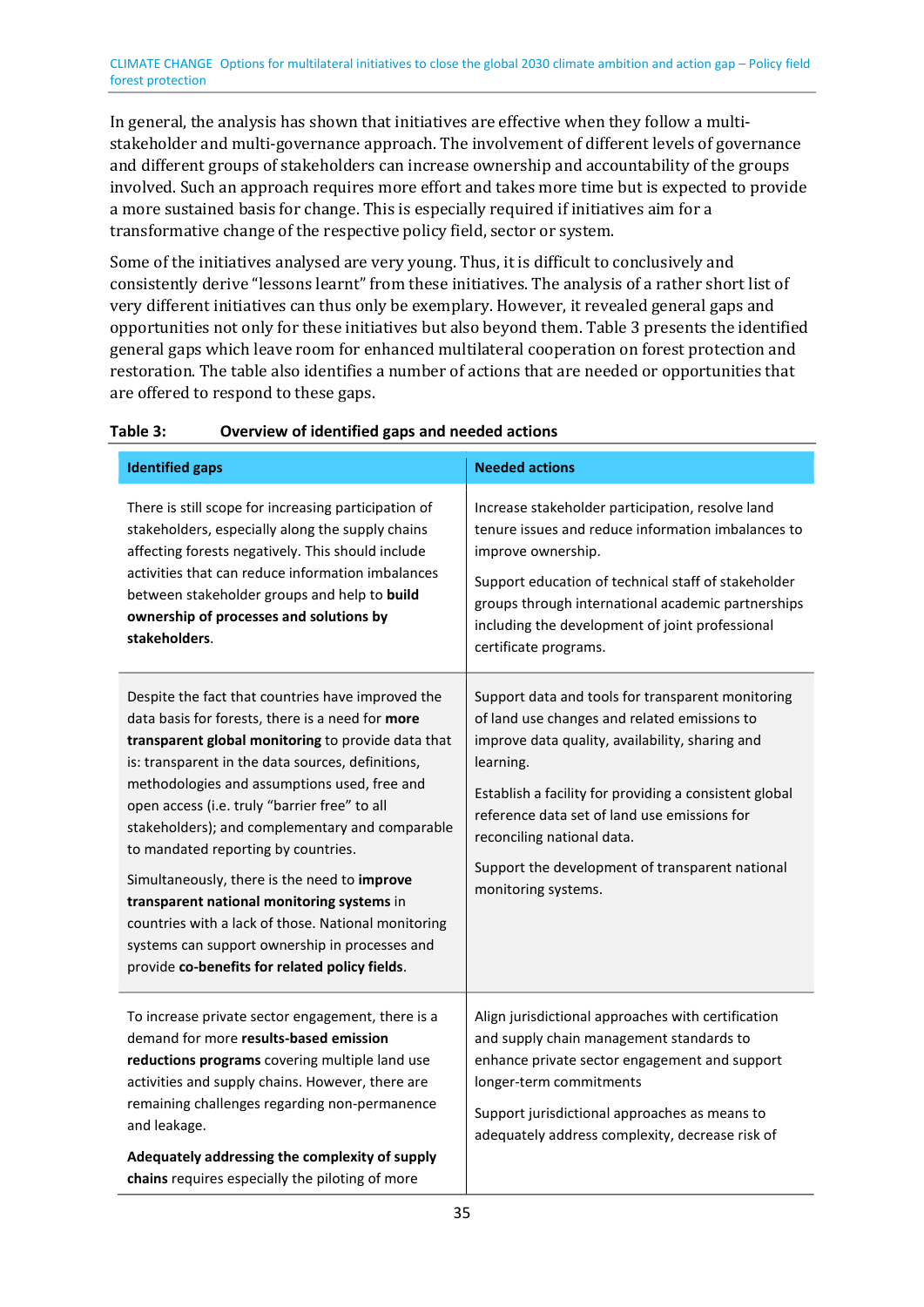| jurisdictional approaches. These can help to address<br>the complexity adequately, reduce the risk of<br>leakage within regions and provide an important<br>step towards consistent national accounting.                                                                                                                                                                                                                                                                  | leakage and consistently moving towards national<br>accounts.<br>Embed such approaches adequately into national<br>sustainability and climate targets to ensure<br>environmental integrity.                                                                                                                                                                                                        |
|---------------------------------------------------------------------------------------------------------------------------------------------------------------------------------------------------------------------------------------------------------------------------------------------------------------------------------------------------------------------------------------------------------------------------------------------------------------------------|----------------------------------------------------------------------------------------------------------------------------------------------------------------------------------------------------------------------------------------------------------------------------------------------------------------------------------------------------------------------------------------------------|
| Few countries provided specific quantitative<br>information in their NDCs. There is a need to<br>support and encourage countries to improve their<br>representation of the land use sector, and forests<br>in particular, in their NDCs, separate from and in<br>addition to reducing emissions in the energy and<br>industry sectors. This improvement needs to include<br>also safeguards to ensure environmental integrity of<br>forest related mitigation activities. | Support and encourage countries to improve<br>representation of the land use sector, in particular<br>forests, in their NDCs.<br>Increase coherence between forest protection and<br>landscape restoration pledges.<br>Support countries in taking stock of international<br>goals and targets, as well as national targets and<br>commitments for consistent and ambitious NDC<br>target setting. |
| The COVID-19 pandemic forms an unprecedented<br>challenge to all countries. There is a risk that<br>economic response and recovery programmes lead<br>to reduced ambitions regarding forest protection<br>and restoration and reduced capacities for<br>effectively monitoring forests. This could eventually<br>even result in overexploitation of forests, increased<br>degradation and forest loss.                                                                    | Combine COVID-19 recovery with policies for forest<br>protection and restoration to promote no-regret<br>options.                                                                                                                                                                                                                                                                                  |

Source: own compilation.

Based on the assessment of the identified initiatives, the following Section 3 presents options for how the existing initiatives could be further developed and identifies options for new initiatives to complement the existing ones.

Each option is briefly introduced by referring to the gaps that it addresses, potential constraints that currently exist, expected opportunities, and finally the potential course of action and recommendations. The options are tailored for German government actors and include recommendations for national and international policy makers and negotiators in the policy field.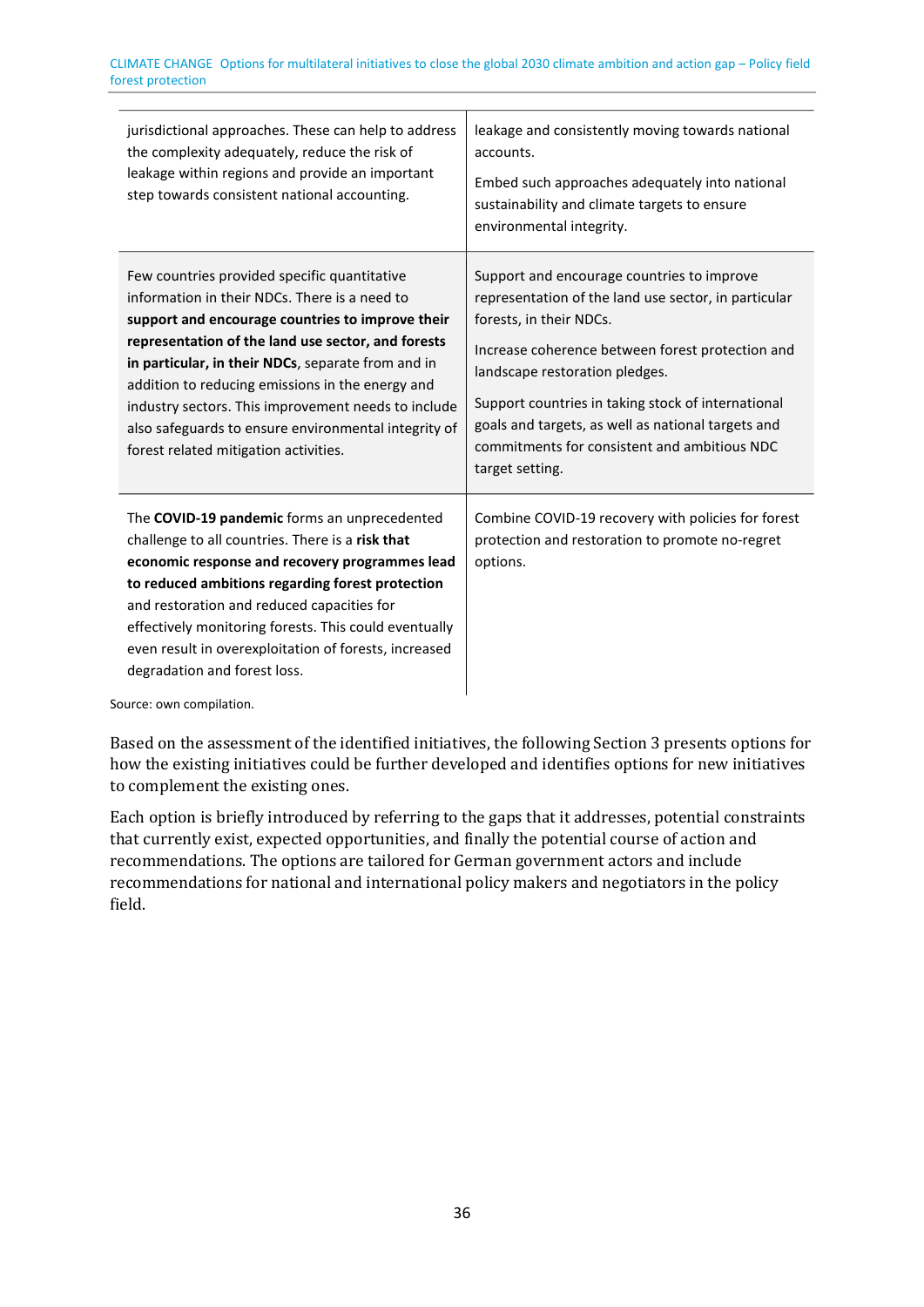### <span id="page-36-0"></span>**3 Options for increased multilateral cooperation**

#### <span id="page-36-1"></span>**3.1 Options for increasing participation: Increasing stakeholder participation, resolving land tenure issues and reducing information imbalances to improve ownership**

The analysis of existing initiatives has shown that inclusive participation, advanced technical skills of stakeholders' staff members and easy access to information are essential for building ownership of initiatives at local, provincial and national level. Such ownership is an important prerequisite for successful implementation and continued political engagement.

Building human capacity can help countries not only to fulfil their ambitions under the Paris Agreement, but also empower them to achieve higher levels of ambition in reducing emissions from the land use sector. Below we list a number of specific areas where stakeholder engagement and access to information could be improved through international cooperation.

- <span id="page-36-5"></span>► There are gaps regarding the **mobilization and engagement of specific groups of stakeholders** in a holistic and meaningful way. These include indigenous peoples, other forest dwellers and civil society organizations from the Global South. Substantial progress has been achieved in in engaging stakeholders in forest-related mitigation activities many countries, but there is the need to expand approaches to include other land use activities. This can also help to bring innovation and advancements into a broader community using new technologies, such as citizen science and serious games for more transparent and participative monitori[ng](#page-36-2) (see Options for transparent monitoring). An example is the GeoWiki platform25 that provides citizens with the means to engage in environmental monitoring of the earth by providing feedback on data or providing data. Similarly, FA[O](#page-36-3) and WRI collaborate on the organization of mapathons using FAO's CollectEarth26 tool for enabling stakeholders to monitor tree cover and other indicators to target areas for intervention and assess progress against national and global restoration goals.
- <span id="page-36-7"></span><span id="page-36-6"></span>► **Skilled technical teams** play a key role in providing data, analyses, and other support for facilitating informed discussions in the stakeholder engagement process. **Capacity building** is therefore an important component of building ownership. This can be enhanced through multilateral cooperation by supporting the education of stakeholder groups' technical staff through international academic partnerships, including the development of joint professional certificate programs. Examples include the Ter[res](#page-36-4)trial Carbon Accounting certificate programs jointly developed by the Carbon Institute27 with academic institutions and stakeholders in Indonesia and China. Such partnerships will increase the knowledge basis in countries enabling more bottom-up review and assessment. Stakeholders need to understand that sometimes simplified approaches are applied, such as adjustment factors in REDD+ accounting against Forest Reference Levels. This requires a better exchange between stakeholders on the basic principles

<span id="page-36-3"></span><span id="page-36-2"></span>[<sup>25</sup>](#page-36-5) [https://www.geo-wiki.org](https://www.geo-wiki.org/) 

<span id="page-36-4"></span>[<sup>26</sup>](#page-36-7) <http://www.openforis.org/tools/collect-earth.html>

<sup>27</sup> [https://www.carboninstitute.org](https://www.carboninstitute.org/)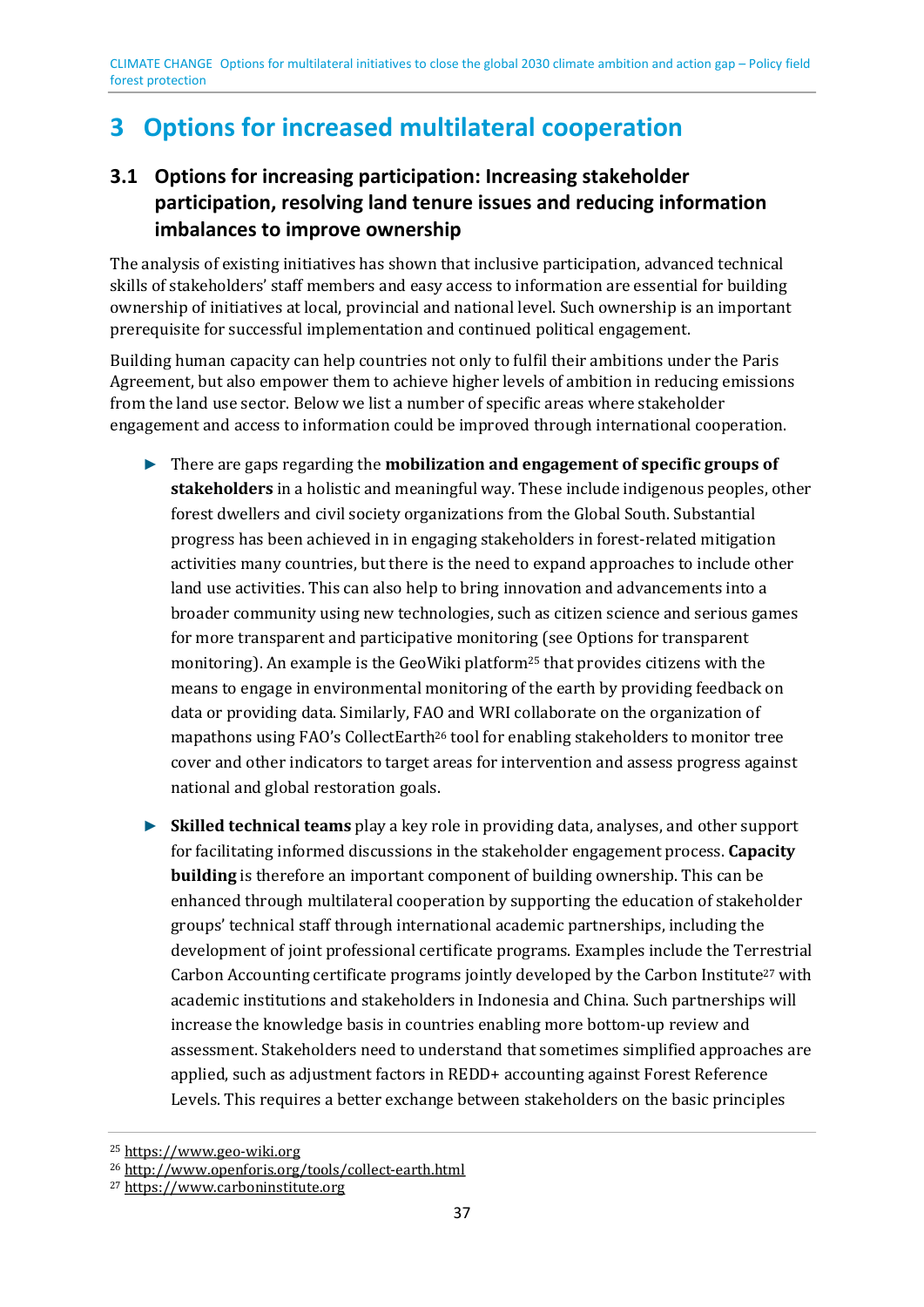and rules used to deal with policy assumptions and qualitative information, in contrast to information that can be measured. Therefore, standards and rules for dealing with qualitative approaches should be part of the curriculum of such academic programs.

- ► Access to finance is often bound to **land titles**. In addition, stakeholder groups with no title to land will often be unwilling to invest significantly into sustainable land use practices when their rights to continued access to the land are not secured. As such, integrated land use requires consideration of existing land tenure rights and reflection on necessary changes. These are highly sensitive issues and can be challenging to resolve. Land reforms are needed to lay legal grounds, necessary to clarify the operating environment for companies and investors and reduce land tenure-related risks. Bilateral cooperation could directly target land reform initiatives or provide funding to make land rights recognition and institutiona[lis](#page-37-0)ation possible at scale. An example is the International Land and Forest Tenure Facility28 that supports indigenous peoples and local communities to advance their community land rights and knowledge sharing.
- <span id="page-37-1"></span>► **Environmental crime** and unresolved land tenure are two interlinked challenges for more effectively supporting stakeholders in the implementation of forest protection and restoration activities. Fighting environmental crime directly supports legality of forestry and agriculture products and is an enabling condition for sustainable development. Multilateral cooperation can support initiatives through digitalization of data management to increase transparency of processes around land tenure, land reforms, land rights and concession management. This can be achieved through improved data governance within a secure and transparent institutional framework. Scientific standards should form the basis for monitoring and analysis to meet minimum quality requirements for the purpose of documentation, reporting and collection of forensic evidence in legal proceedings. There is also the need for funding to improve security of stakeholders involved in monitoring violations and abuses that should be part of multilateral cooperation.
- ► **Multi-agency coordination** is needed to successfully involve multiple public sector parties to ensure effective design and implementation. Depending on the national and jurisdictional context this can be problematic due to differing priorities, resources and foci. Moreover, enhanced coordination does not necessarily improve governance relationships between actors from sectors or yield better environmental and social outcomes (Ravikumar et al., 2018). The relationship between the environmental sector and other sectors is highly political and divergent interests cannot be reconciled by coordination only. Successful initiatives achieve effective coordinate between stakeholders, through fair and organized political discussions and recognition of political dimensions of land use governance (Ravikumar et al., 2018).

<span id="page-37-0"></span>[<sup>28</sup>](#page-37-1) [https://thetenurefacility.org](https://thetenurefacility.org/)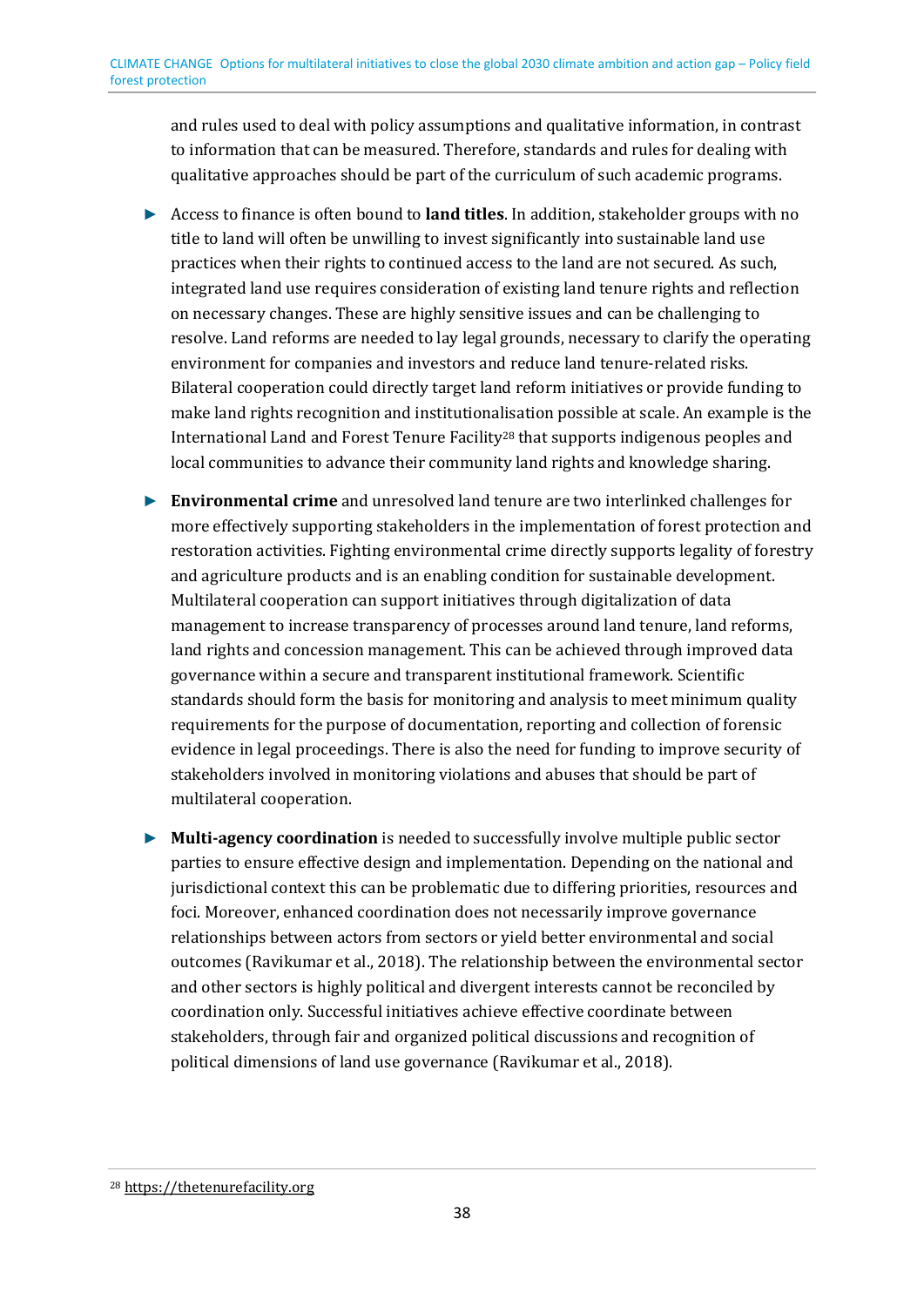► There is also an opportunity to leverage from the coordination of **multi-donor activities,** which can involve significant time and effort to build alliances, explain programs and generate support.

The set of options described above requires multiple interventions, some of which have already been initiated (e.g. Amsterdam Declarations partnership towards deforestation-free, sustainable commodities). Together, these options can be considered as an **enabling option** for the following recommended interventions or options on other areas (see Options for transparent monitoring, Options for increasing private sector engagement, and Options for increasing consistency of national targets), but also outside the policy field of forest protection and restoration, e.g. sustainable rural development. They should therefore get a high priority. The actions supporting this set of options are flexibly and readily applicable at different levels of multilateral collaboration and negotiation and can contribute to overall transparency in land use and climate policy, as well as increased sustainability and environmental integrity. It should be noted that such actions only address GHG emission reductions indirectly. Further, the interventions need to be long-term since those processes take time.

#### <span id="page-38-0"></span>**3.2 Options for transparent monitoring: Establishing a facility for providing a consistent global reference data set of land use emissions for reconciling national data and supporting the development of transparent national monitoring systems**

An important basis for forest protection and sustainable land use initiatives in general is data for historic and current land use, land cover and associated  $CO<sub>2</sub>$  emissions and removals. Such estimates need to be: 1) transparent in their data sources, definitions, methodologies and assumptions; 2) based on data that is free and open access, i.e. truly "barrier free" to all stakeholders; and 3) complementary and comparable to mandated reporting by countries (Böttcher et al., 2018).

The EU identified in its Communication on stepping up action to protect and restore forests a priority to provide support for increasing the availability of, quality of, and access to information on forests and commodity supply chains (Priority 5, European Commission, 2019). Actions formulated in the communication to be implemented by the European Commission aim to improve monitoring and provision of reliable information on deforestation. This includes the establishment of an EU Observatory on deforestation, forest degradation and changes in the world's forest cover and associated drivers. The objective of such an observatory is to facilitate access to information on supply chains for public entities, consumers and businesses. Information feeding into the facility will be based on existing monitoring tools, but the feasibility of developing a Copernicus REDD+ service component will also be explored.

Remote sensing technologies have been rapidly evolving and can provide high resolution wallto-wall assessments of land cover and land use. Such spatially explicit monitoring based on independent sources increases transparency and reconcilability. Options for multilateral cooperation should target both, i) improving global data availability and uptake, and ii) improving national data quality and transparency.

#### **A global facility to resolve data conflicts and provide reference data**

There is a need for a facility that does not aim to generate new data sets, but rather serves as a hub for data providers, reviewers and users, and as a clearing house for data conflicts. An important service would be to **define standards and requirements for transparent land information sources, provide common definitions and barrier-free access to information**.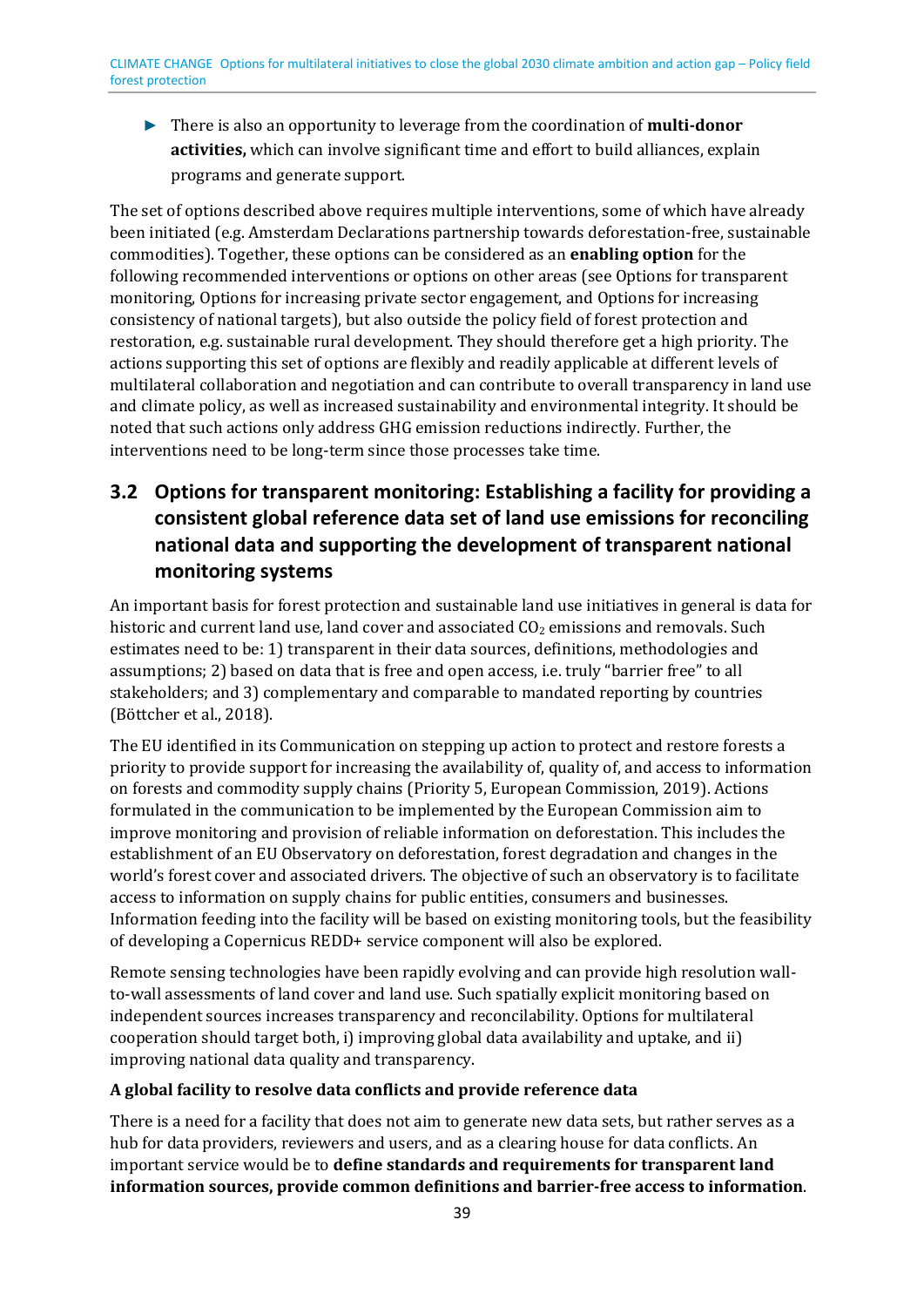Barrier-free means also that the information can readily be used by stakeholders without the need to get over high capacity and knowledge hurdles.

Such a framework would guarantee a diversity of approaches and data sources to capture the variability of natural processes, country-specific conditions and uncertainties in methods and measurements. The estimates provided would be consolidated and made comparable and consistent with the purpose of increasing transparency and broadening stakeholder participation and confidence.

<span id="page-39-6"></span>Large scale global monitoring efforts and consistent mapping can help to assess the risk of leakage, i.e. the shifting of land uses to other places following restoration measures. International initiatives for transparent and independent monit[ori](#page-39-0)ng of land use exist and can build on established scientific methods (e.g. Global Forest Watch<sup>29</sup>).

Comprehensive GHG accounting at the level of landscapes requires data not just on forests but also on other land use categories that are often much less developed in terms of historic data and recent trends. In particular, detailed data on land degradation, livestock and savannahs are currently lacking. The facility could provide tools for comprehensive **Integrated Land Use Planning**. This would require a significant amount of upfront investment not only in data, but also into multi-sectoral capacity building so that tools could be used effectively by many different types of user. It is essential that support for such activities results in mutual learning and knowledge advancement. The facility could therefore support and build on **capacity building platforms and innovation marketplaces for land monitoring**.

<span id="page-39-7"></span>An example for such a platform is currently being developed under the LandSense project<sup>30</sup>. The LandSense Citizen Observatory aims to aggregate innovative earth observation technolog[ies](#page-39-1), mobile devices, community-based environmental monitoring, data collection, interpretation and information delivery systems to empower communities to monitor and report on their environment. The facility would focus on bringing such tools into a consistent framework and allow for compatibility of tools and platforms through setting standards.

The following tools and processes should be taken into account (existing examples of applications that a global facility could build on are given in parentheses):

- <span id="page-39-8"></span>► Providing accurate, complete and consistent data to [fa](#page-39-2)cilitate reporting under UN processes, such as UNFCCC, UNCBD (e.g. moja global31);
- <span id="page-39-9"></span>► Mapping drivers of land use change in a [tra](#page-39-3)nsparent manner (e.g. CIFOR Atlas of Deforestation and Industrial Plantations<sup>32</sup>);
- <span id="page-39-10"></span>► Detecting changes of land cover (e.g. Global Forest Watch[33](#page-39-4));
- <span id="page-39-11"></span>► Supporting the development of credible land use baselines (e.g. OSIRIS[34](#page-39-5));
- ► Providing good practice guidance for transparent and robust results-based financing.

By providing a comprehensive set of tools for land monitoring, the facility would assist countries in undertaking more complete and integrated land use planning, promote existing open access

<span id="page-39-1"></span><span id="page-39-0"></span><sup>29</sup> <https://www.globalforestwatch.org/>

<span id="page-39-2"></span>[<sup>30</sup>](#page-39-6) [https://landsense.eu](https://landsense.eu/)

<span id="page-39-3"></span>[<sup>31</sup>](#page-39-9) <https://moja.global/>

<span id="page-39-4"></span>[<sup>32</sup>](#page-39-10) https://atlas.cifor.org/

<span id="page-39-5"></span>[<sup>33</sup>](#page-39-11) <https://www.globalforestwatch.org/>

<sup>&</sup>lt;sup>34</sup> [https://openei.org/wiki/Open\\_Source\\_Impacts\\_of\\_REDD\\_Incentives\\_Spreadsheet\\_\(OSIRIS\)](https://openei.org/wiki/Open_Source_Impacts_of_REDD_Incentives_Spreadsheet_(OSIRIS))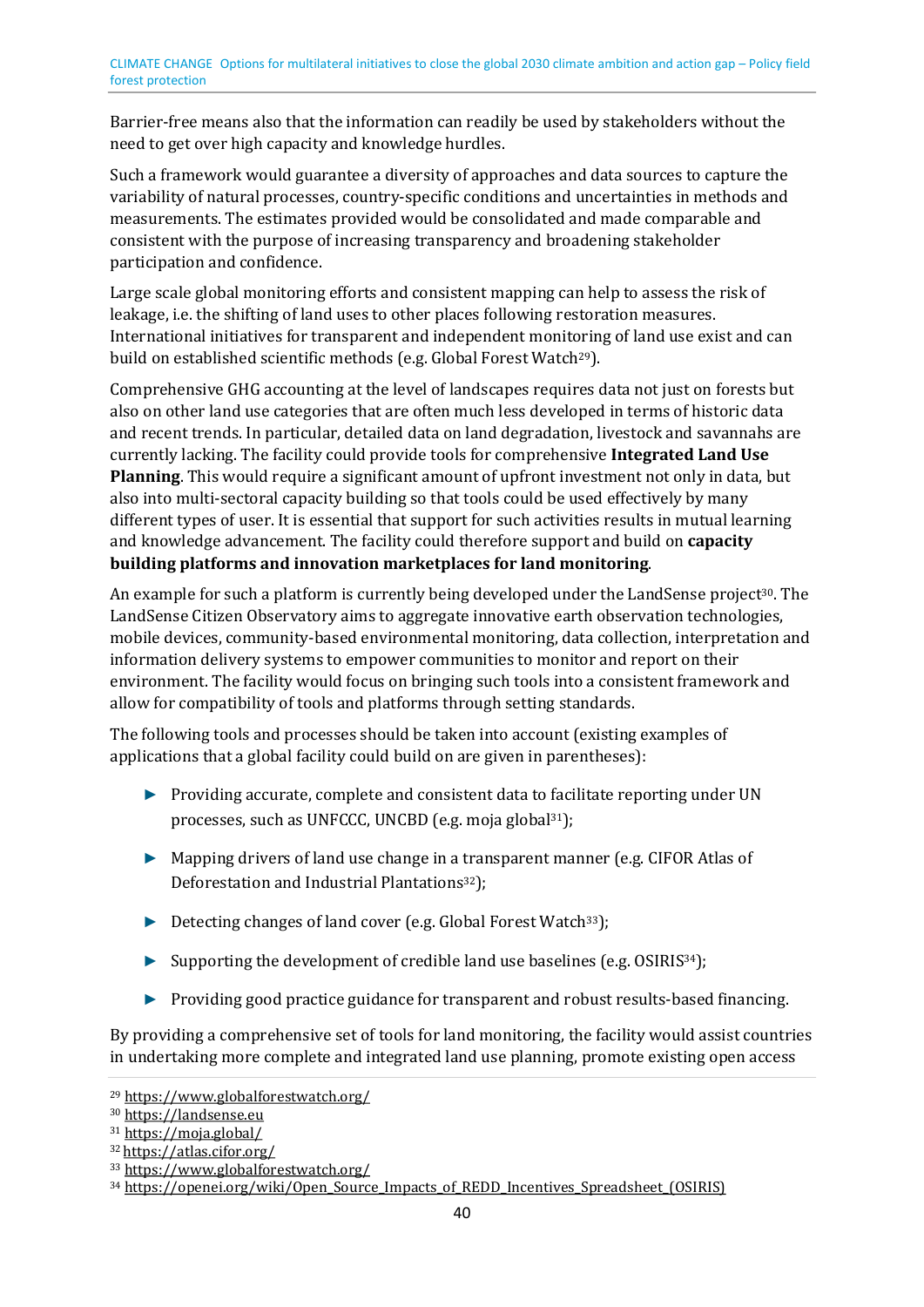tools and data platforms, and support the development of more integrated projects. At the same time, the facility could also expose gaps that need to be addressed through further research and development.

Gaps in global data bases include, for example, specific data on forest and landscape restoration. At present there are no globally consistent, transparent datasets available to measure progress on forest landscape restoration on a systematic basis. Such restoration information is lacking also because there is no common definition of restoration. Indicators for assessing progress need to be based on a set of well-defined parameters. Moreover, restoration needs to be tracked over longer periods of time to detect changes and to measure impacts and including trees outside of forests in its scope would require higher resolution remote sensing technologies compared to forest monitoring. Recently an initiative coordinated by Climate Focus has been launched to establish a Global Restoration Observatory (GRO).

Another gap is the lack of socio-economic data. This data is needed for assessing drivers of deforestation and degradation. Socio-economic data are harder to map in a geographically explicit manner but should be included in global data bases.

The facility could be installed as a UN body that forms an independent, intergovernmental authority for land information. It could draw inspiration from the organisation of the IPCC in its function of providing guidance for GHG reporting. Such a body is needed to establish a trustworthy and powerful intergovernmental authority, driven by scientific principles. However, it can be expected that the fear of losing sovereignty on data related to national land use developments could provoke resistance by countries. Therefore, it would be necessary for the G20 to create momentum around the need for such an institution. Specific tasks could be to identify common definitions and provide guidance for results-based activities.

#### **Support transparent national monitoring systems**

Global data can conflict with national information, and national governments and authorities may not accept global data for national policy planning and implementation. This can be due to global data sets lacking the details and definitions required for operations at national and subnational level. But it is also about "politics of numbers" and national sovereignty. Increasing political legitimacy of global data should therefore be the target of multilateral cooperation. The EU actions foreseen in the Commission's Communication aim to step up efforts to **improve the availability, quality and harmonization of reliable national information on forest resources and land use change** to inform national policy makers by a wide range of stakeholders, including partner countries. Such data sources can be established through national forest inventories and in combination with global remote sensing information, e.g. for forest stratification, that can be used to reduce efforts and costs of ground-based measurements. Existing tools for the combination of glo[ba](#page-40-0)l and natio[nal](#page-40-1) data should be promoted more through multilateral cooperation (e.g. OpenForis<sup>35</sup>, moja global<sup>36</sup>). Such tools can also assist producer countries in tracking progress in the implementation of policy objectives, including land use related components of their NDCs, commitments related to deforestation and legal and sustainable commodity production, and trade of products (European Commission, 2019).

<span id="page-40-3"></span><span id="page-40-2"></span>Natural and indirect human-induced disturbances such as wildfires can facilitate and accelerate deforestation and degradation processes but are also a risk for restoration. Multilateral cooperation should therefore continue to support the development of global and regional information systems to monitor the effects of natural disturbances. However, an initiative

<span id="page-40-1"></span><span id="page-40-0"></span>[<sup>35</sup>](#page-40-2) <http://www.openforis.org/>

<sup>36</sup> <https://moja.global/>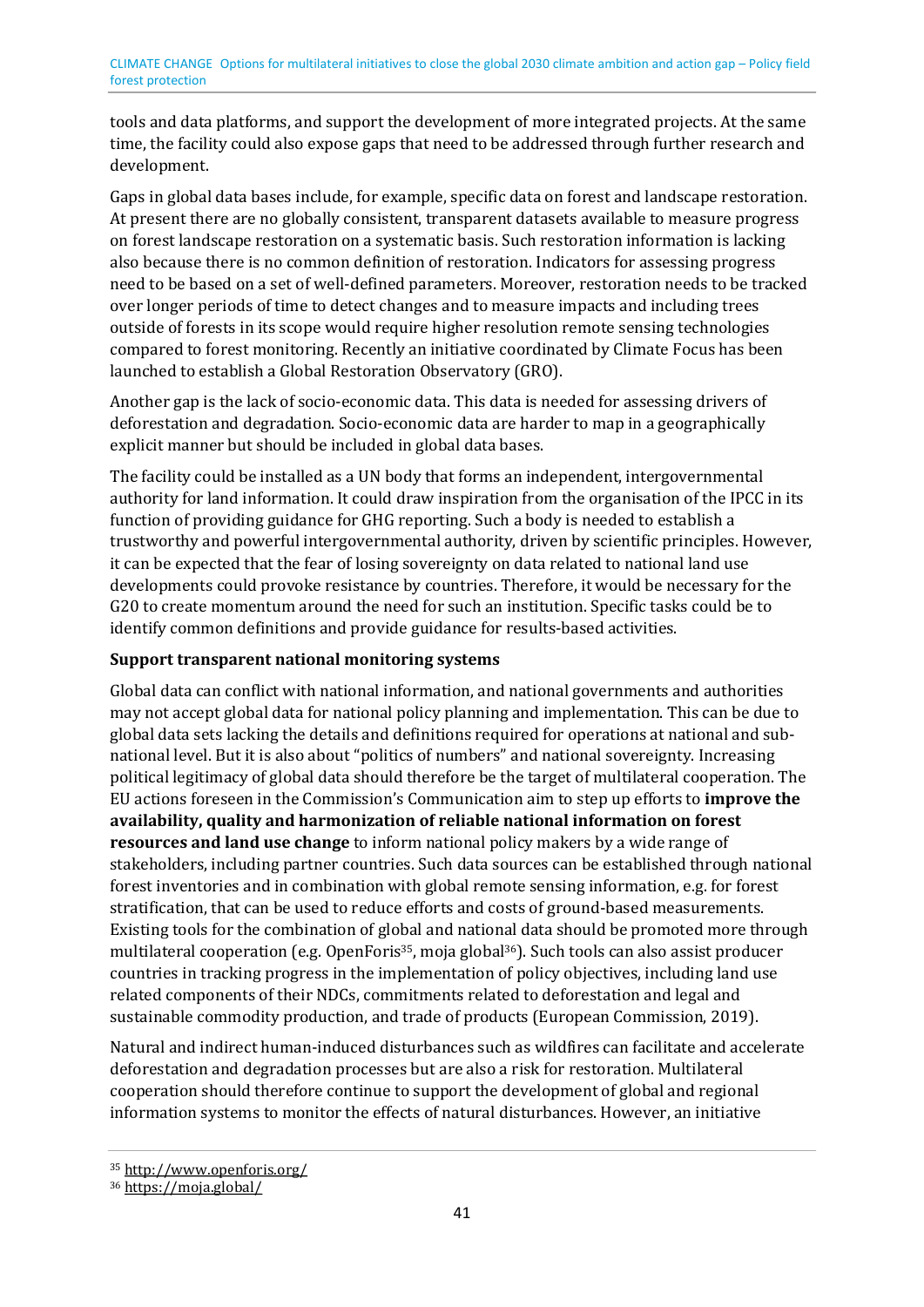<span id="page-41-2"></span>proposed by France at the G7 summit in Biarritz aimed to support firefighting in the Amazon region was rejected by Brazil who considered the initiative to be interf[er](#page-41-1)ing with national affairs, despite the evidence by global data of accelerating fire intensity37. This shows that efforts spent for "nationalising" global data are important to increase ownership and acceptance of such data sources.

Many countries have increased their monitoring capacities, with substantial support from the global donor community. The improved national data coverage for land-use and carbon is essential for promoting accuracy, consistency, completeness and comparability of land use related GHG emission estimates, e.g. through provision of credible baselines and assessment of ongoing activities. Stakeholders involved in land use sector mitigation activities rely on such information for their own goals, that ideally should also be perceived as transparent and legitimate by others and thus support accountability of all stakeholders.

#### <span id="page-41-0"></span>**3.3 Options for increasing private sector engagement: Aligning jurisdictional approaches with certification and supply chain management standards to enhance private sector engagement and support longer-term commitments**

The private sector plays an important role in successful initiatives for forest protection. Regulations can be effective, but regulation alone will not achieve sustainable land use at a sufficient pace. Convening and convincing private sector actors to work toward complimentary goals seems promising, but centralized institutions for bringing all parties in a given supply chain together are lacking. Moreover, implementing changes in the private sector effectively means that sufficient information on the potential impacts of supply chains will be needed.

All reviewed forest protection initiatives have the potential for **more private sector mobilization and integration**. The private sector globally has moved at a rapid pace to develop a better understanding of how their activities are affecting forests and how businesses can continue under stricter regulations of forest protection. There are already a number of commitments in many supply countries. However, progress in implementing and reporting on commitments has been more limited, and commitments for forest protection alone are insufficient. Corporations would benefit from support at the national, regional and global levels to understand what can be done to adopt improved sustainability across all their activities.

A significant number of companies already recognize the importance of reducing deforestation in their supply chains of agricultural and wood commodities. A report by Supply Change (Rothrock et al., 2019)shows that most companies tracked by the initiative (753 out of 866) faced some form of forest-related risk, demonstrated ambition to address commodity-driven deforestation, and/or engaged in key actions to address commodity-driven deforestation. Private voluntary commitments to address deforestation were reported for 484 of the 866 companies (56 %) across palm oil, timber, soy, beef and other supply chains.

A key challenge for cleaning the supply chain from deforestation is the complexity of production chains and trade. There is the opportunity, through **increasing the scope from forests to landscapes and projects to jurisdictional levels**, to address the challenges of complexity that are too often ignored at project level. In that sense, jurisdictional approaches (i.e. multistakeholder initiatives with jurisdiction-wide targets) can be the opposite of a silver bullet –they

<span id="page-41-1"></span><sup>37</sup> It has to be noted that also data of the National Institute for Space Research (INPE) reported an increase [in](#page-41-2) fire and deforestation intensity in Brazil.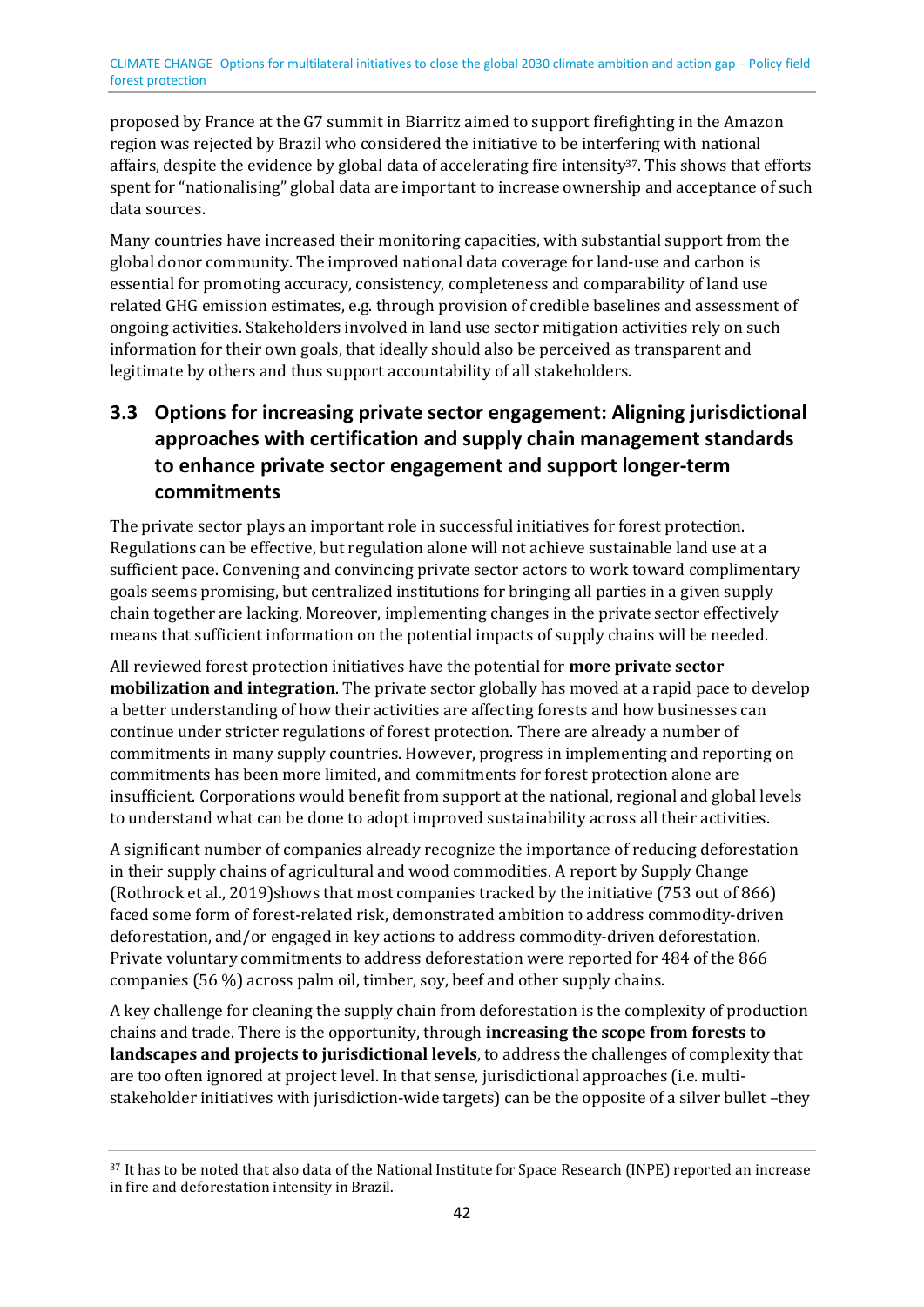enable stakeholders to achieve diverse goals through a range of initiatives and approaches (Hovani et al., 2018).

However, jurisdictional approaches do not fully eliminate the risk of leakage. Buffer pools of credits are instruments to adequately address risks of non-permanence and leakage but effectively reduce total revenues from such credits, making them less attractive. Moreover, jurisdictional approaches involve multi-sector, multi-agency, and multi-stakeholder engagement, requiring improved horizontal alignment among jurisdictional government agencies and vertical alignment with national and lower level governments (Hovani et al., 2018). They take more time for achieving results but have more potential for transformational change compared to smaller scale interventions. It is important to note that jurisdictional approaches should not be designed and managed primarily to drive a global agenda.

Jurisdictional approaches are already addressed by existing initiatives, such as the Amsterdam Declarations Partnership. Established in 2015, the partnership aims to promote sustainable supply chains of agricultural commodities and sustainability in palm oil. Germany, the Netherlands, the United Kingdom, Denmark, Norway, France and Italy collaborate to achieve "deforestation-free supply chains" and promote cross-border initiatives on palm oil, cocoa, soy and knowledge exchange. In 2020, Belgium and Spain joined the partnership. Its workplan foresees collaboration with producer countries on integrated landscape approaches, e.g. through enhancing synergy between supply chain approaches and landscape/jurisdictional approaches (Mekon Ecology, 2019). For individual companies, jurisdictional approaches can be a simpler and less costly way to reduce deforestation emissions in their supply chains than individual project-based approaches. This is because they can benefit from processes and information gathered at jurisdictional level with multiple donors contributing to their establishment. **Certified green jurisdictions** can also be more attractive for the private sector as they lower the cost of monitoring their supply chain (DAI, 2019).

At the same time, they can potentially be better suited than smaller scale projects for ensuring smallholders and local actors benefit from sustainable supply chains, as they can improve mutual understanding of what stakeholders value as well as dependencies and relations between options, and can help stakeholders to recognize and address disagreements over targets. Jurisdictional approaches can engage governments to align policy and enforcement strategies and offer economies of scale. The appropriate scale for jurisdictional approaches depends largely on the country context and more experience is needed for different contexts (Fishbein and Lee, 2015).

**Results-based payments** are potentially a source of finance that can support jurisdictional approaches. However, forest-related emissions reductions and removals are not appropriate for transfer and use for offsetting by companies due to non-permanence risks, monitoring challenges, the risk of leakage and issues of ownership. Therefore, rather than selling emissions reductions on a carbon market, mitigation activities should be financed as a **contribution to the host country's NDC**, or through **practice-based finance**. These options would avoid many capacity building and measurement challenges related to carbon accounting and are associated with fewer risks for environmental integrity.

The approach should combine technical and administrative elements to improve landscape management and reduce emissions from the forest and land use sector, while promoting alternative livelihoods. By working at larger governance scales, and linking government, civil society and private sector actors, jurisdictional approaches can better link land use planning with activities that reduce emissions and promote environmental conservation (Boyd et al., 2018).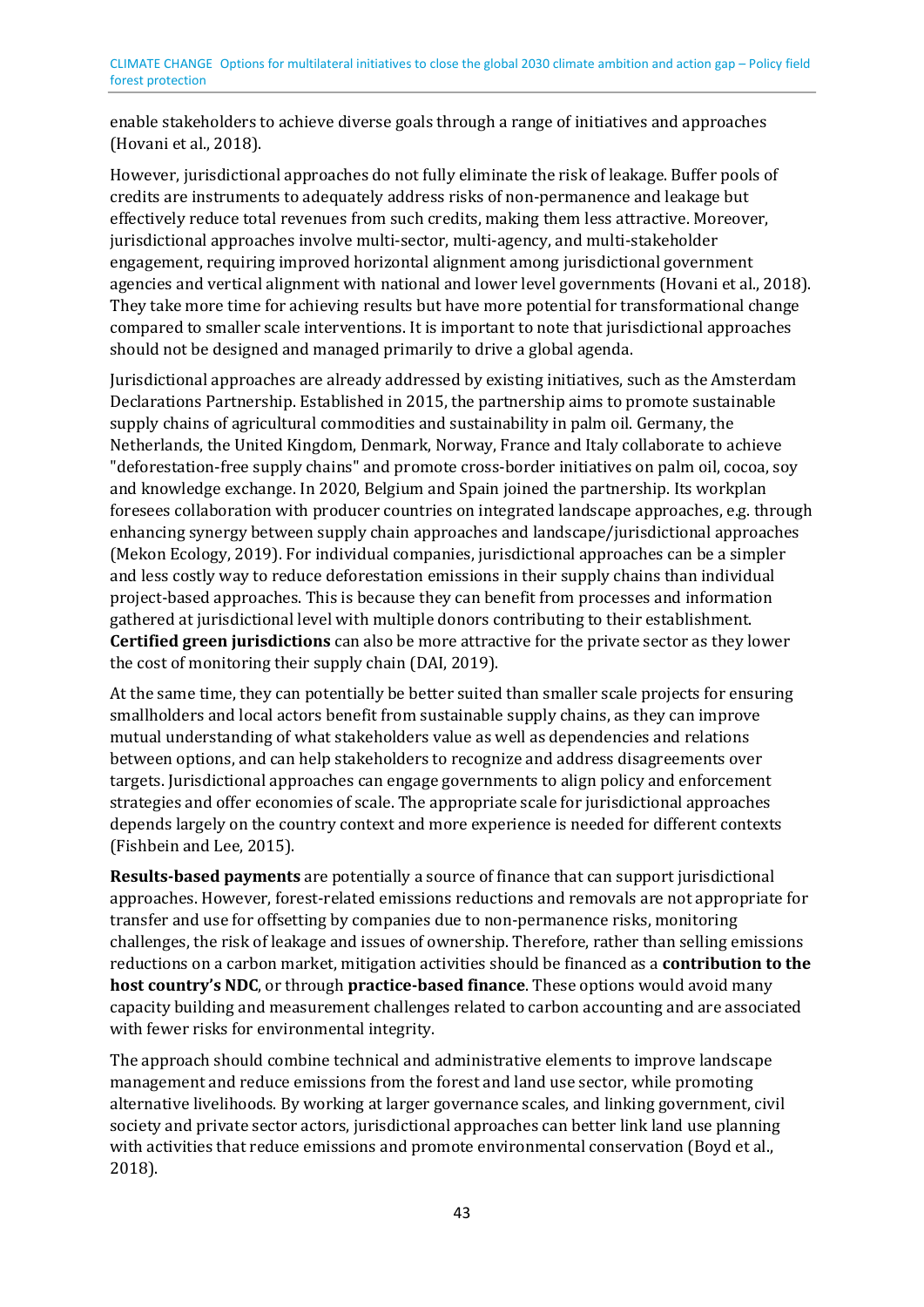The EU identified in its Communication on stepping up action to protect and restore forests five priorities, of which many relate to sustainable supply chains for EU markets (e.g. Priority 1 that aims to reduce the footprint of EU consumption on land, and Priority 5 that aims to support the availability and quality of information on forests and commodity supply chains (European Commission, 2019). The implementation of such an EU strategy will put pressure on the private sector, e.g. by constraining access to an EU premium market for certified products. However, since the EU market is not expected to grow quickly compared to other regions, there is the **risk of market shifts to other consumer regions with lower standards**. Therefore, there is the need to actively involve these regions (especially China) in multilateral cooperation on sustainable supply chains.

Multilateral cooperation should support and build on existing initiatives, such as:

- <span id="page-43-5"></span> $\blacktriangleright$  The Supply Change Initiative<sup>38</sup> (initiated by Forest Trends), a transformational resource for businesses, investors, an[d g](#page-43-1)overnments, as well as the civil society organizations that support and hold them accountable;
- <span id="page-43-6"></span>► LandScale39, a shared initiative of the Climate, Community and Biodiversity Alliance (CCBA), t[he](#page-43-2) Rainforest Alliance and Verra, which aims to provide measurable indicators of the state and trajectory of sustainability at the landscape level across environmental, social, and economic dimensions;
- <span id="page-43-7"></span>► The Terpercaya Initiative40, which demonstrates sustainability of agricultural commodities such as pal[m o](#page-43-3)il at jurisdictional level using FLEGT as a role model. Although not developed as a jurisdictional initiative per se, FLEGT works with countries to introduce legality assurance systems and licensing that has similar characteristics to a jurisdictional approach;
- <span id="page-43-8"></span>► The Science Based Targets initiative41 (SBTi) encourages companies to adopt targets that are in line with what the climat[e s](#page-43-4)cience considers necessary to meet the goals of the Paris Agreement. It aims to develop methods and guidance to enable businesses in food, agriculture and forest sectors to set science-based targets that fully incorporate deforestation and land-related emissions.

#### <span id="page-43-0"></span>**3.4 Options for increasing consistency of national targets: Encouraging countries for coherent forest protection and landscape restoration pledges and improving representation of land use in NDCs**

Forests were recognised as a key sector during the first NDC submissions, with many countries including forest sector targets. However, few countries provided specific quantitative information. Countries were requested to submit a second round of NDCs by the end of 2020 including new or updated targets. Due to the COVID-19 pandemic, this process has been delayed in many countries, and new and updated NDCs are expected in 2021 before the next UNFCCC conference, following the ambition summit in December 2020.

<span id="page-43-2"></span><span id="page-43-1"></span>[<sup>38</sup>](#page-43-5) <https://www.supplychaininitiative.eu/de>

<span id="page-43-3"></span><sup>39</sup> <https://verra.org/project/landscale/>

<span id="page-43-4"></span><sup>40</sup> [https://www.euredd.efi.int/publications/demonstrating-and-promoting-district-level-sustainable](https://www.euredd.efi.int/publications/demonstrating-and-promoting-district-level-sustainable-commodity-production)[commodity-production](https://www.euredd.efi.int/publications/demonstrating-and-promoting-district-level-sustainable-commodity-production)

<sup>41</sup> <https://sciencebasedtargets.org/sectors/forest-land-and-agriculture>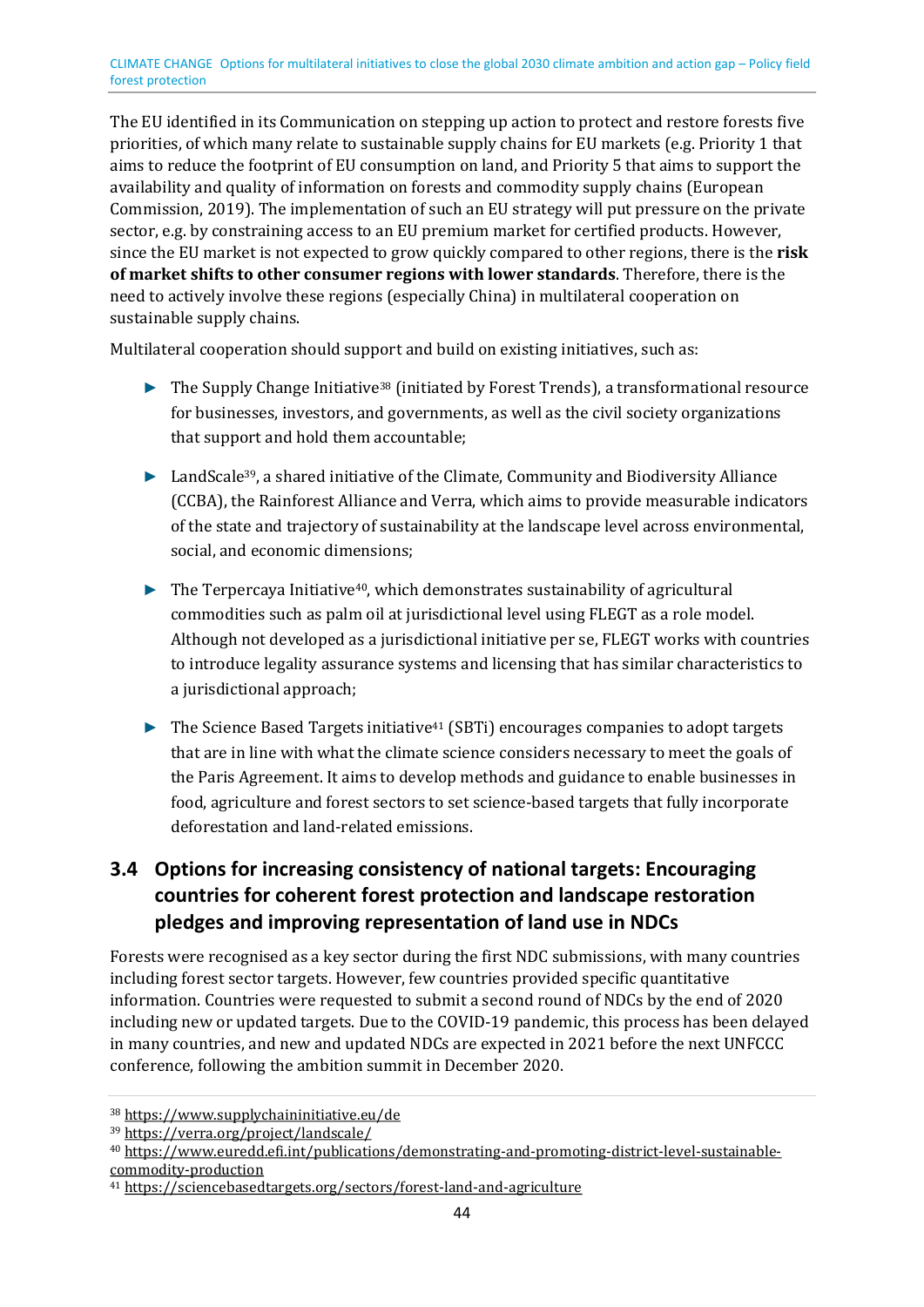There is a need to support and encourage countries to improve representation of the land use sector, in particular forests, in their NDCs. For many countries, enhancing the contribution of forests to national mitigation targets could be done through establishing appropriate institutional arrangements and partnerships among stakeholders. Forest sector mitigation measures will vary depending on a country's governance structure, but a strong stakeholder engagement process can help facilitate successful partnerships (Sato et al., 2019).

Apart from the UNFCCC process, there are other international processes related to the forest sector [\(Table 2\)](#page-18-0), such as the Bonn Challenge, AFR100, Initiative 20x20, and Land Degradation Neutrality (LDN) targets. These international processes set collective goals and targets, and some participating countries make national commitments for achieving them. In addition to commitments made under international processes, countries may have set forest related targets in their national development or sectoral plans, or their climate mitigation or adaptation plans. It is useful for countries to take stock of such international goals and targets, as well as their own national targets and commitments as benchmarks for NDC target setting (Sato et al., 2019).

There are already a number of international projects funded by IKI to support this task, such as:

- ► [The Forest and Landscape Restoration Mechanism;](http://www.fao.org/in-action/forest-landscape-restoration-mechanism/en/)
- ► [Transparent monitoring in practice: supporting post-Paris land use sector mitigation;](https://www.international-climate-initiative.com/en/details/project/transparent-monitoring-in-practice-supporting-postparis-land-use-sector-mitigation-20_III_108-3049?iki_lang=en)
- <span id="page-44-4"></span><span id="page-44-3"></span>► [The Paris Agreement in action: upscaling forest and landscape restoration to achieve](https://www.international-climate-initiative.com/en/details/project/the-paris-agreement-in-action-upscaling-forest-and-landscape-restoration-to-achieve-nationally-determined-contributions-18_III_094-3037)  [nationally determined contributions.](https://www.international-climate-initiative.com/en/details/project/the-paris-agreement-in-action-upscaling-forest-and-landscape-restoration-to-achieve-nationally-determined-contributions-18_III_094-3037)

An important vehicle for this option is the NDC Partnership, hosted by the World Resources Institute (WRI)**[42](#page-44-0)**. Since its launch in 2016, the initiative has grown to more than 180 members, including developed and developing countries as well as major international institutions and non-state actors. It aims to increase alignment, coordination, and access to resources to link needs to solutions through country engag[em](#page-44-1)ent, knowledge and information sharing and access to finance. The NDC Partnership database<sup>43</sup> provides a searchable repository of good practices and lessons learned from countries that have overcome obstacles and where climate action is being effectively designed an[d im](#page-44-2)plemented. Another example is the Good Practice Database of the Transparency Partnership44 that presents various examples of good practices worldwide, which demonstrate how climate policies and actions are being effectively designed and implemented across a range of national contexts. Guidance for integration of the land use sector into NDCs is also provided by Herold and Böttcher (2018).

Options for improving NDCs that multilateral cooperation should address include:

- <span id="page-44-5"></span>► Provide quantitative non-GHG targets that can be presented in the context of both climate change mitigation and possibly adaptation with or without linkages to sustainable development objectives (example: total forest area under legal protection);
- ► Define net-zero targets consistently by clarifying the scope of the target and the role of offsetting, e.g. by determining which emissions can be offset, referring to standards and processes for robust accounting and strategies for making land-based offsets permanent;

<span id="page-44-1"></span><span id="page-44-0"></span>[<sup>42</sup>](#page-44-3) <https://ndcpartnership.org/>

<span id="page-44-2"></span>[<sup>43</sup>](#page-44-5) <https://ndcpartnership.org/good-practice-database>

<sup>44</sup> <https://www.transparency-partnership.net/good-practice-database>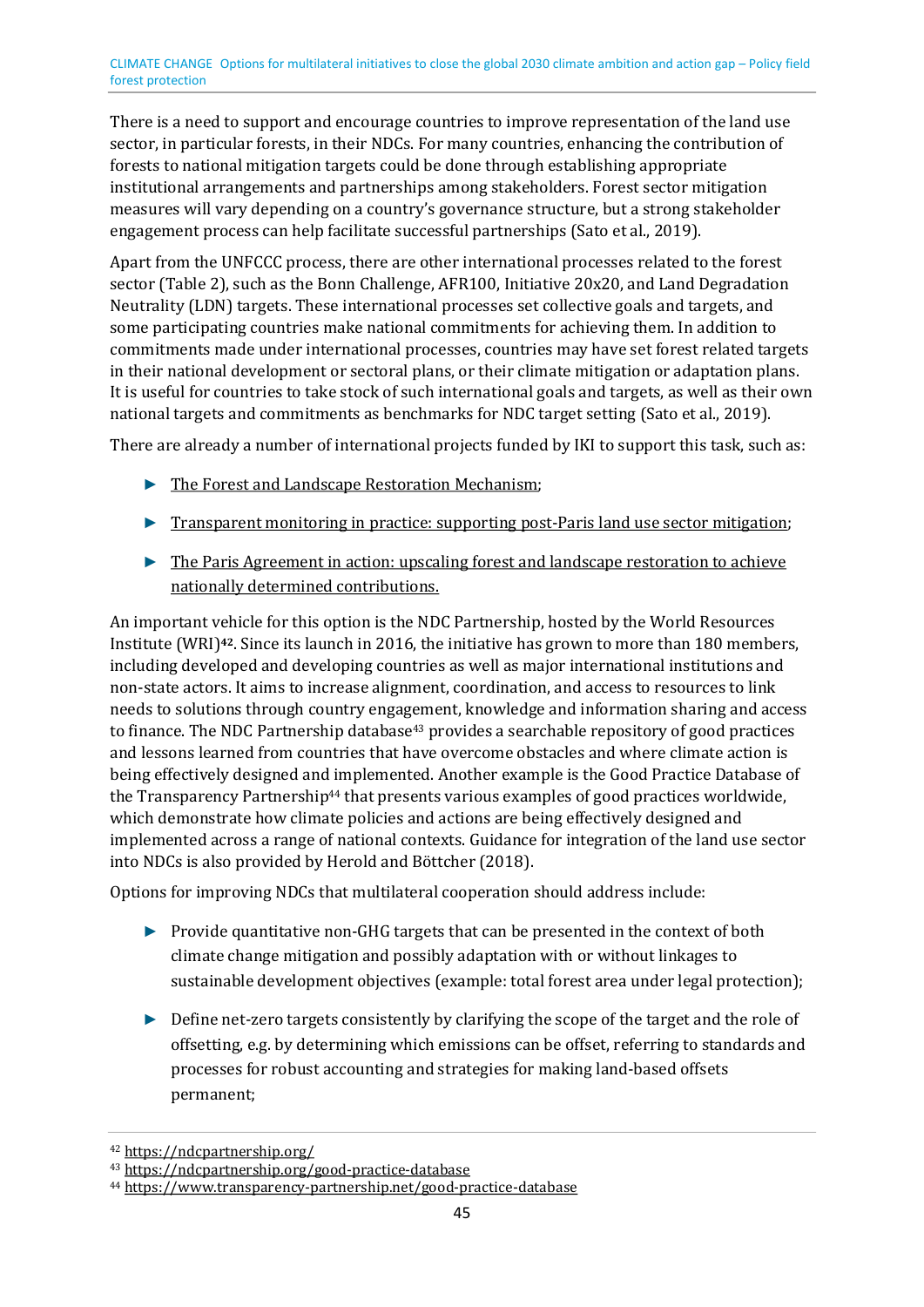- ► Constrain flexibility of national carbon market transfers for land-based credits to other sectors to adequately reflect issues of non-permanence. Land-based mitigation activities should rather be financed as a **contribution to the host country's NDC**, or through **practice-based finance** instead of international carbon markets;
- ► Provide a distinct emissions reduction target for the land-use sector (if quantifying expected emissions reductions or removals enhancements is possible) and clarify the accounting approaches used. The specific challenges of measuring and projecting mitigation from land-use activities mean that their effects should be kept distinct from emissions reductions in other sectors, to avoid a loss of environmental integrity;
- ► Deploy forest sector options in combination with other sectors in a coherent manner, e.g. through a scenario analysis, to effectively demonstrate a country's contributions and efforts toward enhancing its NDC;
- ► Make reference to existing jurisdictional approaches for forest products and sustainable commodities;
- ► Ensure that forest sector targets and policies included in NDCs are coherent with those of other related sectors (e.g. agriculture, energy, and transportation).

The rules for the Article 6 market mechanisms under the Paris Agreement have not yet been finalised. To protect environmental integrity, market-based transfers should be reserved for emissions reductions that are readily verifiable, permanent and additional, with robust accounting rules in place. This is because transfers need to be accompanied by corresponding adjustments, whereby host countries will be required to add any transferred reductions back to their NDC-related emission inventories to avoid double counting. Emissions reductions and removals from land management activities are less suited for transfer between countries due to uncertainties in land sector emission estimates. In addition, land-based activities often offer low cost mitigation opportunities, hence the transfer of these emissions reductions and associated relinquishing of rights by the host country to use them towards its NDC, may not be equitable. Instead, options for governments and corporations to contribute to the conditional components of a country's land-based mitigation targets need to be developed.

#### <span id="page-45-0"></span>**3.5 Options for green COVID-19 recovery: Combining COVID-19 recovery with policies for forest protection and restoration to promote no-regret options**

Countries have made significant progress in improving forest governance, increasing transparency, strengthening forest monitoring and establishing multi-stakeholder platforms to more effectively address deforestation and forest degradation as well as illegal logging. The COVID-19 pandemic forms an unprecedented challenge to all countries, not only affecting human health and health systems, but also other aspects, including the economy. Economic stress on landowners and other stakeholders in the land sector is very likely to add more pressure on ecosystems. At the same time, capacities for effectively monitoring forests and enforcing forest protection are likely to be diminished. As a result, the risk of overexploitation, increased degradation and forest loss is set to increase, potentially reversing achievements at local, provincial and national levels. There is also the risk for increase of environmental crime and issues of land tenure remaining unsolved.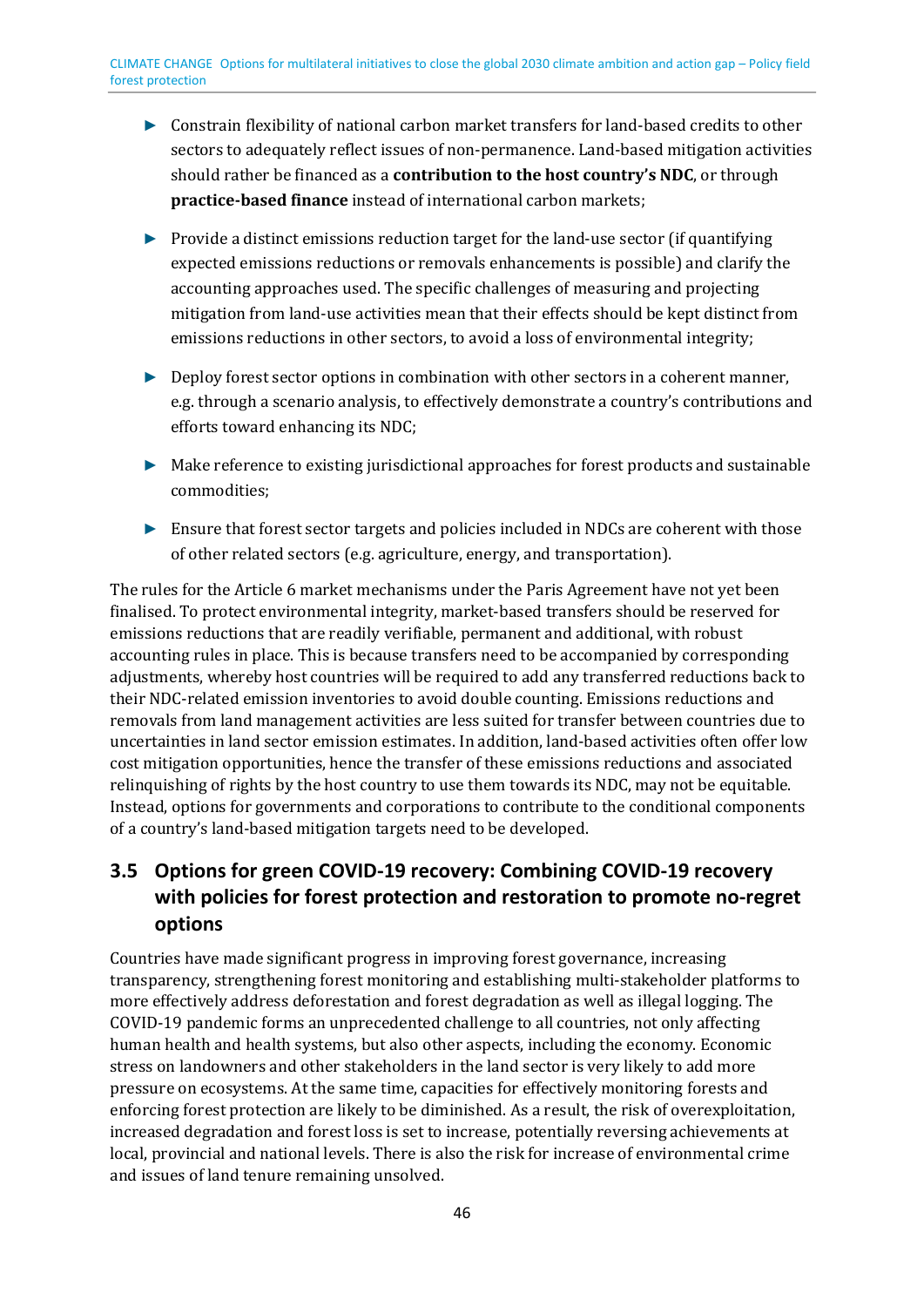It is crucial that the aid and stimulus packages prepared in response to the COVID-19 pandemic include appropriate safeguards for forests and other ecosystems. Moreover, recovery policies should build on already achieved agreements and contracts and thus create investment conditions for long-term forest protection, sustainable forest management and forest restoration. "Building back better" should thus also be a principle for the land use sector.

Overall, there is a lack of funding for the restoration of forest landscapes. Improving private sector engagement will require enabling structures and institutions to reduce costs for individual actors and enable the use of consistent approaches when making commitments. There is the risk that a lack of policy coherence and incentives for forest restoration targeting carbon storage and biodiversity could lead to the promotion of systems that merely guarantee high economic returns, e.g. monoculture plantations that do not contribute to building resilient and sustainable economic systems and protecting and restoring biodiversity. Innovative financing instruments will need to be developed with safeguards against these risks and cover also the establishment of local structures.

Recovery from the economic impacts of the pandemic will likely be slow. Putting in place effective forest landscape restoration processes will also be slow. This might appear to conflict with the need for a rapid response and outcome from programmes addressing COVID-19 recovery. Even though such options might produce upfront costs and returns might be delayed, they help reduce future costs that can be considerably larger. Support from investors is especially needed for preparatory and initial phases as well as capacity building (Hillbrand et al., 2019). Private investors have very different return expectations, so it is important that involving the private sector does not lead to unrealistic expectations of ecological and economic paybacks (Hillbrand et al., 2019).

To avoid trade-offs between recovery policies, restoration pledges and other policy targets, it will be important to develop internationally recognised minimum requirements or exclusion criteria for the financing of restoration activities. This can also be achieved through a closer alignment to existing standards (Hillbrand et al., 2019).

<span id="page-46-1"></span>There is growing interest globally, from both the public and private sectors, in Nature-based Solutions (NbS) for reducing emissions and enhan[cin](#page-46-0)g removals from activities in nature conservation, restoration and sustainable land use45. The widespread deployment of NbS will likely play an important role in both mitigating and adapting to climate change and can also guide countries' strategies for recovering from COVID-19 impacts. Before NbS can be supported at scale, environmental and social safeguards will need to be put in place, along with common definitions of NbS to ensure they effectively contribute to addressing climate change mitigation and adaptation and are not used as a substitute for the rapid phase out of fossil fuels, are implemented with participation of local communities, and also provide measurable benefits for biodiversity (Seddon et al. 2020). This is especially true for those countries that are not traditional REDD+ countries (e.g. dry climate countries) that can build on safeguards developed under the Warsaw Framework.

There is an opportunity for COVID-19 recovery programmes to promote specific activities that can be considered as "no-regret" options, i.e. activities that deliver on multiple objectives with high probability and show very limited trade-offs. According to the IPCC Special Report on Land (IPCC, 2019), these include:

<span id="page-46-0"></span>[<sup>45</sup>](#page-46-1) e.g. Natural-climate solutions Alliance [\(https://www.weforum.org/natural-climate-solutions-alliance\)](https://www.weforum.org/natural-climate-solutions-alliance)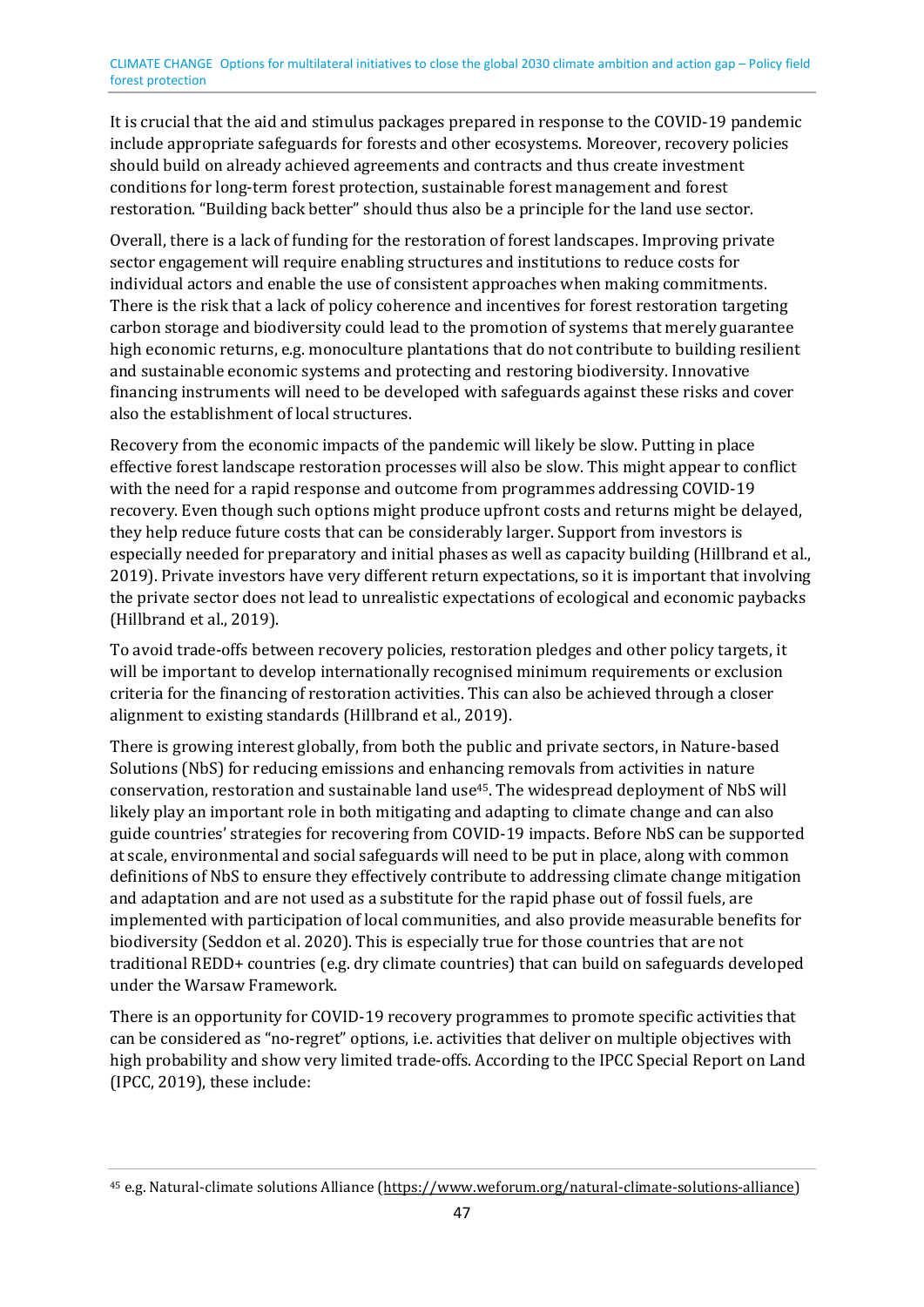- ► Reducing deforestation and degradation offers large mitigation potential without risking negative side-effects for other challenges;
- ► Improved forest management provides large benefits for different land-related challenges, including mitigation, adaptation, desertification, land degradation, and food security;
- ► Preserving and restoring forests and peatlands, and other land-based options that do not require land use change, can generate almost exclusively positive impacts on sustainable development;
- ► Efficiency measures can reduce the overall consumption of wood and land-based products to increase the value of commodities and decrease competition for land;
- ► Increasing tree cover results in more carbon storage; however, reforestation and afforestation initiatives could increase competition for land and have adverse consequences for Sustainable Development Goals (e. g. land tenure rights, ecosystem services, biodiversity conservation), especially when implemented at large scales. The nature of such initiatives also has an effect on their outcome for carbon storage and sustainable development, with ecosystem restoration offering far greater results than monoculture plantations.

It is important to note that the ability of NbS to contribute to climate change mitigation and adaptation will hinge upon the achievement of rapid emissions reductions in line with limiting warming to 1.5°C. Hence, any COVID-19 recovery strategy that uses NbS should be accompanied by urgent and ambitious mitigation measures in all other sectors, rather than relying on NbS to compensate fossil fuel emissions.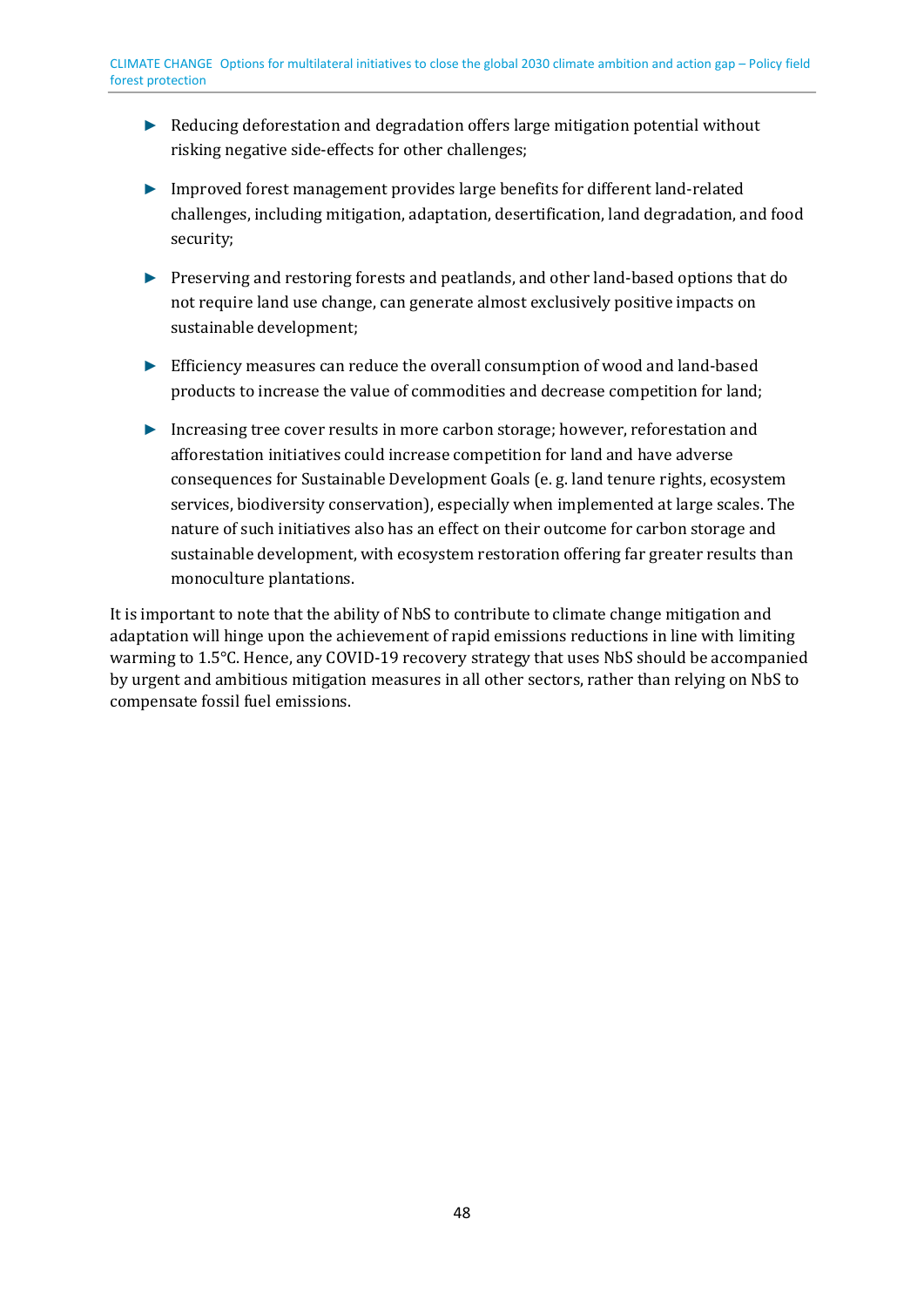### <span id="page-48-0"></span>**4 Conclusions and recommendations**

#### <span id="page-48-1"></span>**4.1 Conclusions from the analysis of existing initiatives**

There are a multitude of initiatives, alliances, partnerships and networks that are devoted to promoting different aspects of forest protection and forest restoration. The analysis of five exemplary initiatives for forest protection and forest restoration undertaken in this report has highlighted the different aspects that initiatives currently address. These aspects are crucial for achieving progress towards improved international forest protection and restoration and include:

- ► ambitious voluntary national level targets (e.g. for forest restoration under the Bonn Challenge);
- ► approaches to address illegality of land use activities through market regulations (e.g. as aimed by the EU Forest law enforcement, governance and trade initiative FLEGT);
- ► focus on regional engagement for forest protection in high forest area countries (e.g. as done by the Central African Forest Initiative CAFI);
- ► establishment of funding sources not only for projects but also for more jurisdictional approaches to reducing emissions from deforestation and forest degradation (e.g. as done by the World Bank BioCarbon Fund Initiative for Sustainable Forest Landscapes);
- ► and cleaning the supply chains of globally traded commodities from deforestation (e.g. through improved supply chain management as promoted by the Accountability Framework initiative).

Despite the large number of existing initiatives and the wide scope of coverage regarding different aspects of forest protection and forest restoration, this analysis has identified scope for increasing collaboration to improve participation of stakeholders, especially along the supply chains affecting forests negatively.

In addition, this analysis has also revealed that there are general limits to specific initiatives, especially regarding their scope and level of participation. A wide scope enables initiatives to address multiple aspects coherently and consistently. This is necessary as forest degradation and loss are typically subject to multiple drivers and dynamics, and therefore require participation and engagement at different institutional levels. A wide scope, however, makes engagement and its coordination more challenging since the number of stakeholders also increases. A high level of engagement is crucial for initiatives to become effective and provide sufficient leverage for transitional changes.

This study has shown that initiatives share common challenges but also offer opportunities for cross-initiative learning, as each initiative has had its own experience with concepts and approaches for effective participation and ownership engagement, data and monitoring requirements, and strategies for mainstreaming and aligning of targets with other policy fields (see also Fuentes Hutfilter et al., 2020).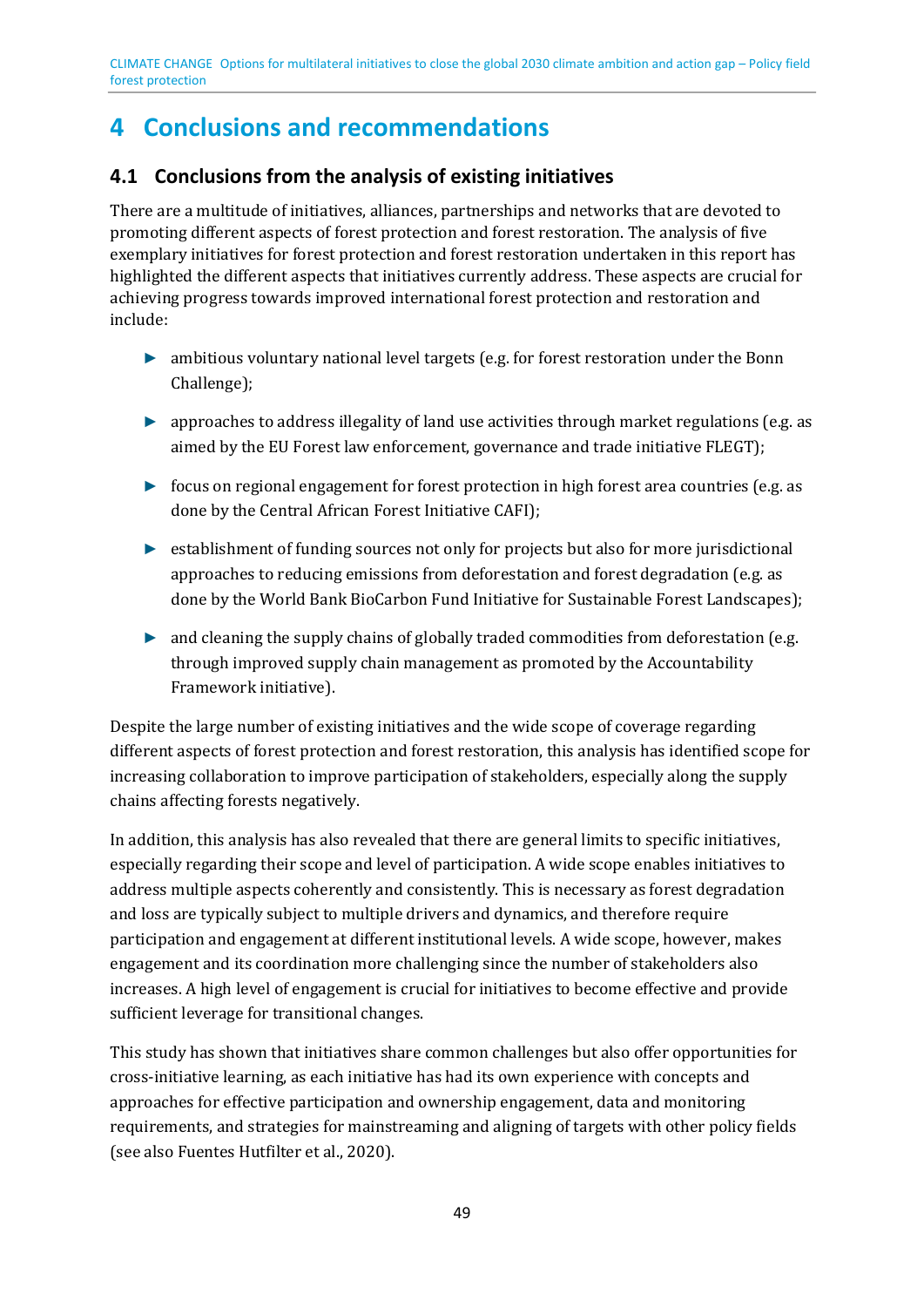#### <span id="page-49-0"></span>**4.2 Options for cooperation and priorities**

There are options for further promoting the global uptake of forest protection and restoration that are best addressed by multilateral cooperation (see [Table 3\)](#page-34-0). The **list of options presented here is not exhaustive** and therefore a priority statement is challenging. However, the list formulates opportunities for generally improving the basis for existing and future initiatives through a number of potential actions at different levels.

Options were grouped into five sections, but they **do not constitute isolated blocks of activities**. Instead, they should be regarded as teeth of a chain wheel that need to work together to make transformational change happen. There can also be **interdependencies between options**. Options to increase participation form the ground for more ownership regarding emission reduction targets and policies. This again facilitates options for increasing consistency of national targets and more ambitious NDCs. Similarly, implemented options for transparent monitoring that increase data quality and access are necessary for increasing accountability of stakeholders that are involved in options for increasing private sector engagement. Further, there is a close coordination needed between options for increasing private sector engagement and options for increasing consistency of national targets to avoid double counting and ensure environmental integrity. When prioritising options, such linkages should be considered.

The analysis of existing initiatives has shown that there is not necessarily a need for entirely new approaches. Innovative initiatives have emerged that **need to be scaled up**. Their scope of application and integration into national policy needs to be supported and the **list of users extended**.

As with the existing initiatives assessed in this study, the identified options can be evaluated by looking at specific aspects such as their chances of success and effectiveness, efficiency and costs, transparency issues and challenges regarding institutional settings and structures, as well as issues related to sustainability and environmental integrity [\(Table 4\)](#page-50-0). Considering these aspects, options for transparent monitoring can be considered most challenging, especially regarding efficiency and costs and the need for developing institutions at a sufficiently high level to be effective. Chances for success and effectiveness of the options are linked to potential engagement at a larger scale. All options present relatively low hurdles for engagement but also require relatively high and constant motivation to be effective. Overall, existing institutional structures and existing initiatives form a good basis for any of the options. Sustainability and environmental integrity issues are associated with options for increasing private sector engagement that involve the promotion of carbon markets, and options for green recovery where environmental safeguards are needed to ensure that overall emission reduction requirements are met, and sectoral transformational changes supported.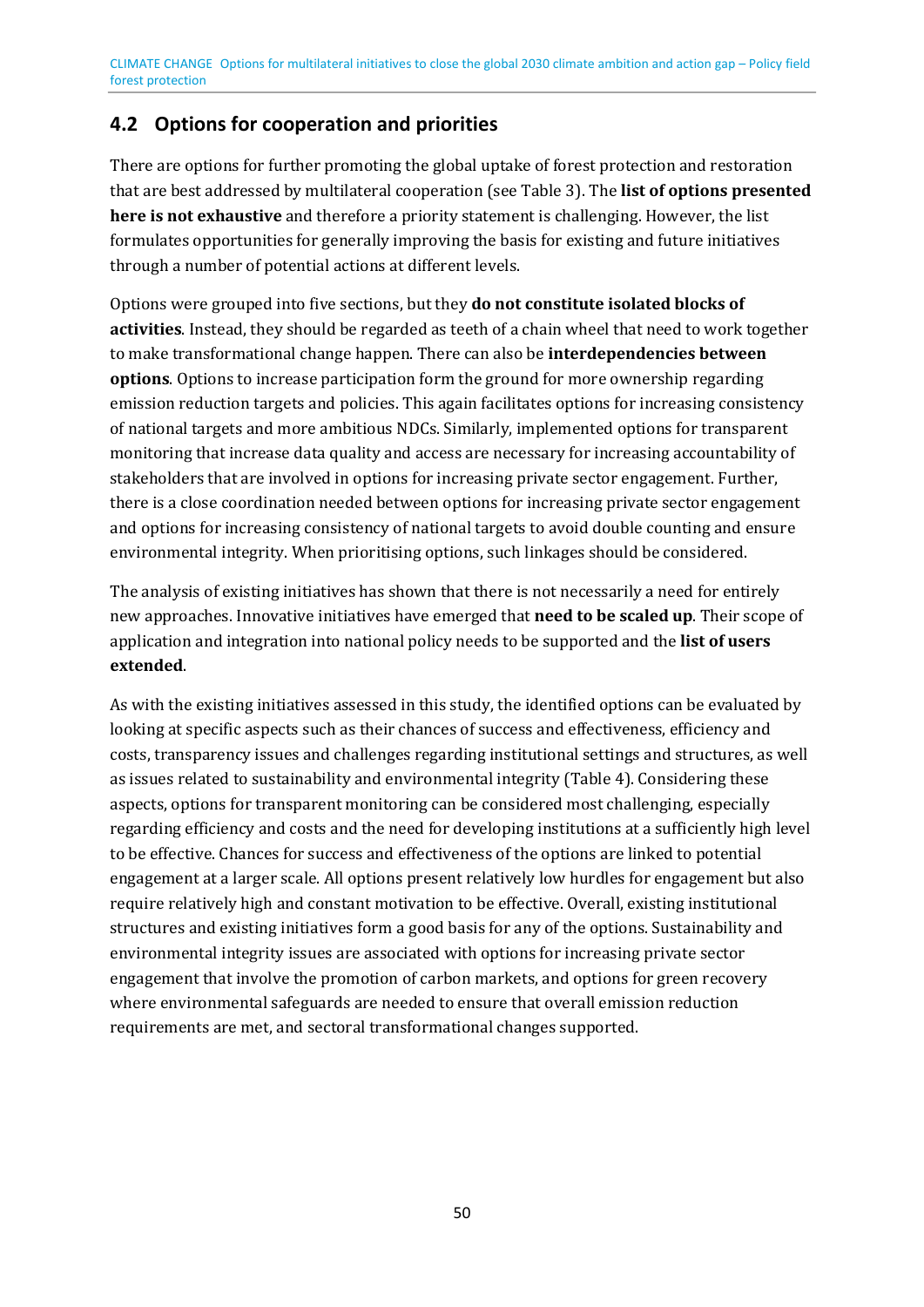| restoration                      |                                                                                                                                                                                                                                                  |                                                                                                                                                                                                                                        |                                                                                                                                                                                                                                                                                                                         |                                                                                                                                                                                                                  |                                                                                                                                                                    |  |
|----------------------------------|--------------------------------------------------------------------------------------------------------------------------------------------------------------------------------------------------------------------------------------------------|----------------------------------------------------------------------------------------------------------------------------------------------------------------------------------------------------------------------------------------|-------------------------------------------------------------------------------------------------------------------------------------------------------------------------------------------------------------------------------------------------------------------------------------------------------------------------|------------------------------------------------------------------------------------------------------------------------------------------------------------------------------------------------------------------|--------------------------------------------------------------------------------------------------------------------------------------------------------------------|--|
| Criteria/<br>options             | <b>Options for</b><br>increasing<br>participation                                                                                                                                                                                                | <b>Options for transparent</b><br>monitoring                                                                                                                                                                                           | <b>Options for increasing</b><br>private sector<br>engagement                                                                                                                                                                                                                                                           | <b>Options for</b><br>increasing<br>consistency of<br>national targets                                                                                                                                           | <b>Options for green</b><br><b>COVID-19 recovery</b>                                                                                                               |  |
| <b>Activity</b>                  | Increase<br>stakeholder<br>participation,<br>resolve land<br>tenure issues and<br>reduce<br>information<br>imbalances to<br>improve<br>ownership                                                                                                 | Establish a facility for<br>providing a consistent<br>global reference data<br>set of land use<br>emissions for<br>reconciling national<br>data and supporting the<br>development of<br>transparent national<br>monitoring systems     | Align jurisdictional<br>approaches with<br>certification and supply<br>chain management<br>standards to enhance<br>private sector<br>engagement and<br>support longer-term<br>commitments                                                                                                                               | Encourage<br>countries for<br>coherent forest<br>protection and<br>landscape<br>restoration<br>pledges and<br>improve<br>representation of<br>land use in NDCs                                                   | Combine COVID-19<br>recovery with<br>policies for forest<br>protection and<br>restoration to<br>promote no-regret<br>options                                       |  |
| <b>Chances of</b><br>success and | High to medium                                                                                                                                                                                                                                   | High to medium                                                                                                                                                                                                                         | <b>High</b>                                                                                                                                                                                                                                                                                                             | High                                                                                                                                                                                                             | <b>High</b>                                                                                                                                                        |  |
| effectiveness                    | Flexibly and<br>readily applicable<br>at different levels<br>of multilateral<br>collaboration and<br>negotiation.<br>Resolving land<br>tenure issues<br>more challenging.<br><b>GHG</b> emissions<br>reduction rather<br>indirectly<br>addressed | Consistent global<br>reference system needs<br>international<br>agreement to be<br>authoritative and<br>effective.<br>Transparent national<br>monitoring systems can<br>benefit from many<br>existing initiatives.                     | High motivation by<br>private sector.<br>Jurisdictional<br>approaches help address<br>complexity of the policy<br>field.<br><b>Effectiveness of options</b><br>depends on governance<br>performance.<br>Market instruments<br>need to be constrained<br>and designed carefully<br>to ensure environmental<br>integrity. | Options for<br>improving NDCs<br>exist in many<br>countries.<br><b>UNFCCC</b> process<br>demands<br>continued<br>improvements of<br>NDCs.<br>While targets can<br>be strong,<br>implementation<br>might be poor. | Economic recovery<br>programmes in<br>general high on<br>policy agendas.<br><b>Effectiveness</b><br>depends on<br>implementation of<br>options.                    |  |
| <b>Efficiency and</b><br>Costs   | High efficiency<br>Low costs                                                                                                                                                                                                                     | High efficiency<br><b>Medium to high costs</b>                                                                                                                                                                                         | High efficiency<br>Low costs                                                                                                                                                                                                                                                                                            | High efficiency<br>Low costs                                                                                                                                                                                     | High efficiency<br><b>Medium costs</b>                                                                                                                             |  |
|                                  | Financial costs<br>rather low.<br>Increased<br>participation and<br>ownership have<br>co-benefits.<br>Interventions<br>need to be long-<br>term.                                                                                                 | Options can be<br>technically challenging.<br>Costs comparatively<br>high for technical<br>capacity building and<br>data intensive<br>applications.<br>National monitoring<br>systems have co-<br>benefits for other policy<br>fields. | Costs for single<br>stakeholders are<br>reduced by jurisdictional<br>approaches ("green<br>jurisdictions").<br>However, complexity is<br>increasing and requires<br>more participation and<br>integration.<br>Interventions need to be<br>long-term.                                                                    | Options require<br>close collaboration<br>of different<br>agencies at<br>national level.<br>Global data and<br>tools can support<br>these options.<br>Links to options<br>for transparent<br>monitoring.         | Options might<br>produce upfront<br>costs and returns<br>might be delayed.<br>However, avoids<br>future costs that<br>can be considerably<br>larger.               |  |
| Transparency,<br>institutional   | High                                                                                                                                                                                                                                             | High                                                                                                                                                                                                                                   | High to medium                                                                                                                                                                                                                                                                                                          | High                                                                                                                                                                                                             | <b>High</b>                                                                                                                                                        |  |
| structures                       | Options are<br>important for<br>achieving overall<br>transparency.<br>Can be built on<br>national and sub-<br>national<br>Institutional<br>structures.<br>Can strengthen<br>institutional<br>structures                                          | Potential for increasing<br>transparency of<br>national data.<br>Global data can serve as<br>reference system for<br>higher comparability.<br>Institutional structures<br>need to be built.                                            | Need for establishing<br>institutional structures<br>at national and sub-<br>national level for<br>ensuring legality and<br>sustainability.<br>Potential for increasing<br>transparency and<br>comparability of<br>commitments.                                                                                         | Can build on<br>existing<br>institutional<br>structures.<br>Already<br>established<br><b>UNFCCC</b><br>processes.<br>Transparency and<br>completeness of<br><b>NDCs important</b><br>for global stock<br>take.   | Can be<br>implemented<br>within existing<br>international and<br>national structures.<br>Level of<br>transparency varies<br>with actions taken.                    |  |
| Sustainability,<br>environmenta  | High                                                                                                                                                                                                                                             | <b>High</b>                                                                                                                                                                                                                            | High to medium                                                                                                                                                                                                                                                                                                          | High to medium                                                                                                                                                                                                   | <b>High to medium</b>                                                                                                                                              |  |
| I integrity                      | Options lead to<br>increased<br>sustainability and<br>environmental<br>integrity.                                                                                                                                                                | Options support<br>sustainability and<br>environmental integrity<br>assessments.<br>National data support<br>overall sustainable<br>resource management.                                                                               | Carbon markets and<br>GHG standards need to<br>be embedded into wider<br>sustainability<br>framework.<br>Need for close link to<br>options for increasing<br>consistency of national<br>targets.                                                                                                                        | Depends on<br>formulation of<br>NDCs and their<br>scope and<br>integration of land<br>use into overall<br>target.                                                                                                | Depends on<br>concrete actions.<br>Can potentially<br>increase coherence<br>between economic<br>and environmental<br>targets.<br>Social aspects to be<br>hezzenhha |  |

# <span id="page-50-0"></span>**Table 4: Overview of options for further promoting the global uptake of forest protection and**

Source: own compilation.

**Priority High High Medium High to medium High High High High** 

Social aspects to be addressed.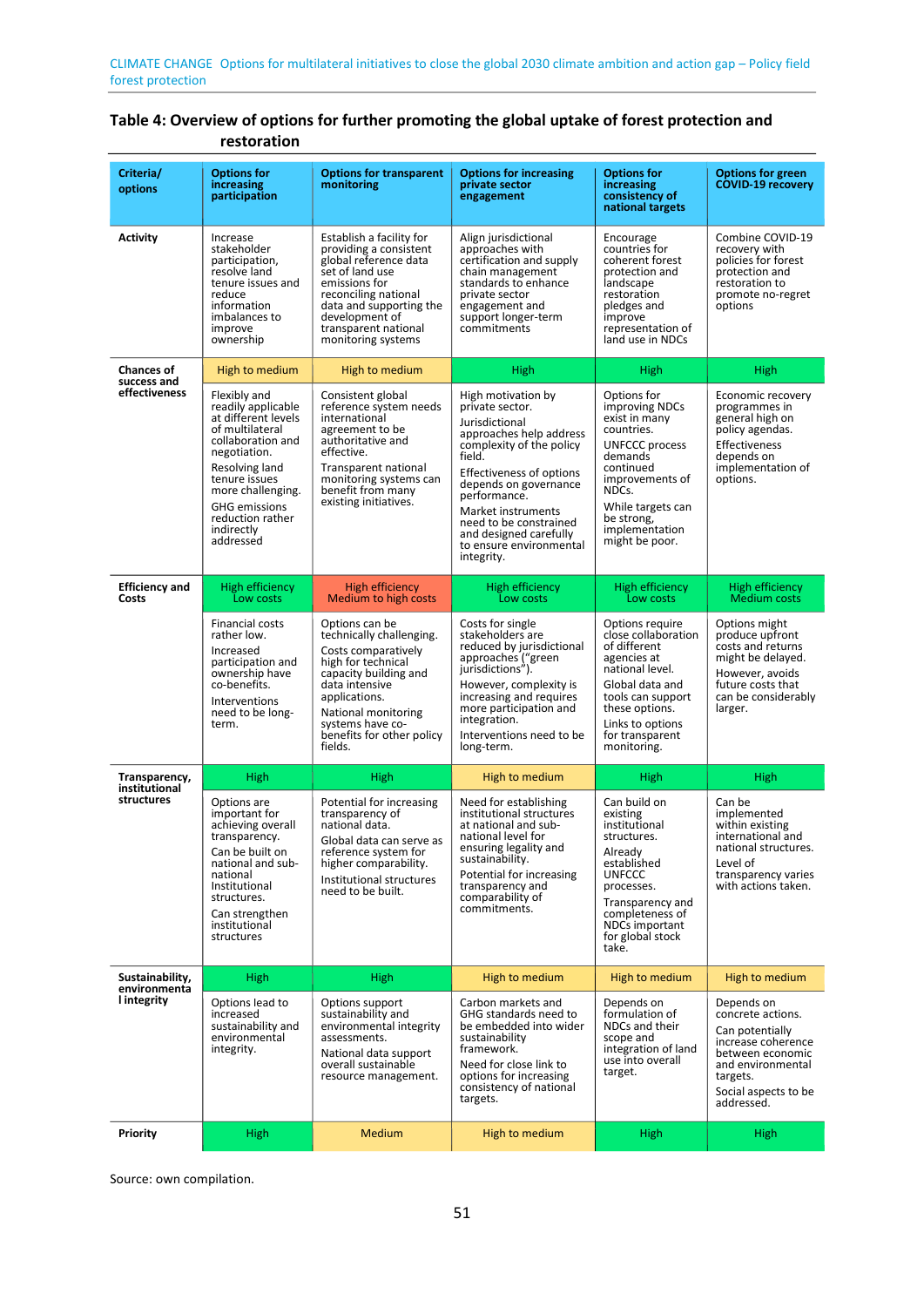#### <span id="page-51-0"></span>**4.3 Recommendations and concrete steps**

The chances of success of the options discussed above also depend on the processes in which they will be brought forward and the mechanisms that are available within political processes. In this regard, 2021 provides multiple windows of opportunity for international action and multilateral cooperation.

- <span id="page-51-2"></span>► The UK G7 presidency in 2021 together with the Italian G20 presidency can provide leverage for many of the identified options. For the G7 summit in June 2021, the UK has put tackling climate change and preserving the planet's biodiversity high on the agenda. The UNFCCC COP 26 in November 2021 will be co-chaired by UK and Italy. COP26 is considered to be decisive for governments to strengthen their contributions to the Paris Agreement. The event will already be used b[y s](#page-51-1)everal initiatives for gaining attention. Further, the UNFCCC campaign Race To Zero<sup>46</sup> is an attempt to gather leadership and support from businesses, cities, and regions to build momentum for the decarbonization of economies. Efforts should be spent to enhance multilateral cooperation, especially on options for increasing consistency and ambition of national targets, being mindful of the need to protect forest ecosystems from unsafe levels of warming.
- ► In 2022, the G7 presidency will be with Germany while the presidency of G20 will pass to India. There is an opportunity to launch initiatives and support existing ones that address options for increasing participation, options for transparent monitoring, and options for green COVID-19 recovery and put forest protection and forest restoration prominently on the agenda of G7/G20. In addition, Germany has currently (2020-2022) the presidency of the Financial Action Taskforce (FATF), an inter-governmental body to fight global money laundering and terrorist financing. The institution sets international standards that aim to prevent illegal activities causing harm to society. It targets national legislative and regulatory reforms and has developed the recommendations and standards to ensure a coordinated global response to prevent organised crime, corruption and terrorism. Forest or land sector related environmental crimes have so far not been addressed by FATF but could have an important leveraging effect for forest protection and restoration.
- $\triangleright$  The UK plans to introduce a law to ensure that the supply chains of larger companies and their products are free from illegal deforestation. There could be a fueling effect for ambitious targets on reducing deforestation in supply chains by the rivalry of UK and EU after Brexit. As the UK currently re-negotiates its relationship with the EU and the rest of the world, there is the opportunity to place forest protection and forest restoration at the forefront of bilateral relationships and trade agreements. This could also form a window of opportunity for options to increase private sector engagement and options for transparent monitoring. The availability of transparent data is crucial for monitoring impacts and assess progress. There should be close coordination regarding the planned EU forest observatory and similar UK efforts for a consistent and comparative data basis

<span id="page-51-1"></span>[<sup>46</sup>](#page-51-2) <https://racetozero.unfccc.int/system/land/>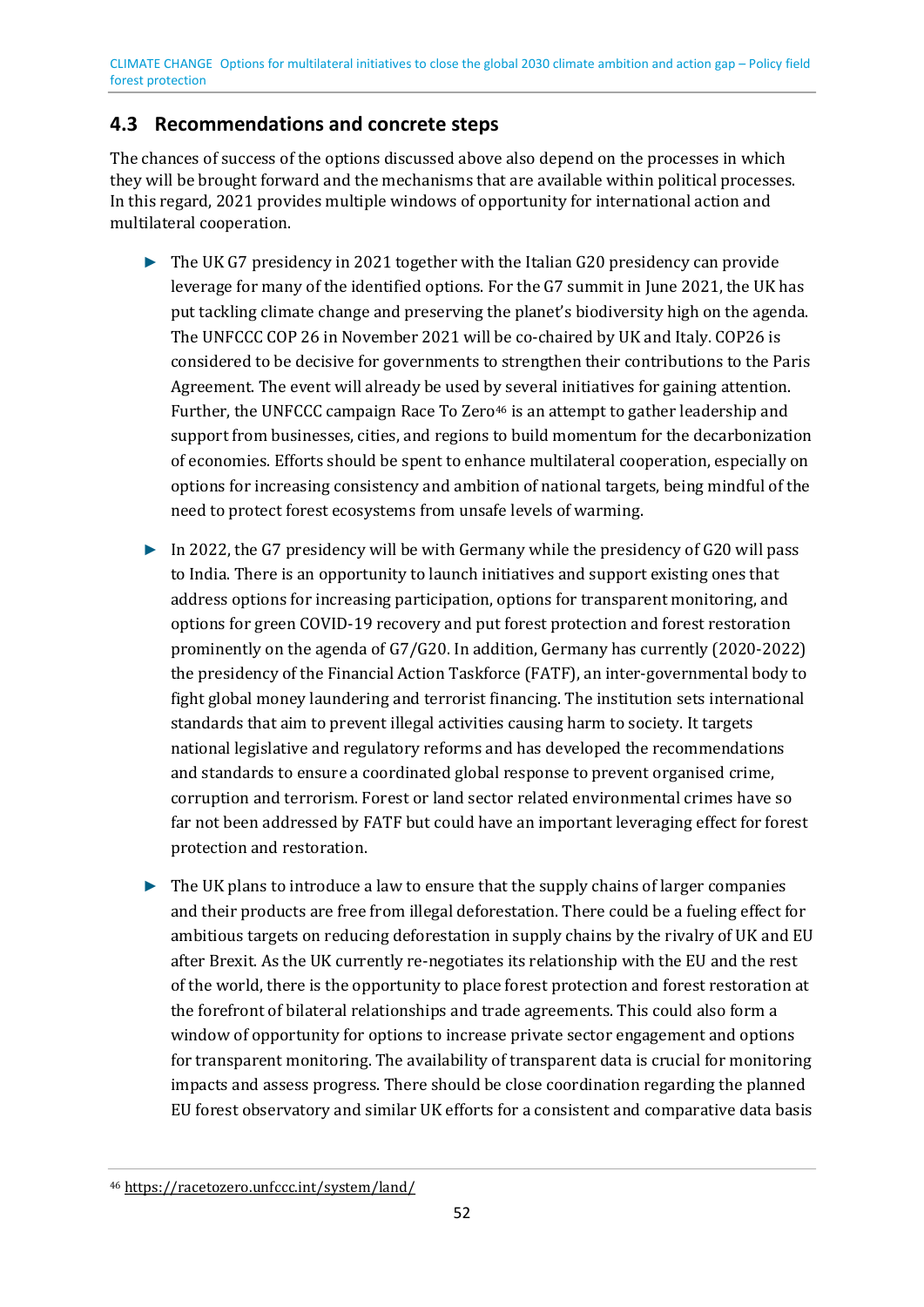<span id="page-52-1"></span>(see for example recommendation of UK's Global Resource Initiative Taskforce[47](#page-52-0) to develop a monitoring, measurement and reporting framework).

- ► An entry point to G20 and G7 processes can be the Engagement Groups that were established for broader inclusion and participation of social actors and exist, among others, for businesses (Business 20/Business 7) and think tanks (Think 20/Think 7) where specific land-related actions can be promoted. This could be used for pushing actions related to options for increasing participation, options for transparent monitoring or options for green COVID-19 recovery.
- $\triangleright$  Climate neutrality targets have been formulated recently by a number of countries. While globally climate neutrality or net zero emissions can be defined as a permanent balance between sources and sinks of greenhouse gases, at national level further differentiation is needed around its definition, e.g. what does it include, which sinks are considered, role of offsets purchased outside the country etc. The definition and minimum requirements for formulating climate neutrality targets and other options for increasing consistency and comparability of national targets could be a concrete topic of bilateral exchange and cooperation during 2021 and around COP26.
- ► The COP 15 meeting of the UN Convention on Biodiversity and the Shanghai Expo should be used as an opportunity to engage with China for a move towards sustainable supply chains for key commodities. This could be through a South–South cooperation strategy with developing countries that are key exporters to China. In particular, options for increasing private sector engagement could be brought forward in this context.

<span id="page-52-0"></span>47

[https://assets.publishing.service.gov.uk/government/uploads/system/uploads/attachment\\_data/file/88](https://assets.publishing.service.gov.uk/government/uploads/system/uploads/attachment_data/file/881395/global-resource-initiative.pdf) [1395/global-resource-initiative.pdf](https://assets.publishing.service.gov.uk/government/uploads/system/uploads/attachment_data/file/881395/global-resource-initiative.pdf)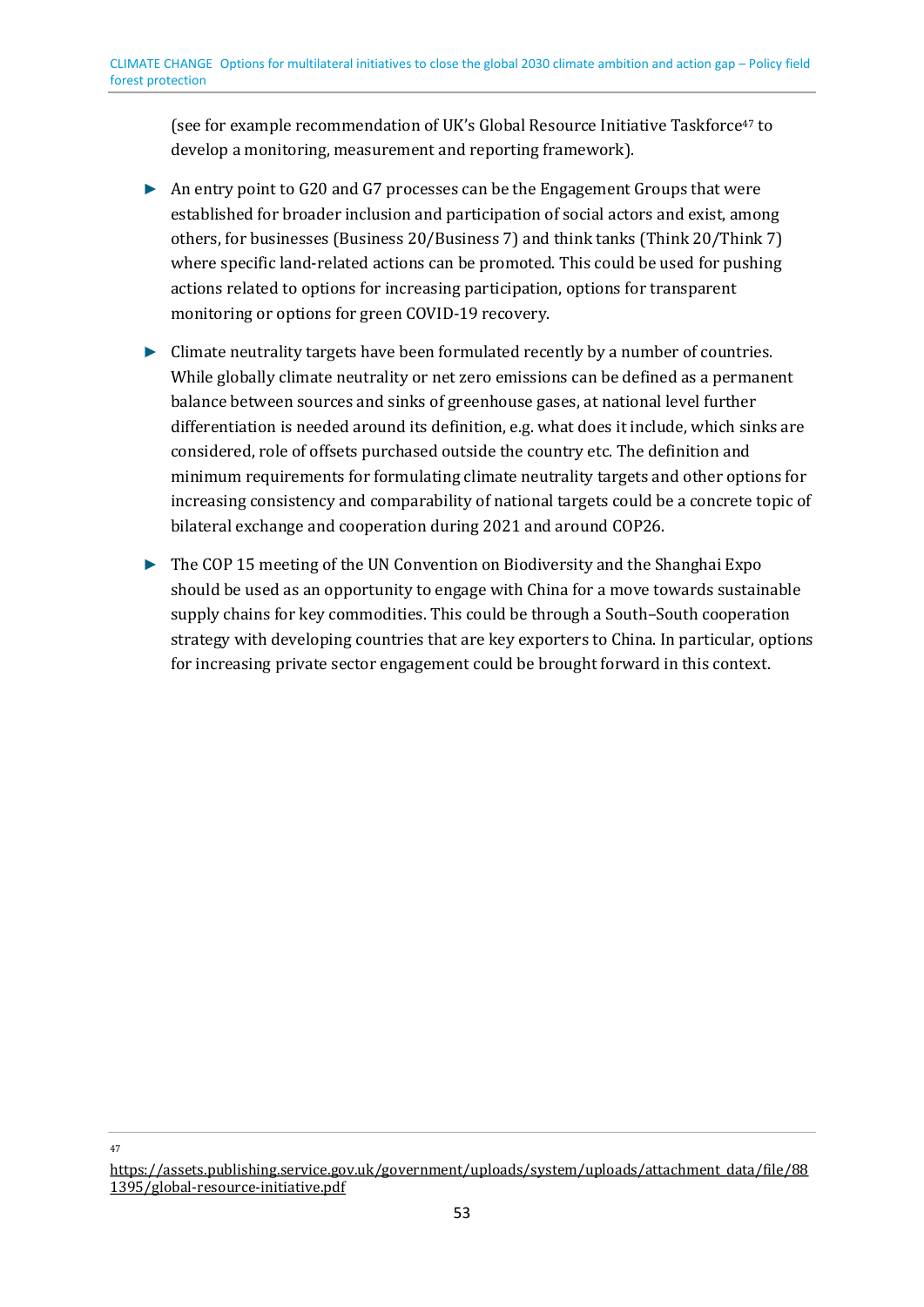### <span id="page-53-0"></span>**Acknowledgements**

The authors would like to acknowledge the following experts who contributed background information through interviews or via e-mail exchange on section 2 of the policy paper (evaluation of existing initiatives):

- ► Valerie Merckx, EU REDD Facility (Section 2.3 EU FLEGT)
- ► Tim Dawson, EU FLEGT Facility (Section 2.3 EU FLEGT)
- ► Roy Parizat, BioCarbon Fund ISFL (Section 2.5 ISFL)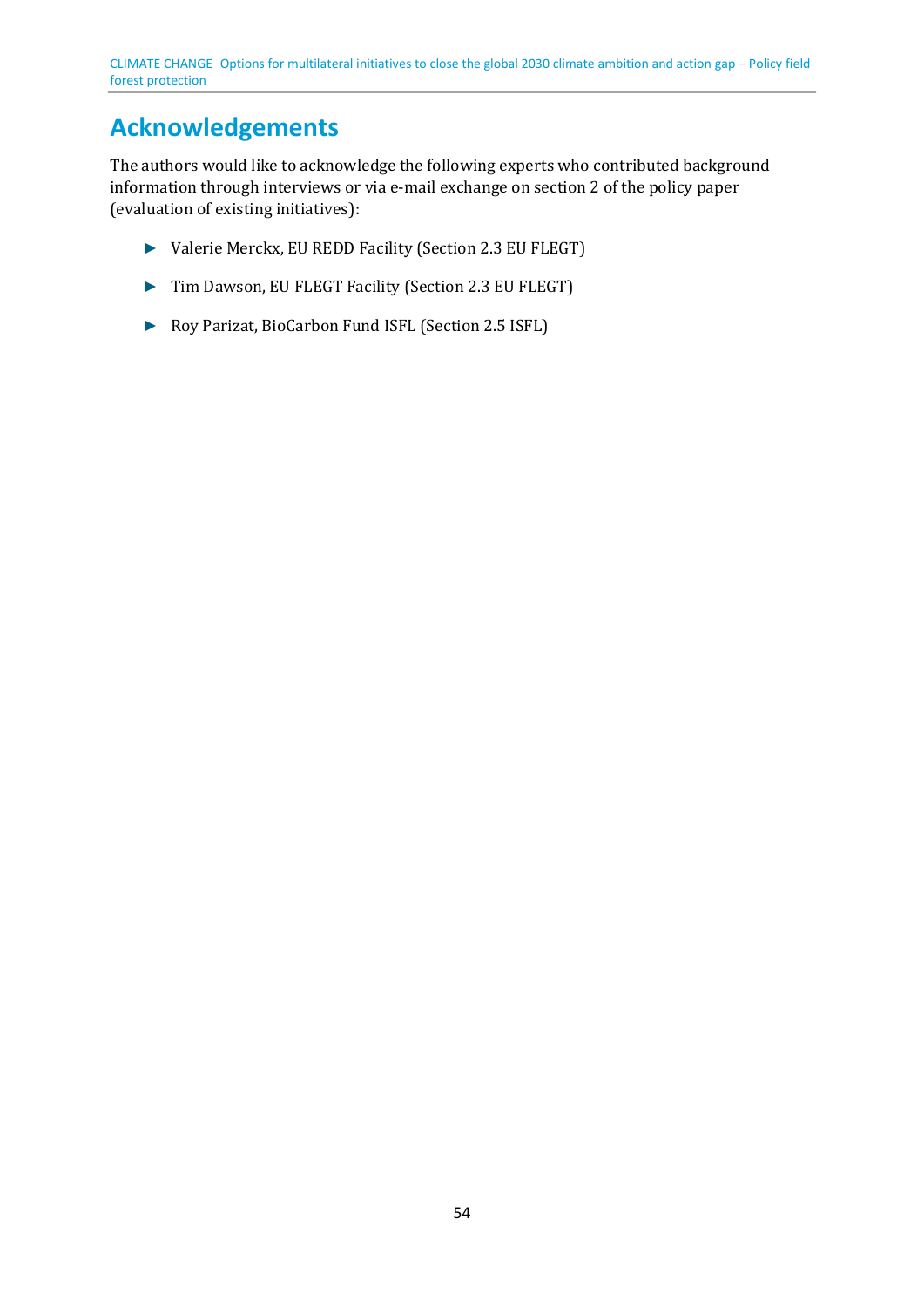CLIMATE CHANGE Options for multilateral initiatives to close the global 2030 climate ambition and action gap – Policy field forest protection

### <span id="page-54-0"></span>**List of references**

AFI - Accountability Framework initiative (2018): The Accountability Framework initiative, Introduction. [https://responsibleleather.org/wp-content/uploads/2017/04/Accountability-Framework-Introduction-2018-](https://responsibleleather.org/wp-content/uploads/2017/04/Accountability-Framework-Introduction-2018-7.pdf) [7.pdf.](https://responsibleleather.org/wp-content/uploads/2017/04/Accountability-Framework-Introduction-2018-7.pdf)

AFI - Accountability Framework initiative (2019a): Core Principles[. https://accountability-framework.org/wp](https://accountability-framework.org/wp-content/uploads/2019/06/Accountability_Framework_Core_Principles.pdf)[content/uploads/2019/06/Accountability\\_Framework\\_Core\\_Principles.pdf.](https://accountability-framework.org/wp-content/uploads/2019/06/Accountability_Framework_Core_Principles.pdf)

AFI - Accountability Framework initiative (2019b): Operational Guidance on Applying the Definitions Related to Deforestation, Conversion, and Protection of Ecosystems. [https://accountability-framework.org/wp](https://accountability-framework.org/wp-content/uploads/2019/05/Operational_Guidance_Applying_Definitions.pdf)content/uploads/2019/05/Operational Guidance Applying Definitions.pdf.

AFI - Accountability Framework initiative (2020): Public Summary of AFi Phase 2 Strategy (2020-2022).: [https://accountability-framework.org/how-to-use-it/resources-library/public-summary-of-afi-phase-2-strategy-](https://accountability-framework.org/how-to-use-it/resources-library/public-summary-of-afi-phase-2-strategy-2020-2022/)[2020-2022/.](https://accountability-framework.org/how-to-use-it/resources-library/public-summary-of-afi-phase-2-strategy-2020-2022/) 

BMU – Bundesministerium für Umwelt, Naturschutz und nukleare Sicherheit (2016): Klimaschutzplan 2050. Klimaschutzpolitische Grundsätze und Ziele der Bundesregierung.

[https://www.bmu.de/fileadmin/Daten\\_BMU/Download\\_PDF/Klimaschutz/klimaschutzplan\\_2050\\_bf.pdf](https://www.bmu.de/fileadmin/Daten_BMU/Download_PDF/Klimaschutz/klimaschutzplan_2050_bf.pdf)

Böttcher, H., Herrmann, L., Herold, M., Romijn, E., Román-Cuesta, R., Avitabile, V., Sy, V. de, Martius, C., Gaveau, D., Fritz, S., Schepaschenko, D., Dunwoody, A. (2018): Independent monitoring - Building trust and consensus around GHG data for increased accountability of mitigation in the land use sector. Consortium lead by Oeko Institut under Service Request N° CLIMA.A.2/ETU/2014/0008 available. European Commission (ed.), 2018. [https://publications.europa.eu/en/publication-detail/-/publication/1ec15ae2-1784-11e8-9253-](https://publications.europa.eu/en/publication-detail/-/publication/1ec15ae2-1784-11e8-9253-01aa75ed71a1/language-en) [01aa75ed71a1/language-en.](https://publications.europa.eu/en/publication-detail/-/publication/1ec15ae2-1784-11e8-9253-01aa75ed71a1/language-en)

Böttcher, H., and Cames, M. (2021): Background Paper: Methodology and criteria for assessing multilateral initiatives to close the global 2030 climate ambition and action gap. Dessau-Roßlau: Umweltbundesamt.

Boyd, W., Stickler, C., Duchelle, A.E., Seymour, F., Nepstad, D., Bahar, N.H.A., Rodriguez-Ward, D. (2018): Jurisdictional approaches to redd+ and low emissions development: progress and prospects. [https://files.wri.org/s3fs-public/ending-tropical-deforestation-jurisdictional-approaches-redd.pdf.](https://files.wri.org/s3fs-public/ending-tropical-deforestation-jurisdictional-approaches-redd.pdf)

CAFI - Central African Forest Initiative (2019): Terms of Reference. "CAFI" Multi Partner Trust Fund 2015-2027. [https://www.cafi.org/content/dam/cafi/docs/Executive%20Board/CAFI%20Terms%20of%20Reference%20%20](https://www.cafi.org/content/dam/cafi/docs/Executive%20Board/CAFI%20Terms%20of%20Reference%20%20Revised%20November%202018%20.pdf) [Revised%20November%202018%20.pdf.](https://www.cafi.org/content/dam/cafi/docs/Executive%20Board/CAFI%20Terms%20of%20Reference%20%20Revised%20November%202018%20.pdf) 

CAFI - Central African Forest Initiative (2020): CAFI Trust Fund - 2019 Consolidated Report, Annual Report, 2020. [https://www.cafi.org/content/dam/cafi/docs/Our-](https://www.cafi.org/content/dam/cafi/docs/Our-work/Annual%20reports/CAFI%202019%20Consolidated%20Annual%20Report%20-FINAL%20for%20MPTF%20-%2031%20May%202020.pdf)

[work/Annual%20reports/CAFI%202019%20Consolidated%20Annual%20Report%20-](https://www.cafi.org/content/dam/cafi/docs/Our-work/Annual%20reports/CAFI%202019%20Consolidated%20Annual%20Report%20-FINAL%20for%20MPTF%20-%2031%20May%202020.pdf) [FINAL%20for%20MPTF%20-%2031%20May%202020.pdf.](https://www.cafi.org/content/dam/cafi/docs/Our-work/Annual%20reports/CAFI%202019%20Consolidated%20Annual%20Report%20-FINAL%20for%20MPTF%20-%2031%20May%202020.pdf)

Carbon Market Watch (2020): Above and Beyond Carbon Offsetting. Alternatives to compensation for climate action and sustainable development. Policy briefing. [https://carbonmarketwatch.org/wp](https://carbonmarketwatch.org/wp-content/uploads/2020/12/CMW_AboveAndBeyondCarbonOffsetting.pdf)[content/uploads/2020/12/CMW\\_AboveAndBeyondCarbonOffsetting.pdf.](https://carbonmarketwatch.org/wp-content/uploads/2020/12/CMW_AboveAndBeyondCarbonOffsetting.pdf)

Cerutti PO, Goetghebuer T, Leszczynska N, Newbery J, Breyne J, Dermawan A, Mauquoy C, Tabi PP, Tsanga R, Der Ploeg, LV and Wathelet J-M. (2020): Collecting Evidence of FLEGT-VPA Impacts for Improved FLEGT Communication. Synthesis report. Bogor, Indonesia: CIFOR. <https://www.cifor.org/knowledge/publication/7566/>

Climate Action Tracker (2020a): China. Current Policy Projections. [https://climateactiontracker.org/countries/china/current-policy-projections/.](https://climateactiontracker.org/countries/china/current-policy-projections/)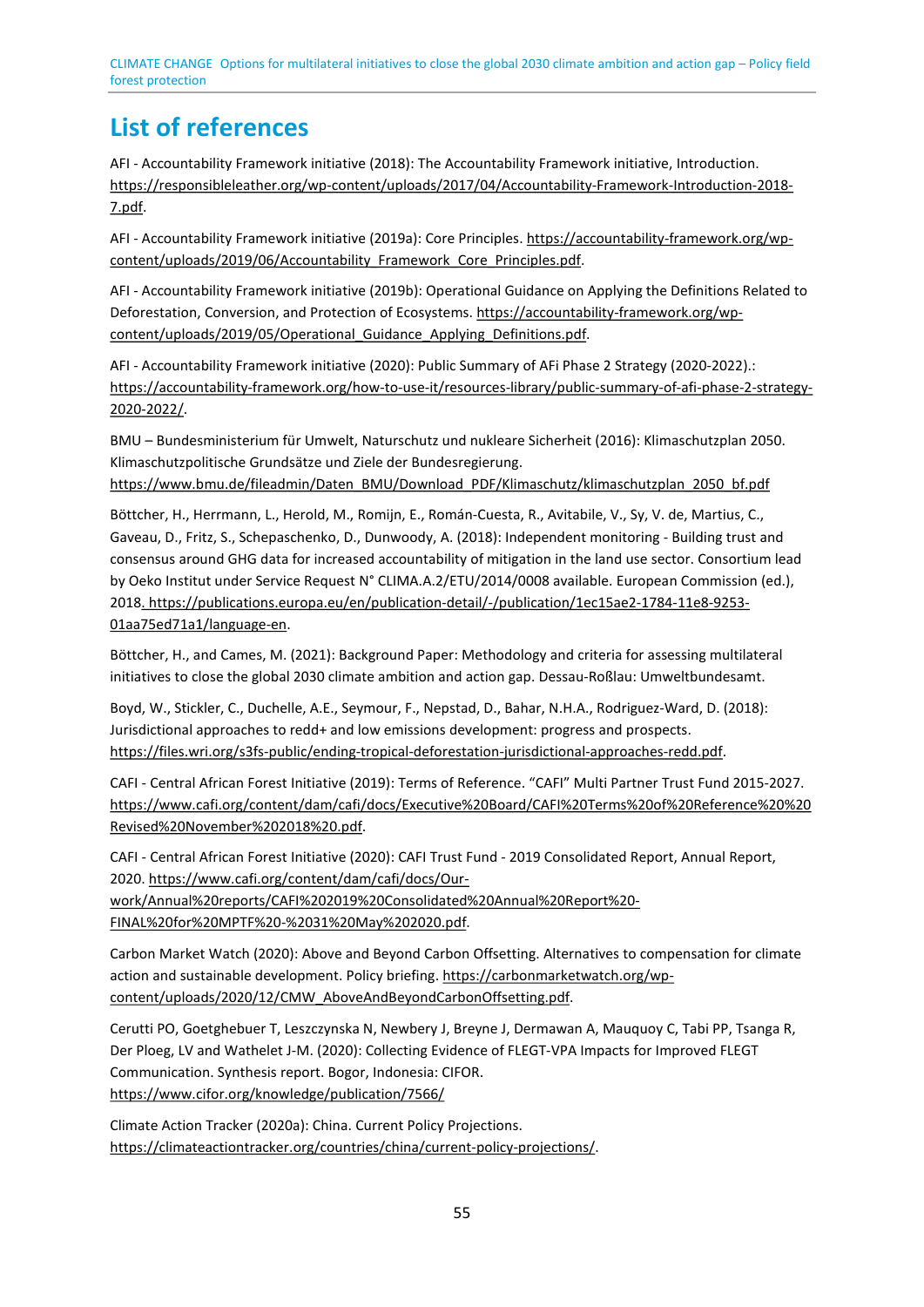Climate Action Tracker (2020b): India. Current Policy Projections. [https://climateactiontracker.org/countries/india/current-policy-projections/.](https://climateactiontracker.org/countries/india/current-policy-projections/)

Climate Transparency (2019): Brown to Green Report 2019[. http://www.climate-transparency.org/g20-climate](http://www.climate-transparency.org/g20-climate-performance/g20report2018)[performance/g20report2018.](http://www.climate-transparency.org/g20-climate-performance/g20report2018) 

Climate Transparency (2020): India. Climate Transparency Report: Comparing G20 Climate Action and Responses to the Covid-19 crisis. [https://www.climate-transparency.org/wp-content/uploads/2020/11/India-](https://www.climate-transparency.org/wp-content/uploads/2020/11/India-CT-2020-WEB.pdf)[CT-2020-WEB.pdf.](https://www.climate-transparency.org/wp-content/uploads/2020/11/India-CT-2020-WEB.pdf)

Council of European Union (2016): Outcome of proceedings. Forest Law Enforcement, Governance and Trade-Council conclusions (28 June 2016). [https://data.consilium.europa.eu/doc/document/ST-10721-2016-](https://data.consilium.europa.eu/doc/document/ST-10721-2016-INIT/en/pdf) [INIT/en/pdf.](https://data.consilium.europa.eu/doc/document/ST-10721-2016-INIT/en/pdf)

DAI (2019): BioCarbon Fund Initiative for Sustainable Forest Landscapes (ISFL) First Program Evaluation, Final Report[. https://www.biocarbonfund-isfl.org/sites/isfl/files/2020-04/BioCarbon%20Fund%20ISFL%20-](https://www.biocarbonfund-isfl.org/sites/isfl/files/2020-04/BioCarbon%20Fund%20ISFL%20-%20Final%20Evaluation%20Report.pdf) [%20Final%20Evaluation%20Report.pdf.](https://www.biocarbonfund-isfl.org/sites/isfl/files/2020-04/BioCarbon%20Fund%20ISFL%20-%20Final%20Evaluation%20Report.pdf)

Dave, R., Saint-Laurent, C., Murray, L., Daldegan, G. A., Brouwer, R., d Mattos Scaramuzza, C. A., Raes, L., Simonit, S., Catapan, M., García Contreras, G., Ndoli, A., Karangwa, C., Perera, N., Hingorani, S., Pearson, T. (2019): Second Bonn Challenge progress report. Application of the Barometer in 2018 Gland, Switzerland: IUCN.

European Commission (2016): Evaluation of the EU Action Plan for Forest Law Enforcement Governance and Trade (FLEGT). Executive Summary[. https://ec.europa.eu/transparency/regdoc/rep/10102/2016/EN/10102-](https://ec.europa.eu/transparency/regdoc/rep/10102/2016/EN/10102-2016-276-EN-F1-1.PDF) [2016-276-EN-F1-1.PDF.](https://ec.europa.eu/transparency/regdoc/rep/10102/2016/EN/10102-2016-276-EN-F1-1.PDF)

European Commission (2018a): Regulation (EU) 2018/841 of the European Parliament and of the Council of 30 May 2018 on the inclusion of greenhouse gas emissions and removals from land use, land use change and forestry in the 2030 climate and energy framework, and amending Regulation (EU) No 525/2013 and Decision No 529/2013/EU.

European Commission (2018b): Directive (EU) 2018/2001 of the European Parliament and of the Council of 11 December 2018 on the promotion of the use of energy from renewable sources (recast).

European Commission (2019): Communication. Stepping up EU Action to Protect and Restore the World's Forests, COM (2019) 352. European Commission (ed.). Brussels, Belgium, 2019. [https://ec.europa.eu/info/sites/info/files/communication-eu-action-protect-restore-forests\\_en.pdf.](https://ec.europa.eu/info/sites/info/files/communication-eu-action-protect-restore-forests_en.pdf)

ECA - European Court of Auditors (2015): EU support to timber‑producing countries under the FLEGT action plan. Special Report[. https://www.eca.europa.eu/Lists/ECADocuments/SR15\\_13/SR\\_FLEGT\\_EN.pdf.](https://www.eca.europa.eu/Lists/ECADocuments/SR15_13/SR_FLEGT_EN.pdf) 

European Parliament (2019): European Parliament resolution of 11 September 2018 on transparent and accountable management of natural resources in developing countries: the case of forests (2018/2003(INI)). [https://www.europarl.europa.eu/doceo/document/TA-8-2018-0333\\_EN.html.](https://www.europarl.europa.eu/doceo/document/TA-8-2018-0333_EN.html)

FAO – Food and Agriculture Organization of the United Nations (2016): Global Forest Resources Assessment 2015 – How are the world's forests changing? Second edition. Rome[. http://www.fao.org/3/a-i4793e.pdf.](http://www.fao.org/3/a-i4793e.pdf) 

FAO – Food and Agriculture Organization of the United Nations (2020): Global Forest Resources Assessment 2020. Main report. Rome. [http://www.fao.org/3/ca9825en/CA9825EN.pdf.](http://www.fao.org/3/ca9825en/CA9825EN.pdf)

Fishbein, G., Lee, D. (2015): Early Lessons from Jurisdictional REDD+ and Low Emissions Development Programs. The Nature Conservancy. Arlington, VA, USA.

[https://www.forestcarbonpartnership.org/sites/fcp/files/2015/January/REDD%2B\\_LED\\_web\\_high\\_res.pdf.](https://www.forestcarbonpartnership.org/sites/fcp/files/2015/January/REDD%2B_LED_web_high_res.pdf)

Forest Trends (2015): Supply Change: Corporations, Commodities, and Commitments that Count. [https://www.forest-trends.org/wp-content/uploads/2015/03/Supply-Change\\_Report.pdf.](https://www.forest-trends.org/wp-content/uploads/2015/03/Supply-Change_Report.pdf)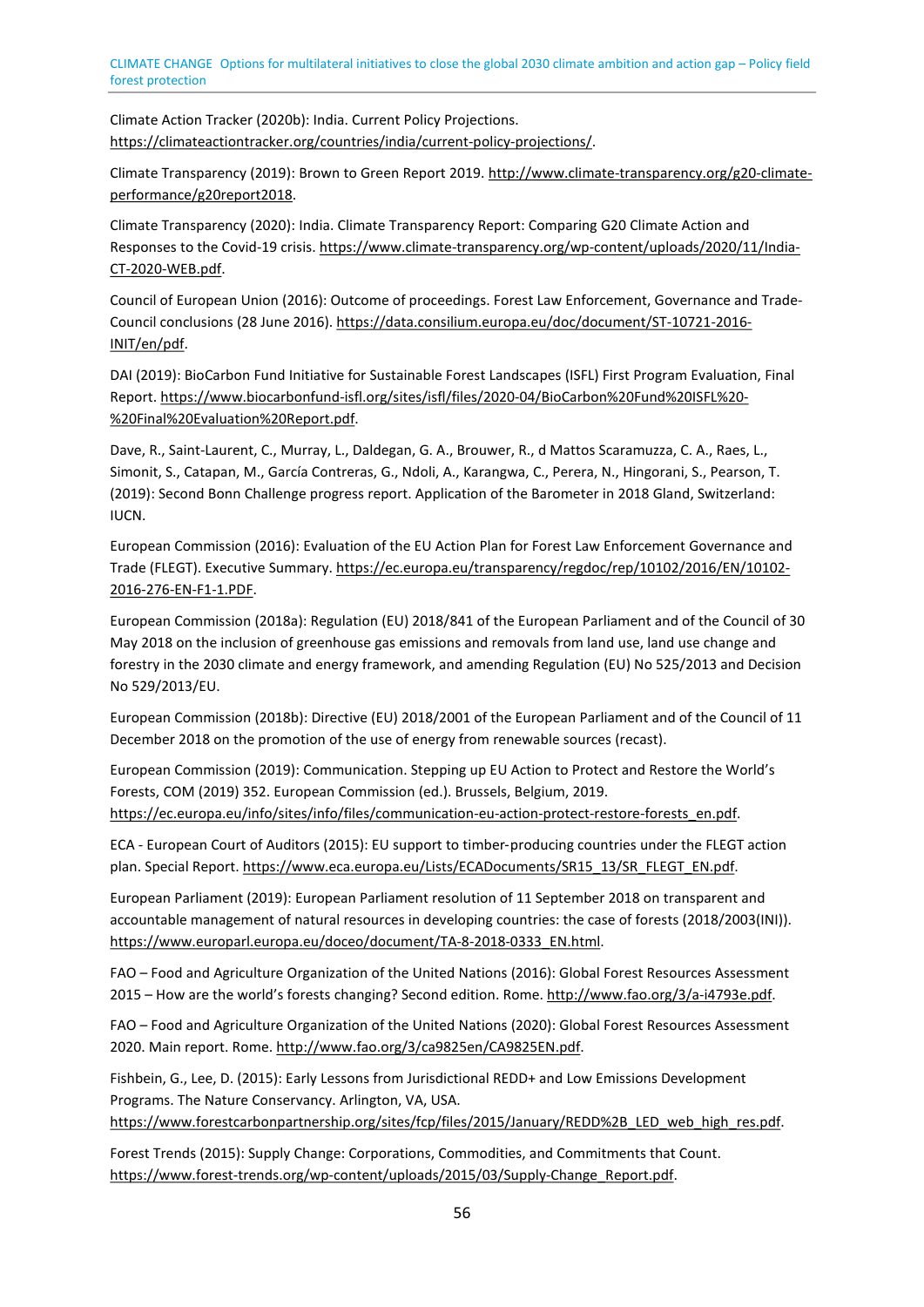Fuentes Hutfilter, U., Attard, M.-U., Wilson, R., Ganti, G., Fyson, C., Duwe, M., Böttcher, H. (2020): Background Paper: Key mitigation options to close the global 2030 ambition and action gap. Dessau-Roßlau: Umweltbundesamt.

Fyson, C. L., Jeffery, M. L. (2019): Ambiguity in the Land Use Component of Mitigation Contributions Toward the Paris Agreement Goals. Earth's Future, 2019EF001190. [https://doi.org/10.1029/2019EF001190.](https://doi.org/10.1029/2019EF001190)

Global Carbon Project (2020): Carbon budget and trends 2020[. www.globalcarbonproject.org/carbonbudget.](http://www.globalcarbonproject.org/carbonbudget)

Global Canopy and Forest500 (2019): Not on target: companies must do more to deliver the New York Declaration on Forests. [https://forest500.org/sites/default/files/nydfsignatoriesfinal.pdf.](https://forest500.org/sites/default/files/nydfsignatoriesfinal.pdf) 

Herold, A., Böttcher, H. (2018): Accounting of the land-use sector in nationally determined contributions (NDCs) under the Paris Agreement. Hg. v. G.I.Z. Oeko Institut. Oeko Institut. Online verfügbar unter https://www.transparency-partnership.net/system/files/document/Guide%20Accounting%20of%20landuse%20sector%20in%20NDCs%28vf%29\_20181010.pdf.

Herold, M., Carter, S., Avitabile, V., Espejo, A. B., Jonckheere, I., Lucas, R., McRoberts, R. E., Næsset, E., Nightingale, J., Petersen, R., Reiche, J., Romijn, E., Rosenqvist, A. et al. (2019): The Role and Need for Space-Based Forest Biomass-Related Measurements in Environmental Management and Policy. In: Surv Geophys 40 (4), p. 757–778. 10.1007/s10712-019-09510-6.

Hillbrand, A., Reuter, A., Mannigel, E., Klimpel, T., Metz, M. (2019): On the Way to Forest Landscape Restoration. Financing, Implementation and recommendations. Oro Verde and Global Nature Fund. [https://www.globalnature.org/bausteine.net/f/9475/ForestLandscapeRestoration\\_Recommendations.pdf?fd=](https://www.globalnature.org/bausteine.net/f/9475/ForestLandscapeRestoration_Recommendations.pdf?fd=0)  $\underline{0}$ .

Hovani, L., Cortez, R., Hartanto, H., Thompson, I., Fishbein, G., Adams, J., Myers Madeira, E. (2018): The Role of Jurisdictional Programs in Catalyzing Sustainability Transitions in Tropical Forest Landscapes. The Nature Conservancy. Arlington, VA, USA.

[https://www.nature.org/content/dam/tnc/nature/en/documents/TNC\\_Role\\_Jurisdictional\\_Programs\\_Sustaina](https://www.nature.org/content/dam/tnc/nature/en/documents/TNC_Role_Jurisdictional_Programs_Sustainability_Transitions_2018.pdf) bility Transitions 2018.pdf.

IPCC (2019): Summary for policymakers. In Climate Change and Land: an IPCC special report on climate change, desertification, land degradation, sustainable land management, food security, and greenhouse gas fluxes in terrestrial ecosystems[. https://www.ipcc.ch/site/assets/uploads/sites/4/2019/12/02\\_Summary-for-](https://www.ipcc.ch/site/assets/uploads/sites/4/2019/12/02_Summary-for-Policymakers_SPM.pdf)[Policymakers\\_SPM.pdf.](https://www.ipcc.ch/site/assets/uploads/sites/4/2019/12/02_Summary-for-Policymakers_SPM.pdf)

ISFL - BioCarbon Fund Initiative for Sustainable Forest Landscapes (2019): International Climate Finance: Annual Review-Summary Sheet.

[https://devflow.northeurope.cloudapp.azure.com/files/documents/BioCF+Annual+Review+2018-19-](https://devflow.northeurope.cloudapp.azure.com/files/documents/BioCF+Annual+Review+2018-19-20200325110305.pdf) [20200325110305.pdf.](https://devflow.northeurope.cloudapp.azure.com/files/documents/BioCF+Annual+Review+2018-19-20200325110305.pdf)

ISFL - BioCarbon Fund Initiative for Sustainable Forest Landscapes (2020): 2020 Annual Report. [https://biocarbonfund-isfl.org/ISFL-2020-Annual-Report/.](https://biocarbonfund-isfl.org/ISFL-2020-Annual-Report/)

IUCN - International Union for Conservation of Nature (2020): Restore our future – Bonn Challenge. Impact and potential of landscape

restoration[.https://www.bonnchallenge.org/sites/default/files/resources/files/%5Bnode%3Anid%5D/Bonn%20](https://www.bonnchallenge.org/sites/default/files/resources/files/%5Bnode%3Anid%5D/Bonn%20Challenge%20Report.pdf) [Challenge%20Report.pdf.](https://www.bonnchallenge.org/sites/default/files/resources/files/%5Bnode%3Anid%5D/Bonn%20Challenge%20Report.pdf)

Jonsson, R., Giurca, A., Masiero, M., Pepke, E., Pettenella, D., Prestemon, J., Winkel, G (2015): Assessment of the EU Timber Regulation and FLEGT Action Plan. From Science to Policy 1. European Forest Institute. [https://doi.org/10.36333/fs01.](https://doi.org/10.36333/fs01)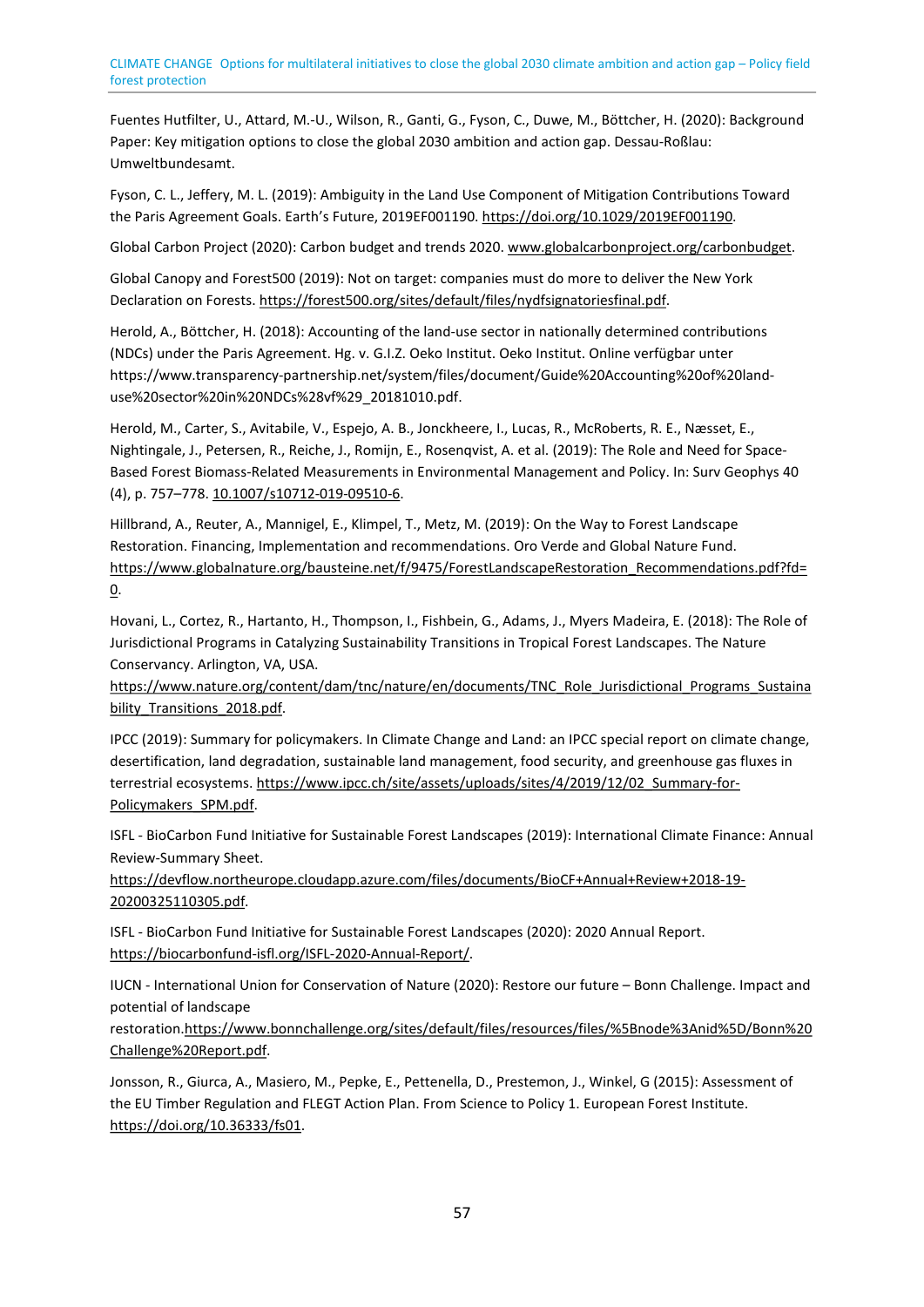CLIMATE CHANGE Options for multilateral initiatives to close the global 2030 climate ambition and action gap – Policy field forest protection

Keenan, R.J., Reams, G.A., Achard, F., de Freitas, J.V., Grainger, A., Lindquist, E. (2015): Dynamics of global forest area: Results from the FAO Global Forest Resources Assessment 2015. In: Forest Ecology and Management 352, p. 9–20. [https://doi.org/10.1016/j.foreco.2015.06.014.](https://doi.org/10.1016/j.foreco.2015.06.014)

Lewis, S.L., Wheeler, C., Mitchard, E.T.A., Koch, A. (2019): Regenerate natural forests to store carbon. Nature, Vol. 568, p.25-28.

Mace, M. J., Fyson, C. L., Schaeffer, M., Hare, W. L. (2018): Governing large-scale carbon dioxide removal: are we ready? [https://www.c2g2.net/wp-content/uploads/C2G2-2018-CDR-Governance-1.pdf.](https://www.c2g2.net/wp-content/uploads/C2G2-2018-CDR-Governance-1.pdf)

Mekon Ecology (2019): Amsterdam Declarations Partnership. STATUS REPORT 1 July 2017–31December2018. [https://ad-partnership.org/wp-content/uploads/2019/10/AD-Status-Report-July-2017-December-2018-](https://ad-partnership.org/wp-content/uploads/2019/10/AD-Status-Report-July-2017-December-2018-FINAL.pdf) [FINAL.pdf.](https://ad-partnership.org/wp-content/uploads/2019/10/AD-Status-Report-July-2017-December-2018-FINAL.pdf)

Rainforest Alliance (2019): The Accountability Framework: A Roadmap for Driving Ethical Supply Chain Practices. [https://www.rainforest-alliance.org/business/responsible-sourcing/the-accountability-framework-a](https://www.rainforest-alliance.org/business/responsible-sourcing/the-accountability-framework-a-roadmap-for-driving-ethical-supply-chain-practices/)[roadmap-for-driving-ethical-supply-chain-practices/.](https://www.rainforest-alliance.org/business/responsible-sourcing/the-accountability-framework-a-roadmap-for-driving-ethical-supply-chain-practices/)

Ravikumar, A., Larson, A.M., Myers, R., Trench, T. (2018): Inter-sectoral and multilevel coordination alone do not reduce deforestation and advance environmental justice: Why bold contestation works when collaboration fails. In: Environment and Planning C: Politics and Space 36 (8), S. 1437–1457. DOI: 10.1177/2399654418794025.

Roe, S., Streck, C., Obersteiner, M., Frank, S., Griscom, B., Drouet, L., Fricko, O., Gusti, M., Harris, N., Hasegawa, T., Hausfather, Z., Havlík, P., House, J., Nabuurs, G.J., Popp, A., Sánchez, M. J. S., Sanderman, J., Smith, P., Stehfest, E., Lawrence, D. (2019): Contribution of the land sector to a 1.5 °C world. In: Nature Climate Change, 2019, p.1–12[. 10.1038/s41558-019-0591-9.](https://doi.org/10.1038/s41558-019-0591-9)

Romijn, E., Lantican, C. B., Herold, M., Lindquist, E., Ochieng, R., Wijaya, A., Murdiyarso, D., Verchot, L. (2015): Assessing change in national forest monitoring capacities of 99 tropical countries. In: Forest Ecology and Management 352, p. 109–123. 10.1016/j.foreco.2015.06.003.

Rothrock, P., Weatherer, L., Zwick, S. (2019) Corporate Commitments to Zero deforestation: Company Progress on Commitments that Count, 2019. Washington, DC: Forest Trends[. https://www.forest-trends.org/wp](https://www.forest-trends.org/wp-content/uploads/2019/06/2019.06.05-Supply-Change-Targeting-Zero-Deforestation-Report-Final.pdf)[content/uploads/2019/06/2019.06.05-Supply-Change-Targeting-Zero-Deforestation-Report-Final.pdf.](https://www.forest-trends.org/wp-content/uploads/2019/06/2019.06.05-Supply-Change-Targeting-Zero-Deforestation-Report-Final.pdf)

Sato, I., Langer, P., Stolle, F. (2019): Enhancing NDCs: opportunities in the forest and land-use sector. World Resource Institute and UNDP[. https://files.wri.org/s3fs-public/ndc-enhancement-opportunities-forest-and](https://files.wri.org/s3fs-public/ndc-enhancement-opportunities-forest-and-land-use-sector.pdf)[land-use-sector.pdf.](https://files.wri.org/s3fs-public/ndc-enhancement-opportunities-forest-and-land-use-sector.pdf)

Seddon, Nathalie; Smith, Alison; Smith, Pete; Key, Isabel; Chausson, Alexandre; Girardin, Cécile et al. (2021): Getting the message right on nature-based solutions to climate change. In: Global change biology. DOI: 10.1111/gcb.15513.

Strassburg, B.B.N., Iribarrem, A., Beyer, H.L. et al. (2020): Global priority areas for ecosystem restoration. In: Nature 586**,** p. 724–729[. https://doi.org/10.1038/s41586-020-2784-9.](https://doi.org/10.1038/s41586-020-2784-9)

Temperton, V.M., Buchmann, N., Buisson, E., Durigan, G., Kazmierczak, L., Perring, M.P., de Sá Dechoum, M., Veldman, J.W., Overbeck, G.E. (2019): Step back from the forest and step up to the Bonn Challenge: how a broad ecological perspective can promote successful landscape restoration. In: Restoration Ecology, Vol. 27 Issue 4, p. 705-719. [https://doi.org/10.1111/rec.12989.](https://doi.org/10.1111/rec.12989) 

TI – Transparency International (2020): Governance Assessment. Central African Forest Initiative (CAFI) &DRC's National REDD+ Fund (FONAREDD).

[https://images.transparencycdn.org/images/2020\\_Report\\_GovernanceAssessmentCAFI\\_English.pdf.](https://images.transparencycdn.org/images/2020_Report_GovernanceAssessmentCAFI_English.pdf)